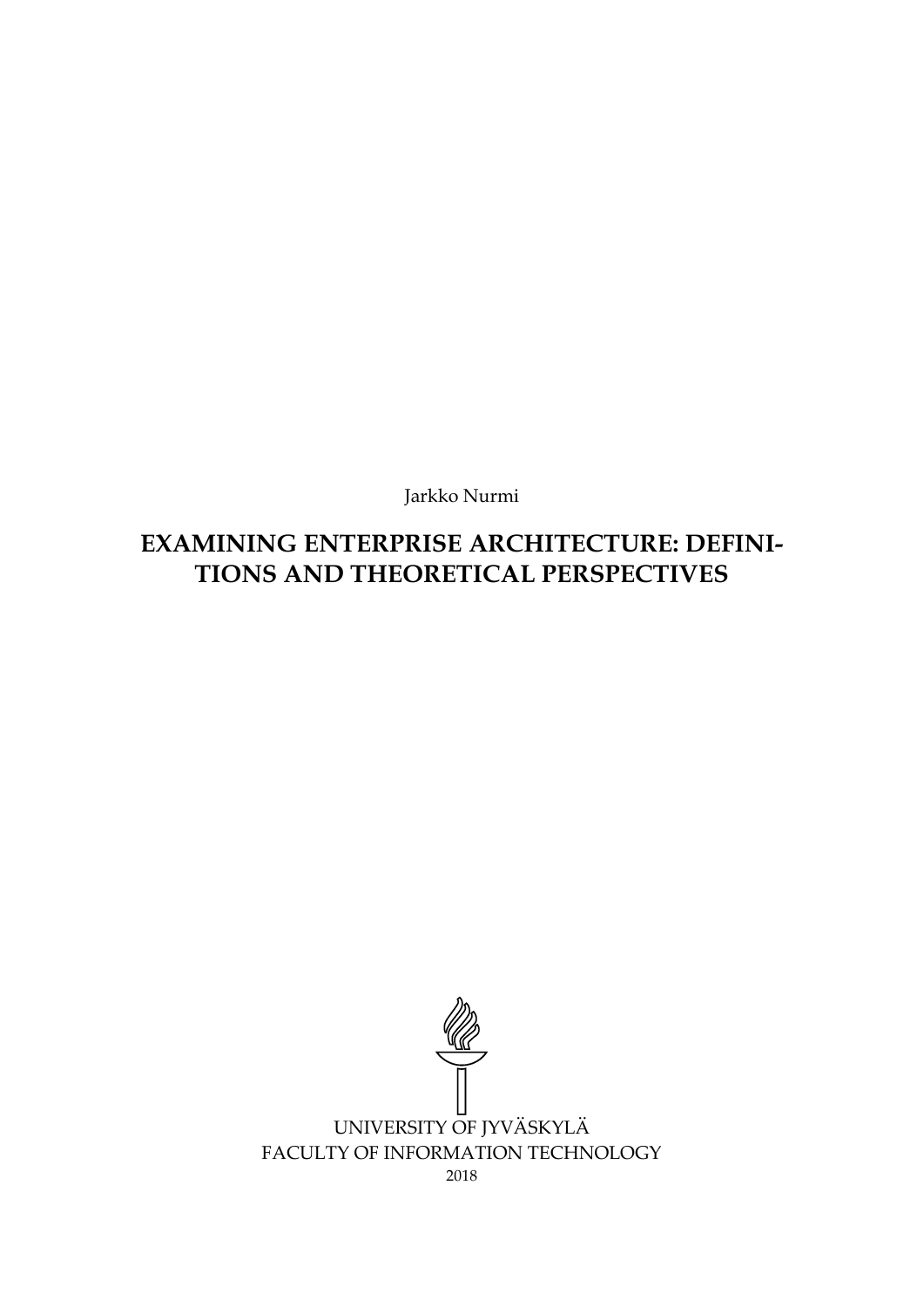## <span id="page-1-0"></span>**ABSTRACT**

Nurmi, Jarkko Examining Enterprise Architecture: Definitions and Theoretical Perspectives Jyväskylä: University of Jyväskylä, 2018, 68 p. Information Systems, Master's Thesis Supervisor: Seppänen, Ville

This thesis consists of two articles discussing the evolving discipline of Enterprise Architecture (EA), along with introduction and discussion of EA, systems approaches and the nature of theory in Information Systems Science. Despite decades of research, diversified views of the definition, scope and purpose of the concept occur, and no common theoretical foundation has been acknowledged. Recently, different systems approaches have been of interest in the field of EA research, both as means of evolving the scope of EA, and by strengthening theoretical foundations of the field. In the first part of the study, the definitions of enterprise architecture, gathered from previous literature and 26 in-depth practitioner interviews, are examined through Lapalme's Schools of Thought on Enterprise Architecture. The second part of this study contributes with a systematic literature review on the state-of-art of systems approaches in EA research, which have been phrased as a possible theoretical basis for the field. The findings are discussed, reflecting to the types of theory and the use of theory in EA field of research. The results of this study indicate that while there is still no shared definition of EA, its scope and purpose are increasingly extending from IT-business alignment towards holistic organizational design and development in the system-in-environment setting. Although various systems approaches are frequently referred to in the EA studies, the application of systems theories appears to be fragmented, and the approaches are rarely systematically used in empirical studies.

Keywords: Enterprise Architecture, Literature Review, Interview, Systems Thinking, Systems Theory, Definition.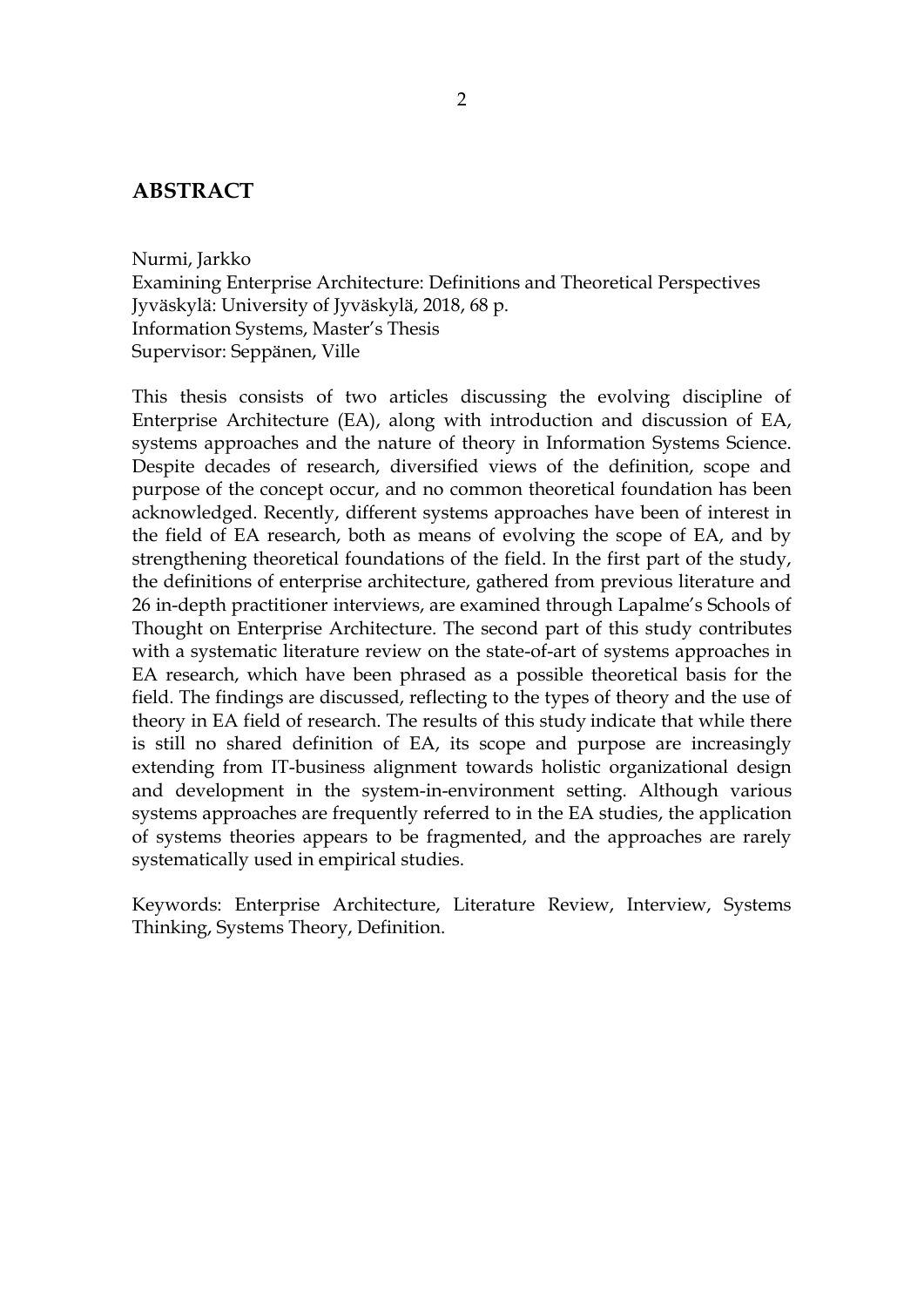## <span id="page-2-0"></span>**TIIVISTELMÄ**

Nurmi, Jarkko

Examining Enterprise Architecture: Definitions and Theoretical Perspectives Jyväskylä: Jyväskylän yliopisto, 2018, 68 pp. Tietojärjestelmätiede, pro gradu -tutkielma Ohjaaja: Seppänen, Ville

Tämä tutkielma koostuu kahdesta kokonaisarkkitehtuuria käsittelevästä artikkelista, sekä kokonaisarkkitehtuurin, systeemiajattelun ja tietojärjestelmätieteen teorian käsittelystä. Kokonaisarkkitehtuuria on tutkittu vuosikymmeniä, mutta sen määritelmä, laajuus ja tarkoitus jakavat mielipiteitä, eikä yhtenäistä teoriapohjaa ole. Systeemiajattelu ja eri systeemiteoriat ovat olleet viimeaikaisen tutkimuksen kohteina, ja on mahdollista, että niitä hyödyntämällä kokonaisarkkitehtuurin laajuutta ja teoreettisia lähtökohtia voidaan edistää. Tutkielman ensimmäisessä osassa tarkastellaan 26:ta haastatteluista kerättyä kokonaisarkkitehtuurin määritelmää Lapalmen koulukuntaluokituksen (Schools of Thought on Enterprise Architecture) avulla. Tutkielman toisen osan muodostaa systemaattinen kirjallisuuskatsaus systeemiajatteluista ja systeemiteorioista kokonaisarkkitehtuurin tutkimuksessa. Kirjallisuuskatsauksen tuloksia tarkastellaan suhteessa teoriatyyppeihin sekä teorian käyttöön kokonaisarkkitehtuurin tutkimusalueella. Tutkielman tulokset viittaavat siihen, että vaikka kokonaisarkkitehtuurin määritelmät eivät ole yhteneviä, sen ala ja tarkoitus ovat laajentumassa IT:n ja liiketoiminnan yhteensovittamisesta kohti holistista organisaatioiden suunnittelua ja kehittämistä osana systeemistä ympäristöä. Systeemiajatteluun ja eri systeemiteorioihin viittaaminen vaikuttaa olevan yleistä kokonaisarkkitehtuurin tutkimuksissa, mutta niiden käyttö on pirstaloitunutta ja harvinaista etenkin empiirisessä tutkimuksessa.

Asiasanat: Kokonaisarkkitehtuuri, Kirjallisuuskatsaus, Haastattelu, Systeemiteoria, Systeemiajattelu, Määritelmä.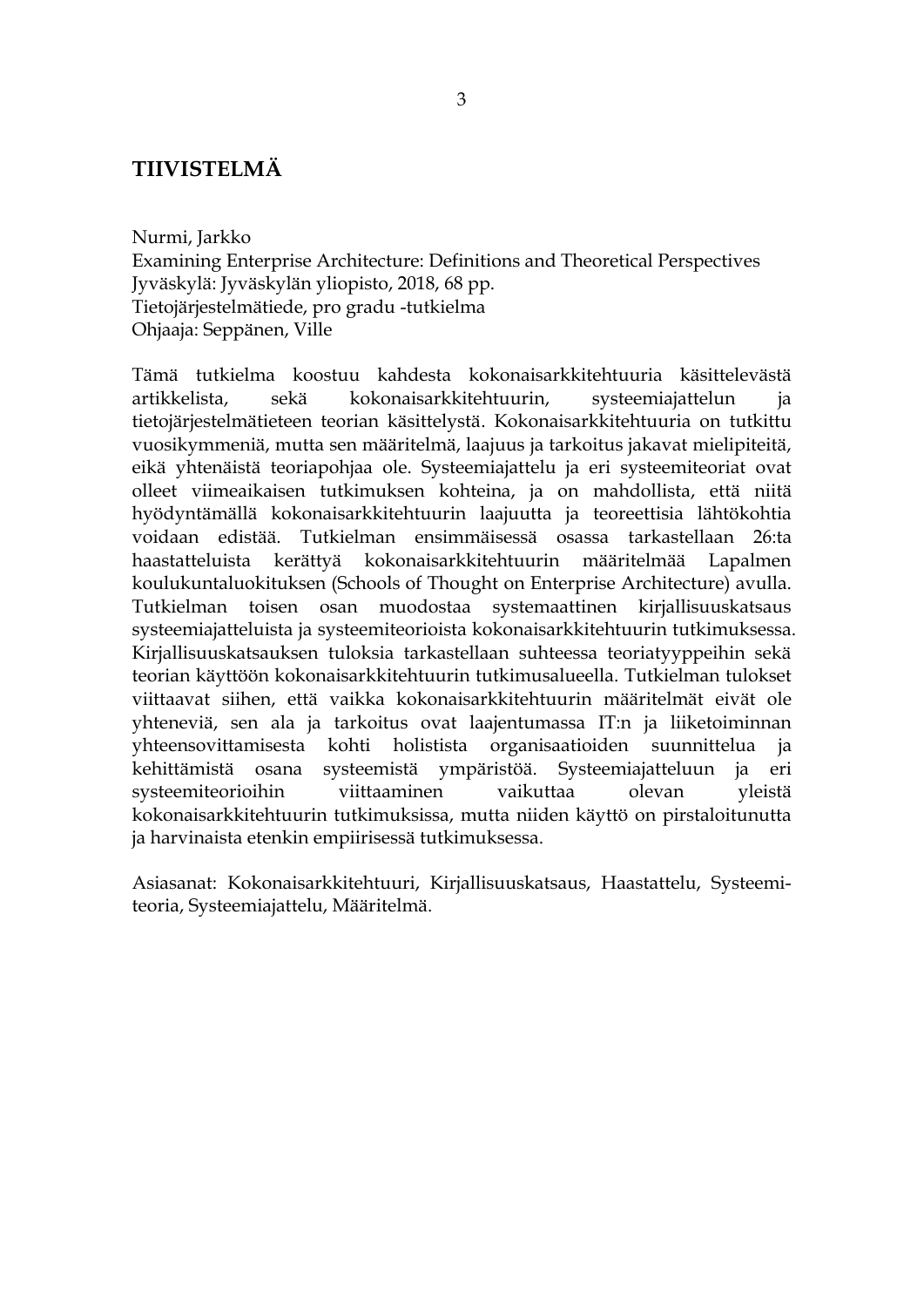### <span id="page-3-0"></span>**ACKNOWLEDGEMENTS**

First and foremost, I would like to thank my thesis advisor Ville Seppänen of Faculty of Information Technology of University of Jyväskylä, who first introduced me to the intriguing world of enterprise architecture in 2014, co-authored both articles included, and has been an integral part of this thesis. He consistently allowed this thesis to be my own work but steered me in the right the direction whenever it was necessary. I would like to thank Katja Penttinen and Mirja Pulkkinen, who not only co-authored the included papers, but also provided much needed support throughout the journey. Without their passionate participation and solid input this thesis could not have been successful. I would also like to acknowledge Dean Pasi Tyrväinen, Vice Dean Timo Tiihonen, professor Pekka Neittaanmäki and Toni Ruohonen of Faculty of Information Technology of University of Jyväskylä. Dean Tyrväinen provided me with a grand to attend IRIS2018, while Timo Tiihonen, Pekka Neittaanmäki and Toni Ruohonen introduced me to the world of academic research and allowed me to pursue my interests while working as a research assistant at University of Jyväskylä. Finally, I must express my gratitude to my family for providing me with support and encouragement through the process of writing this thesis. This accomplishment would not have been possible without them and as a result, my next of kins know more about enterprise architecture than is absolutely necessary. Thank you.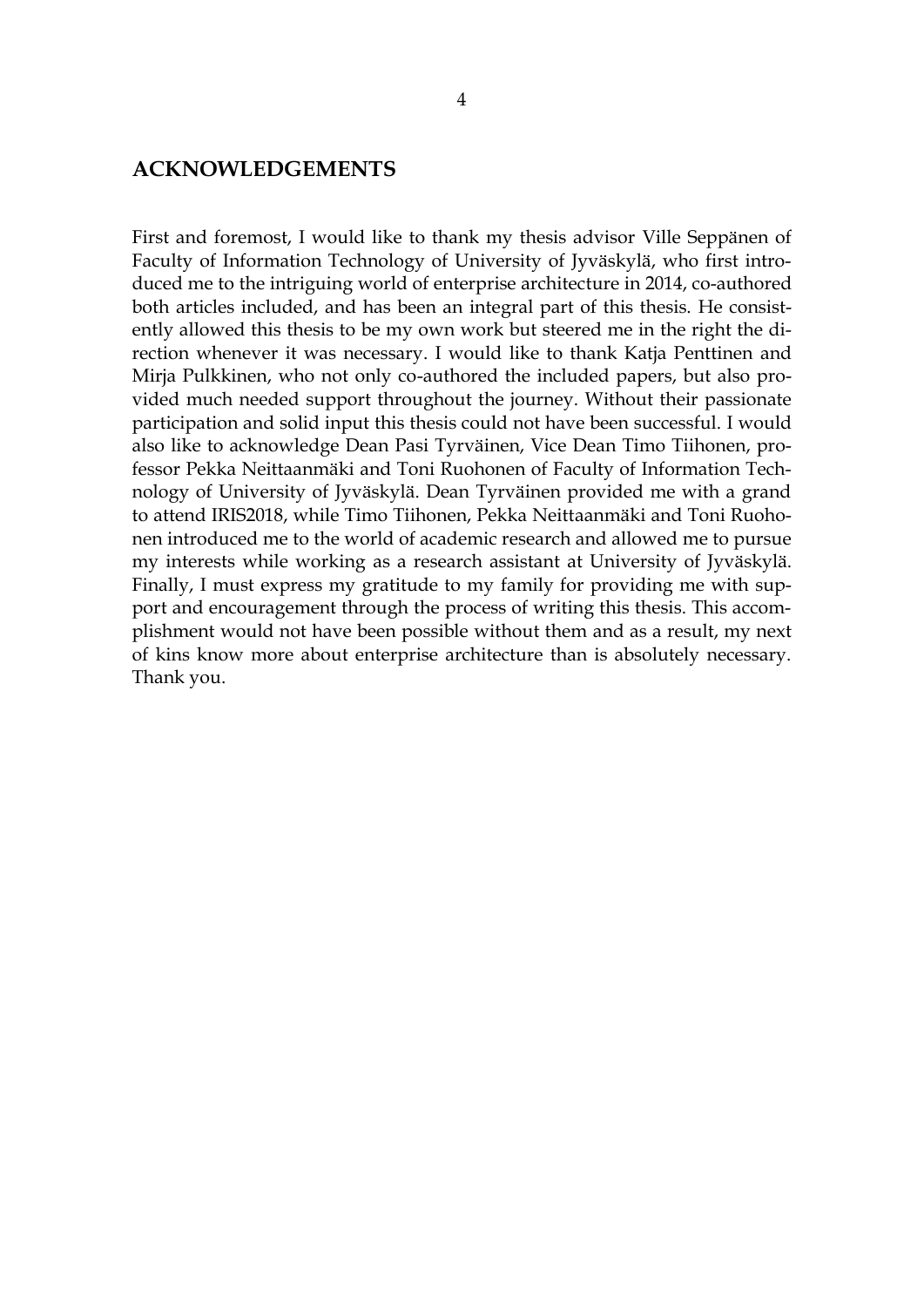## <span id="page-4-0"></span>**LIST OF INCLUDED ARTICLES**

- I Nurmi, J., Penttinen, K., Seppänen, V. (2018). Examining Enterprise Architecture Definitions – Implications From Theory and Practice. In *Information Systems Research Seminar in Scandinavia*.
- II Nurmi, J., Pulkkinen, M., Seppänen, V., Penttinen, K. (2018). Systems Approaches in the Enterprise Architecture Field of Research: A Systematic Literature Review. In *Enterprise Engineering Working Conference*.

I, Jarkko Nurmi, was the first author on both included articles. In the Article I, the first author was responsible for the literature review. The second and third author, along with Hanna-Kaisa Isomäki and Pasi Tyrväinen, were responsible for the design of the interview. The second and third author, along with Hanna-Kaisa Isomäki, were responsible for collecting the interview data. Analysis of the interview data was done by the first two authors, and analysis of the literature review was mostly done by the first author. While designing the research and writing the article was a joint effort of all authors, I was responsible for majority of the writing. The Article II was also joint effort of all the authors, and the conception and design of the research was done by all authors. I was responsible for the literature review and contributed especially to the analysis of the research material and writing the article.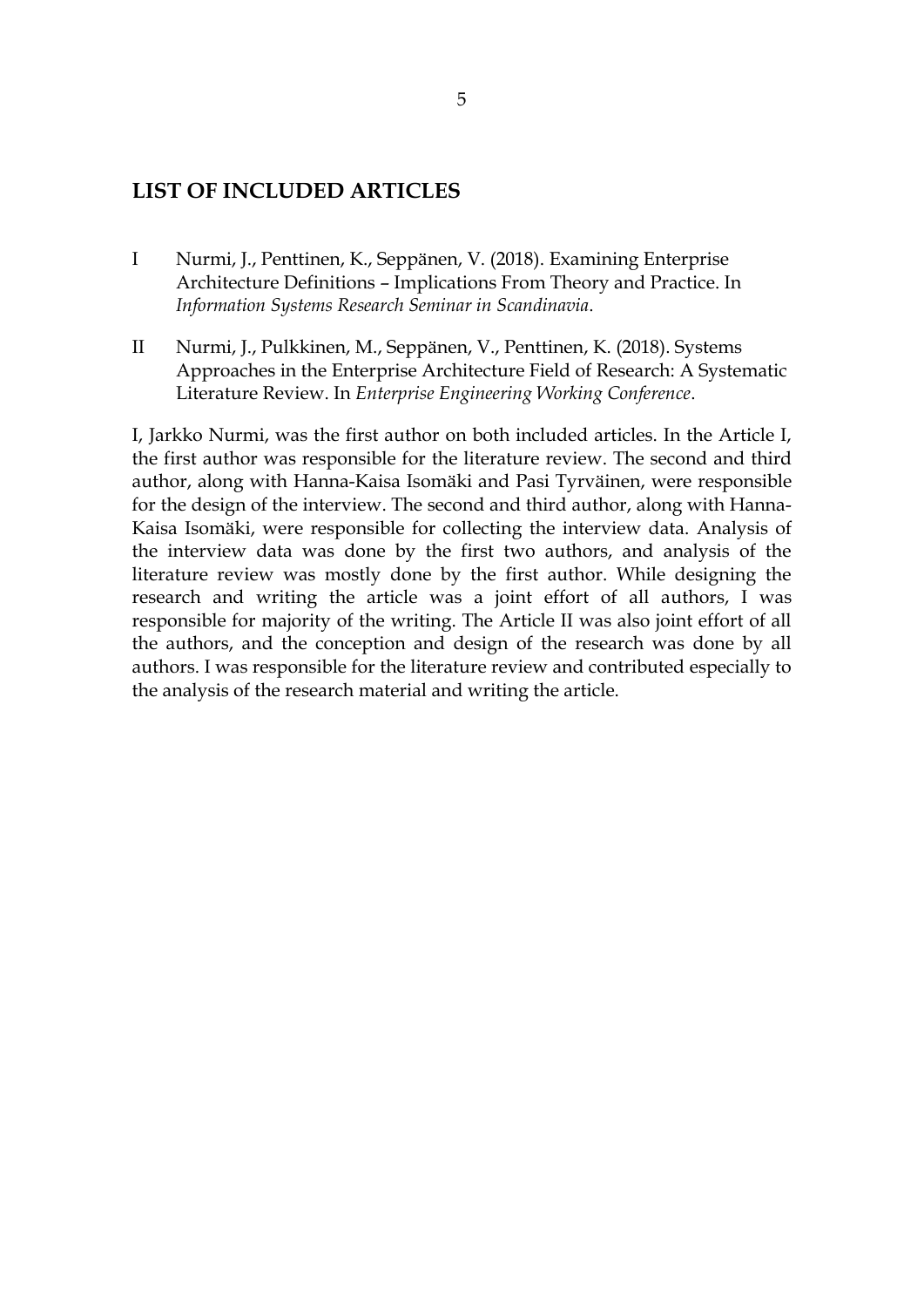# <span id="page-5-0"></span>**TABLES**

| TABLE 1 Interviewees' occupational position and experience 23 |  |  |  |  |
|---------------------------------------------------------------|--|--|--|--|
|---------------------------------------------------------------|--|--|--|--|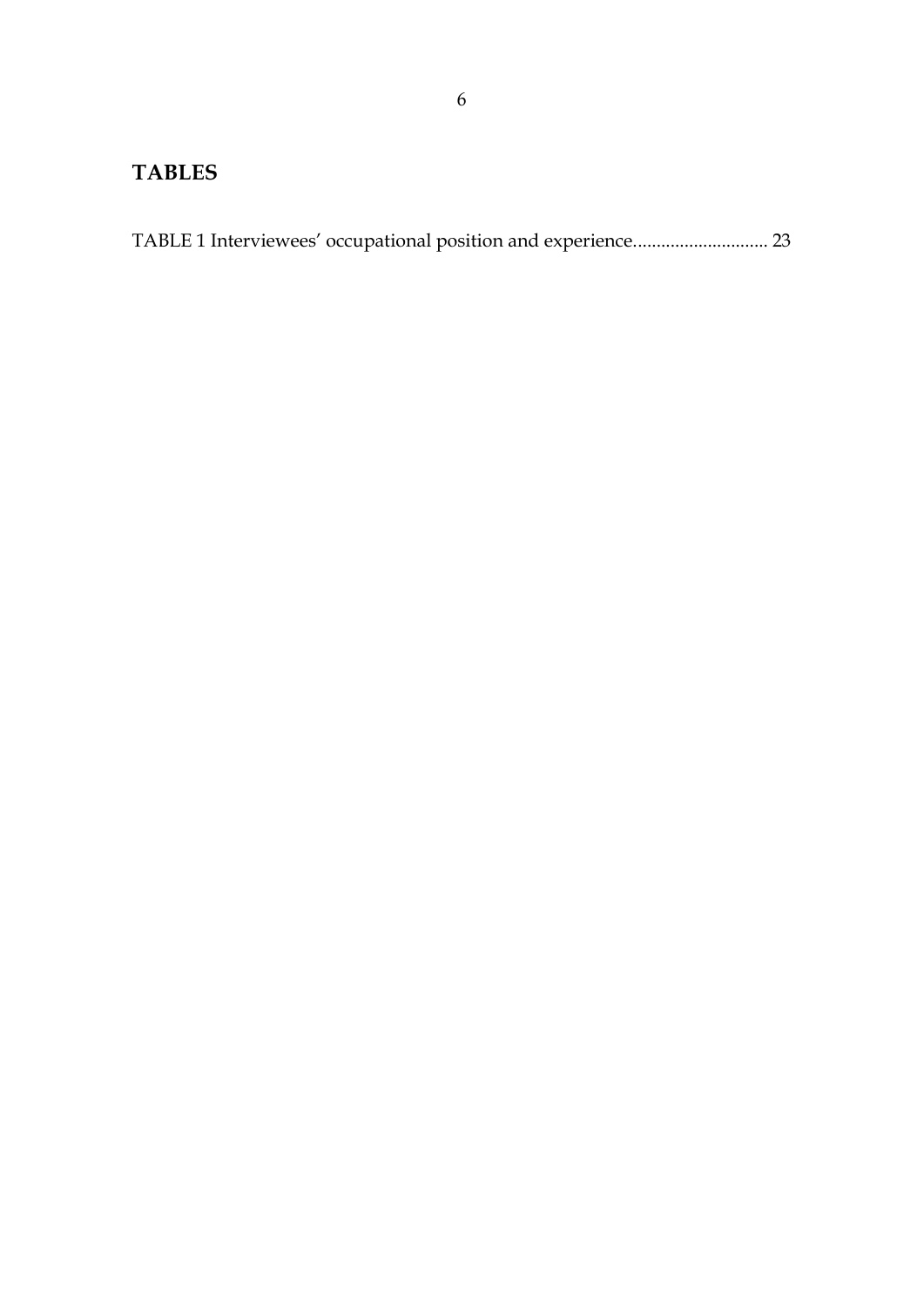# <span id="page-6-0"></span>**TABLE OF CONTENTS**

| $\mathbf 1$    |                                                                                                                                                          |  |
|----------------|----------------------------------------------------------------------------------------------------------------------------------------------------------|--|
| $\overline{2}$ | 2.1<br>Systems Approaches - Systems Theory and Systems Thinking15<br>2.2<br>2.3<br>2.4                                                                   |  |
| 3              | 3.1<br>3.2<br>3.3                                                                                                                                        |  |
| 4              | Article I - Examining Enterprise Architecture Definitions -<br>4.1<br>Article II - Systems Approaches in the Enterprise Architecture Field<br>4.2<br>4.3 |  |
| 5              | 5.1<br>Limitations, Reliability, Validity and Research Ethics 31<br>5.2<br>5.3<br>5.4                                                                    |  |
|                |                                                                                                                                                          |  |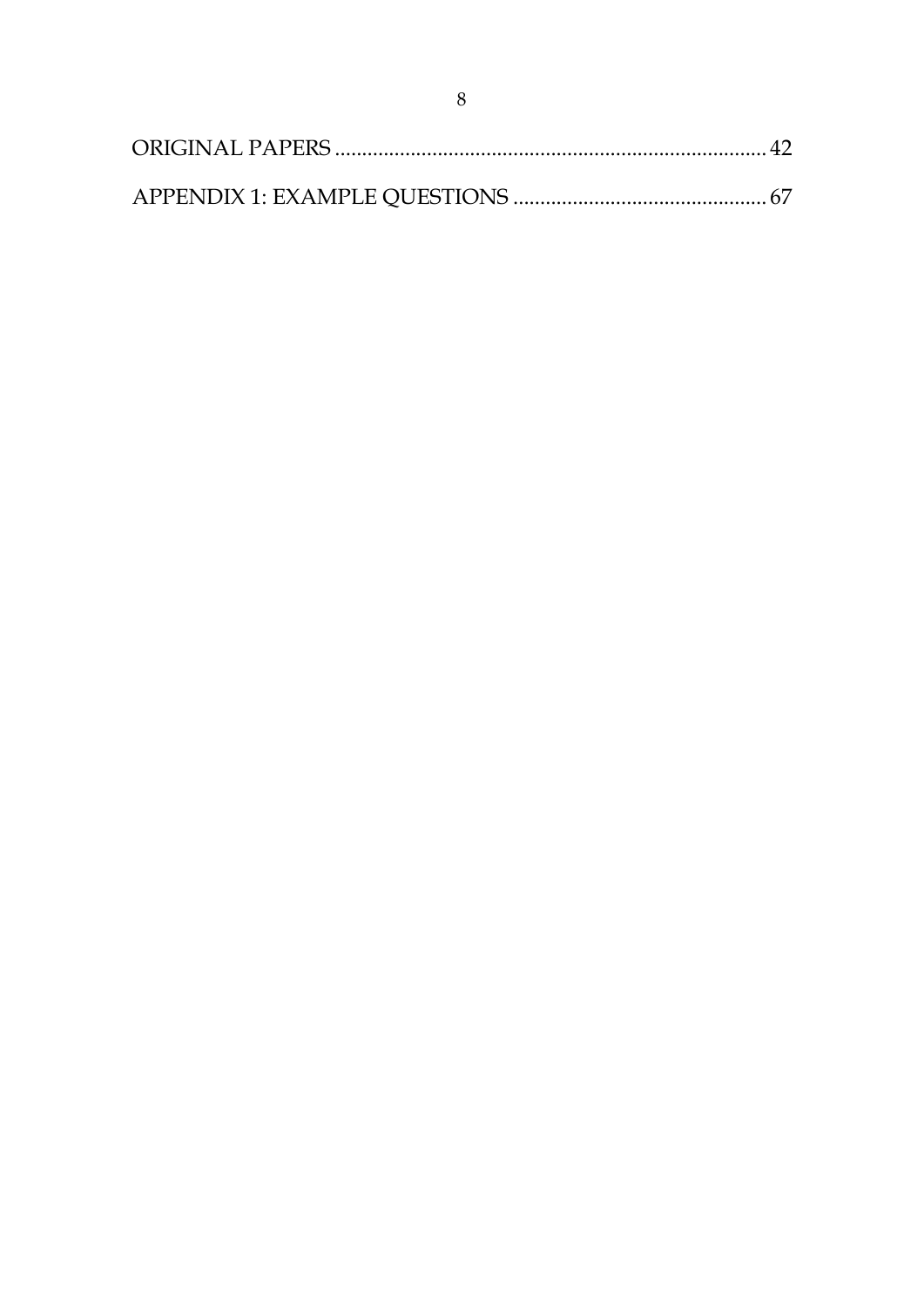## <span id="page-8-0"></span>**1 INTRODUCTION**

Enterprises and organizations are operating in ever-growing fields of uncertainty, changing and volatile business-environments and the need to adapt to these challenges in order survive, better yet to thrive. Organizations must adopt emerging technologies and align them to the business needs, processes and possibly siloed technological structures with complex dependencies. More than two thirds of CEOs believe, that the changes in the next few years will be more critical than the ones in the recent fifty, that the speed of the changes will be exponential, and many have doubts about whether their organization can keep up with the changes (KPMG, 2016). Albeit vital, these changes might be difficult to manage, and require a holistic yet detailed view of the organization. Enterprise Architecture (EA) has been an interest of academics and practitioners for few decades, and has been stated, among others, as a tool for alignment between business and IT (Alaeddini, Asgari, Gharibi & Rad, 2017; Ross, Weill & Robertson, 2006), an issue judged as a top management concern (Kappelman, McLean, Johnson & Gerhart, 2014; Luftman & Ben-Zvi, 2010). EA can enhance responsiveness to disruption (Gartner Inc., 2017), while other possible benefits of EA include added value and success of IT-projects (Kurek, Johnson & Mulder, 2017), reduced costs (Tamm, Seddon, Shanks & Reynolds, 2015), enhanced agility and increased performance (Hazen, Bradley, Bell, In & Byrd, 2017) and various others (e.g. Foorthuis et al., 2010; Shanks, Gloet, Someh, Frampton & Tamm, 2018; Simon, Fischbach & Schoder, 2014).

In the academic community, EA seems to have a steadily growing interest as a research area, seen in the extensive literature review by Gampfer, Jürgens, Müller and Buchkremer (2018). According to their analysis of approximately 4000 articles, the number of peer-reviewed EA articles has increased from 1987 to 2015 by 21% on year per average, compared to increase of scientific publications (3%) and IT publications (5%) overall. In the industry, Kurek, Johnson and Mulder (2017) examined the use of EA in 3076 IT projects from 2007 to 2016, offering impressive results. Among others, the results of their study indicate an increase of 14,5% of successful projects, and a decrease of 26,2% of failed projects; an increase of 14,8% of projects on budget, and a decrease of 10.4% not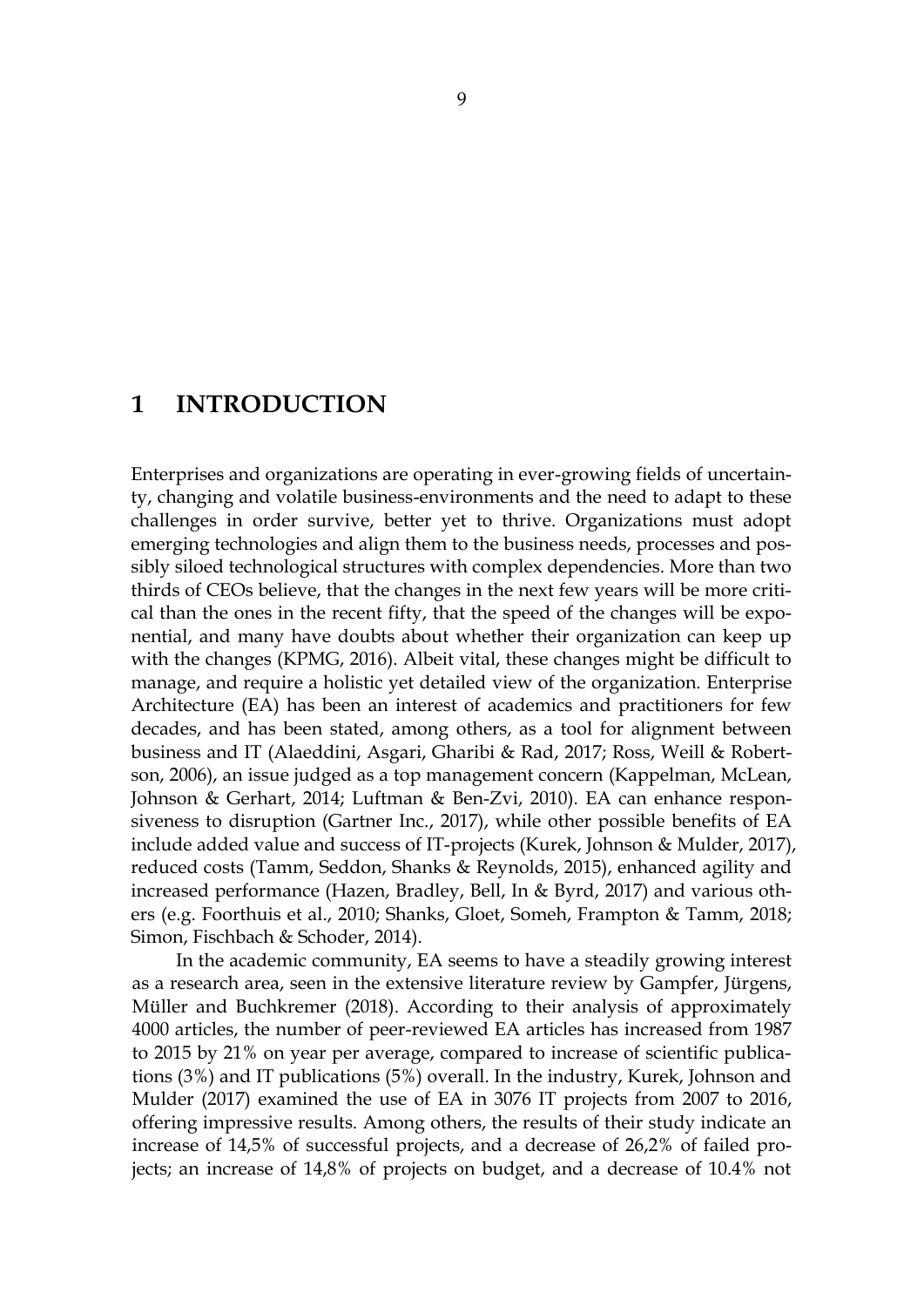completed on budget, and an increase in the number of projects with very high value by 25,56%, when very low value projects decreased with 12.8%. EA is clearly an important and relevant topic on research and practise.

Despite keen interest, scholars and practitioners struggle to form a coherent definition for EA (Nardello, Møller & Gøtze, 2018; Saint-Louis & Lapalme, 2016; Rahimi, Gøtze & Møller, 2017) and the definitions proposed differ both in scope and purpose (Lapalme, 2012). Furthermore, EA is a developing discipline, and due to it being rooted in various domains of research and practice, no commonly acknowledged theoretical foundation exist. As the scope and purpose of EA seem to be expanding from mechanistic IT-business alignment to a holistic design of an enterprise in an ecosystemic environment (Korhonen, Lapalme, McDavid & Gill, 2016), traditional tools of EA might fall short. A number of prior studies have noted these gaps in the field of enterprise architecture and called for scholars to examine EA definitions and to strengthen the theory of the field.

The need to study the definitions of EA is urgent. The lack of common understanding concerning the scope and purpose of enterprise architecture leads to difficulties in structuring a baseline of knowledge in the field (Saint-Louis, Morency & Lapalme, 2017) and makes it complicated to talk about EA as a discipline (Saint-Louis & Lapalme, 2016). Previous research has phrased the need for examining these evolving definitions. Kappelman, McGinnis, Pettite and Sidorova (2008) state that a clear academic definition should be established, as well as unified understanding of the separate terms "enterprise" and "architecture". According to Rahimi et al. (2017, p. 81) "It is clear there are not enough relevant publications about this theme [lack of shared meaning] even within the increasing publication on EA." In addition, Kappleman and Zachman (2013) note that the few studies focused on the lack of common understanding have not used a systematic methodology.

As enterprise architecture is an evolving discipline, with its roots outside of academia, the need for an acknowledged theoretical foundation for EA has been noted by previous research (Bernus, Noran & Molina, 2015; Kandjani & Bernus, 2012; Kandjani, Bernus & Nielsen, 2013). Prior research in the EA field of research discusses the systems nature of an enterprise (e.g. Harmon, 2005; Hoyland, 2011), and demands to study the relations between enterprise architecture and systems approaches have been phrased (Bernus et al., 2016; Lapalme et al., 2016). For example, according to Kappelman and Zachman (2013, p.93) "[…] the EA trend of applying holistic systems thinking, shared language, and engineering concepts, albeit in the early stages of their application, is here to stay". Furthermore, Rahimi et al., (2017, p. 138) state the "importance of systems thinking and, especially, of adopting the open systems principle, for managing EA design and evolution" and Korhonen et al., (2016, p. 272) discuss about EA in "enterprise-in-environment ecosystemic perspective". Current EA practices apply methods, tools and frameworks integrating four architectural views (business, applications, data and technology) into a holistic model of the organisation and its subdomains. Extending the scope of EA from solely an IT per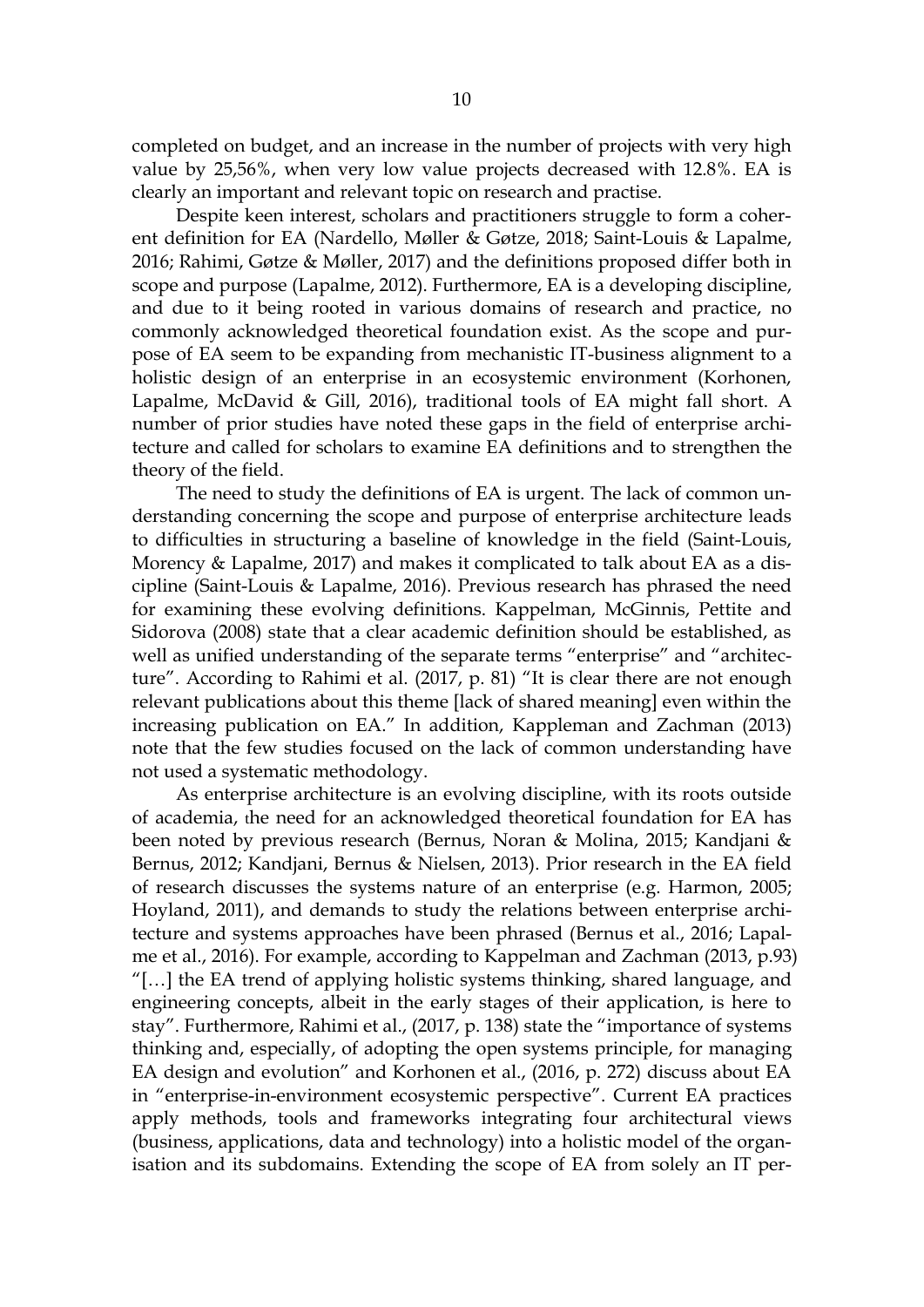spective to include all the facets of an enterprise (i.e. extended EA) (Korhonen et al., 2016; Gampfer et al., 2018), and to concern not only documenting the landscape of said enterprise, but to also design it, challenges some of the current methods and paradigms of EA. As an example, Hope, Chew and Sharma (2017) base their argument on a case study, and conclude, that success factors such as use of formal methods and use of architectural tools were not present more often in successful EA projects than in those that were unsuccessful. Further, Goerzig & Bauernhansl (2018) argue, that while EA can enhance the digital transformation of enterprises in Industry 4.0 setting, current approaches are not sufficient.

This study contributes to the discussion concerning the evolving discipline of EA by addressing two topics: the definition of EA and the theoretical foundations of EA. The research questions are stated as follows:

- RQ1: To what extent the systemic paradigm is seen in the EA definitions?
- RQ2: To what extent different systems approaches are used in EA research?

The definition of EA is discussed by offering a systematic literature review of the state-of-the-art of EA definitions as well as 26 in-depth practitioner interviews, specifically noting the recent trend of applying systemic stance on EA field of research. The definitions gathered are analysed to see how convergent they are and compared with Lapalme's (2012) "Schools of Thought on Enterprise Architecture" to see how these taxonomy classes encompass different views of academics and practitioners. According to Lapalme (2012, p. 37) the taxonomy "creates a starting point for resolving terminological challenges to help establish enterprise architecture as a discipline.". Furthermore, two of the three taxonomy classes favor systemic stance (Lapalme, 2012), hence serving as a basis for discussing the relations between enterprise architecture and systems approaches. As a result, this study indicates that while there is still no shared definition of EA, its scope and purpose are increasingly extending from the purpose of IT-business alignment towards a tool of holistic organizational design and development in the system-in-environment setting.

The second part of this study discusses if, and to what extent the systems approaches could provide a common theoretical foundation for EA. A systematic literature review is conducted, and the nature of theory is discussed both within the Information Systems (IS) and related Enterprise Engineering (EE) communities. A total of 47 studies are classified into four categories based on the purpose of the said study: (1) theory or discipline; (2) ontologies and frameworks; (3) methods and modelling; (4) software tools, as well as to eight different systems approaches applied. Also, the reviewed articles are differentiated based on whether a particular study (1) is conceptual or theoretical, or (2) is based on or supported by empirical evidence. As a result, it is stated that although the systems approaches are frequently referred to in the EA studies, the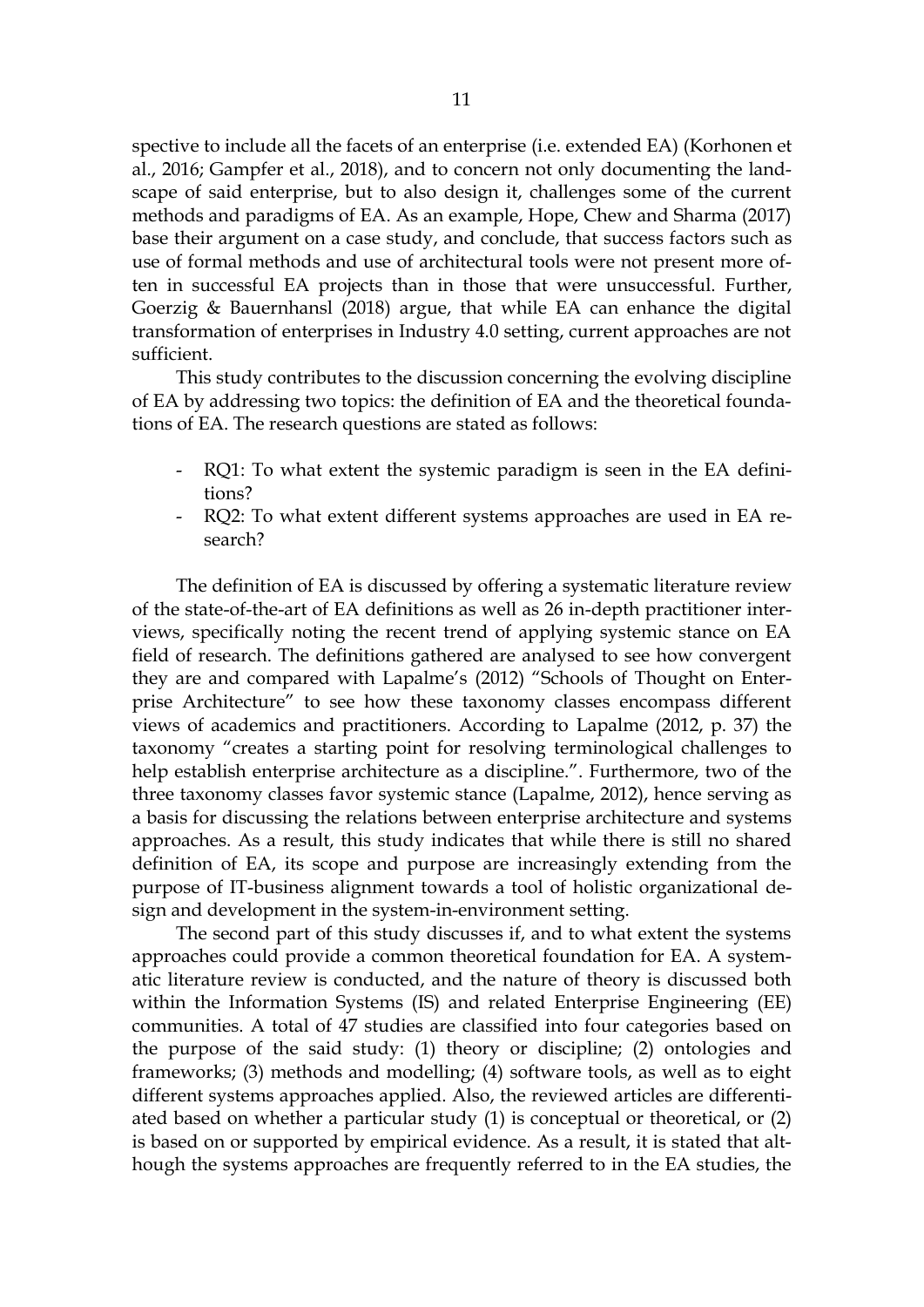application of these theories appears to be fragmented, and the approaches are rarely systematically used in empirical studies.

This study has several contributions, academic implications as well as industry-relevance. First, it presents a comprehensive and overarching view of current state of systems approaches in the EA field of research. Second, by offering in-depth practitioner interviews, the definitions of EA are discussed along with scholarly definitions and reflected to the prior taxonomy by Lapalme (2012). This allows the discussion on the recent systemic stance in reference to the definitions, as well as gives valuable insight to the world of practitioners. Third, by examining the definitions as well as systems approaches in the field of EA, steps are taken towards native theory in EA field of research and implications for future research are offered.

The rest of this study is structured as follows: Section 2 offers theoretical background: the following chapter, 2.1, discusses enterprise architecture – mainly offering a brief overview on the development of the field and giving an initial definition of EA. After that, chapter 2.2 discusses various systems approaches – systems theories and systems thinking, and chapter 2.3 concerns the nature of theory in Information Systems and Enterprise Engineering communities. In Section 3, methods of the study, systematic literature review and semistructured interviews are presented, while an overview of the included original papers is presented in Section 4. Finally, Section 5 presents concluding remarks from the state-of-the-art account of enterprise architecture definitions and the contributions of systems approaches to the field of EA. The limitations, reliability, validity and ethics of the study are discussed, and topics for the future research presented.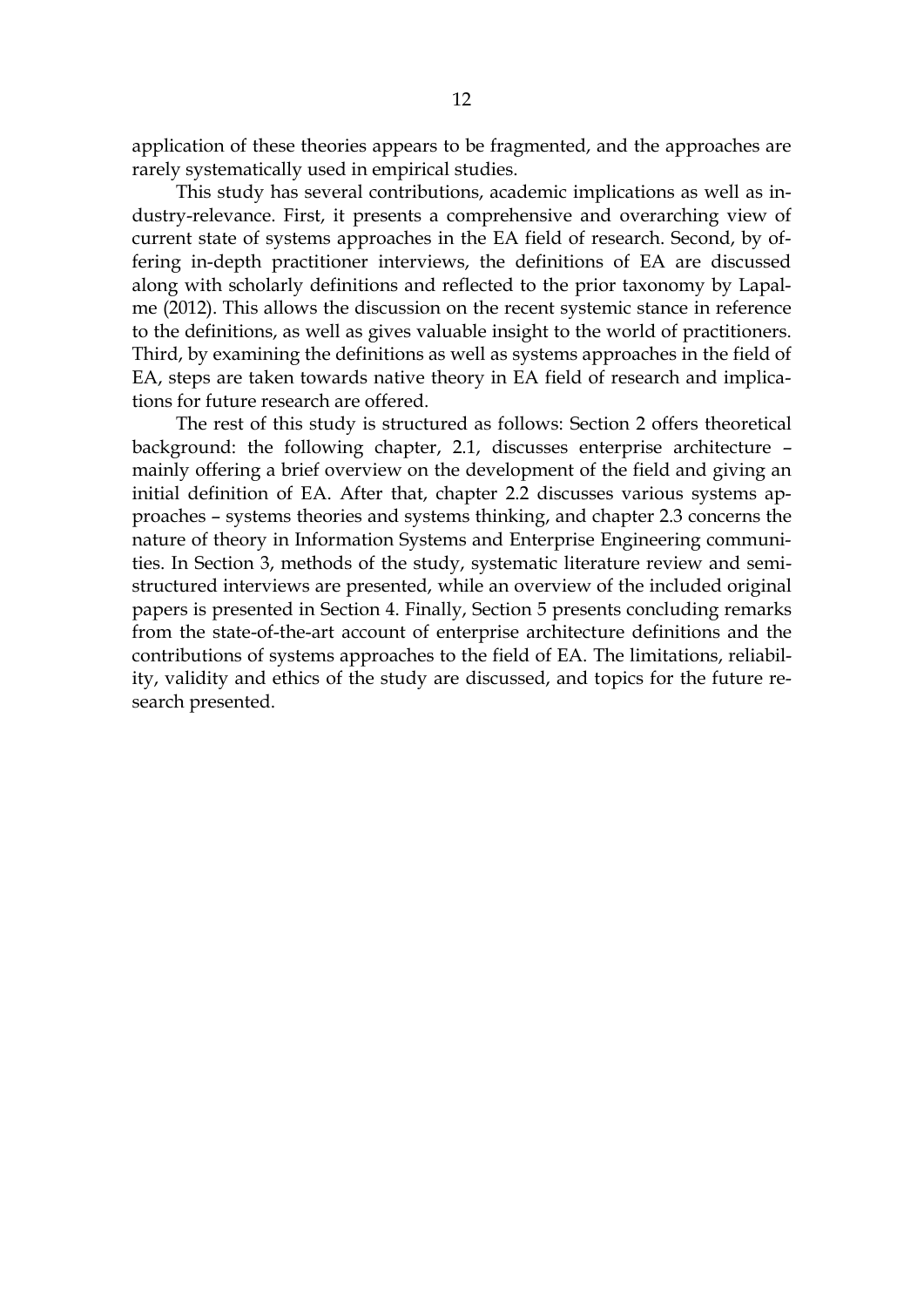# <span id="page-12-0"></span>**2 Theoretical Background**

In this section, the main concepts of the thesis - enterprise architecture and various systems approaches – are introduced, and theory in Information Systems and Enterprise Engineering communities is discussed.

### <span id="page-12-1"></span>**2.1 Enterprise Architecture – A Brief Look**

Examining EA and the definitions given to it can be approached at least by discussing the historical development of the field, by examining the concept through linguistics and standards, and by reviewing previous literature. In this section, the concept of enterprise architecture and the development of EA as a field of research and practice are briefly discussed. Also, the overlapping discipline of Enterprise Engineering is introduced.

The fundamental ideas of EA originate from various different communities, such as IS, industrial engineering and management (Bernus et al, 2016; Gampfer et al., 2018; Romero & Verdanat, 2016). In IS, the Zachman Framework (Zachman, 1987) and works of e.g. Spewak and Hill (1993) have been seminal. Recently, Kotusev (2016) has stated, that the historical provenance of EA traces back to Business Systems Planning in the 1960s, thus arguing against the originality and significance of especially Zachman's contribution. According to Bernus et al. (2016) industrial engineering community focused on engineering the material flows of an enterprise, later extending the scope to the entire enterprise as well as its business networks (e.g. supply chains) – hence the term "enterprise engineering".

Bernus et al. (2016) further note, that the originally intended scope and present-day scope of EA differ, which might partly explain the differing definitions given to the concept. As a result, the numerous definitions given to EA emphasize different aspects of the field, and while defining EA has been in the interest of many academics, also differing opinions occur. For example, Penttinen (2018, p. 12) cites Hope (2015) and Van Den Berg & Van Steenbergen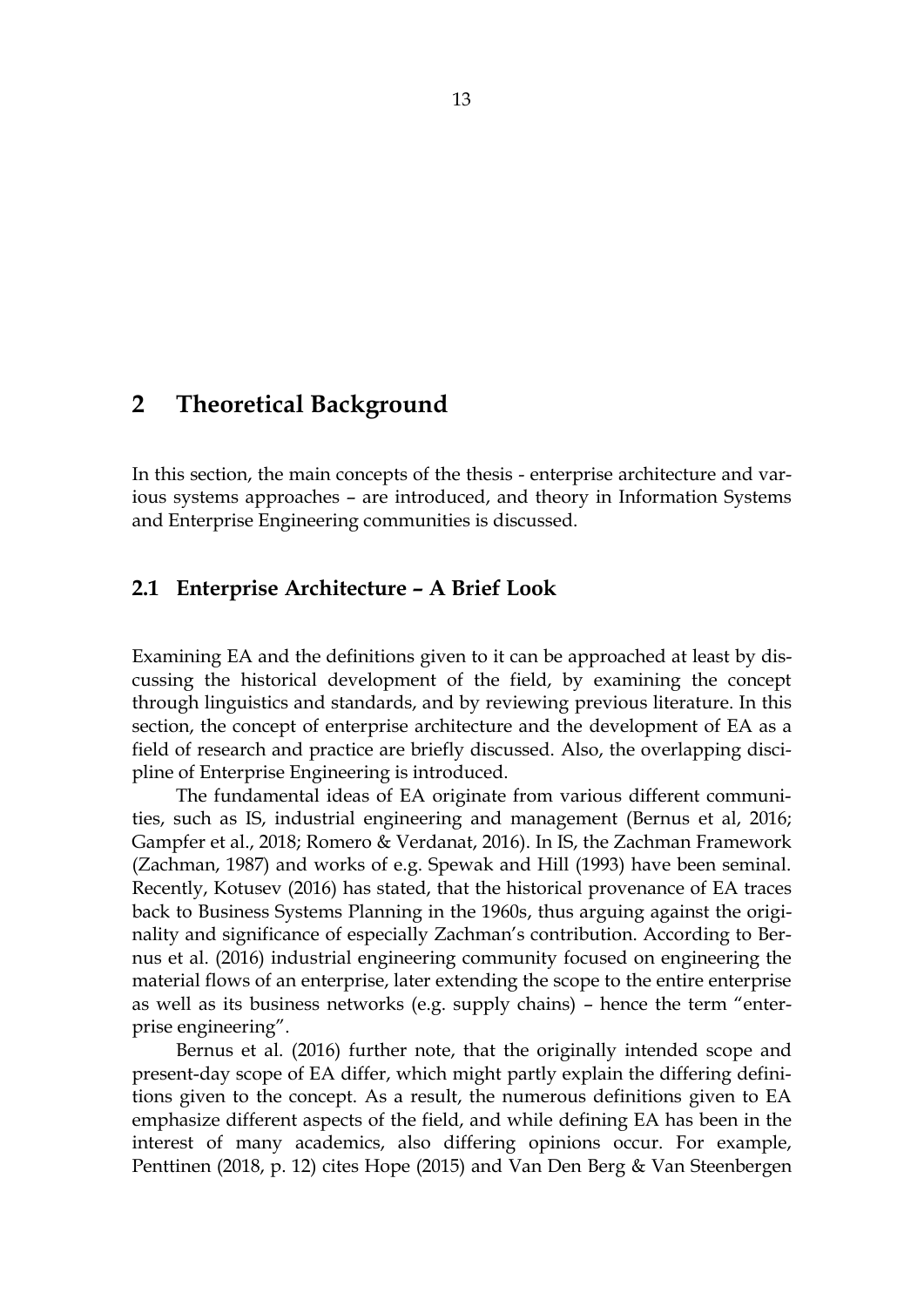(2006), arguing that "Each organisation adopting EA should define the purpose and scope for the organisation's work. From the purpose and the scope, the definition of EA in that particular instance emerges".

Not only is there a lack of common understanding concerning the concept of EA, the definitions of distinct terms "enterprise" and "architecture" are also debated. Furthermore, enterprise architecture is used to refer to the result of the architecture work as well as to the work itself (Korhonen et al., 2016). An "enterprise" indicates to the scope of the examination, and can be defined e.g. as an organization, a part of the said organization or several organizations forming a whole. The second part, "architecture", can be defined e.g. as "fundamental concepts or properties of a system in its environment embodied in its elements, relationships, and in the principles of its design and evolution" (ISO/IEC/IEEE 42010:2011). This standard is also regularly cited when defining EA itself, when EA is seen as a system.

Prior research discusses defining enterprise architecture. For example, a survey of 376 responses from executives, enterprise architects and various other professions found, that the purpose and function of enterprise architecture is to provide an organizational blueprint, to be a planning tool, to facilitate systematic change, to act as a tool for decision making or alignment, and to help in communicating organizational objectives (Kappelman et al., 2008). Furthermore, Rahimi et al., (2017) found four strands of EA definitions from 85 articles: the methodology or process guiding the design of EA, the set of principles prescribing the EA design, the blueprint of an enterprise in its various facets, and the inherent structure of an enterprise.

Some prior literature concerning the difficulties scholars and practitioners have on structuring a coherent definition of the concept, exists. Schöenherr (2008) garnered 126 EA themed research papers from 1987 to 2008 and concluded that majority of examined studies do not define enterprise architecture in a comprehensive way. Saint-Louis and Lapalme (2016) conducted a systematic mapping study of 171 articles from 1990 to 2015. In conclusion, they found that a third of examined articles give no definition to EA, a third state differing understanding of EA as a problem, and the lack of shared meaning in the discipline of EA was mentioned frequently. Similarly, Saint-Louis et al. (2017) discuss 145 articles, of which almost half do not define EA.

Related field of Enterprise Engineering (EE) is characterized by many of the same themes as EA – a plethora of definitions exists, EE is a developing discipline concerning design of enterprises and the need for theory-development is noticed. EE is seen as overlapping EA (Yildiran, Kilic & Sennaroglu, 2018), and EA is among the most common topics in EE conferences (Molnar & Korhonen, 2014). Further, EE is an interdisciplinary field, rooted in fields such as IS and organizational sciences. Enterprise engineering sees enterprises as systems, strives to provide a theory-based methodology to (re)design organisation, and has been defined for example in the following ways: EE is an "enterprise lifecycle oriented discipline for identification, design, and implementation of enterprises and their continuous evolution.", which strives to "define, structure,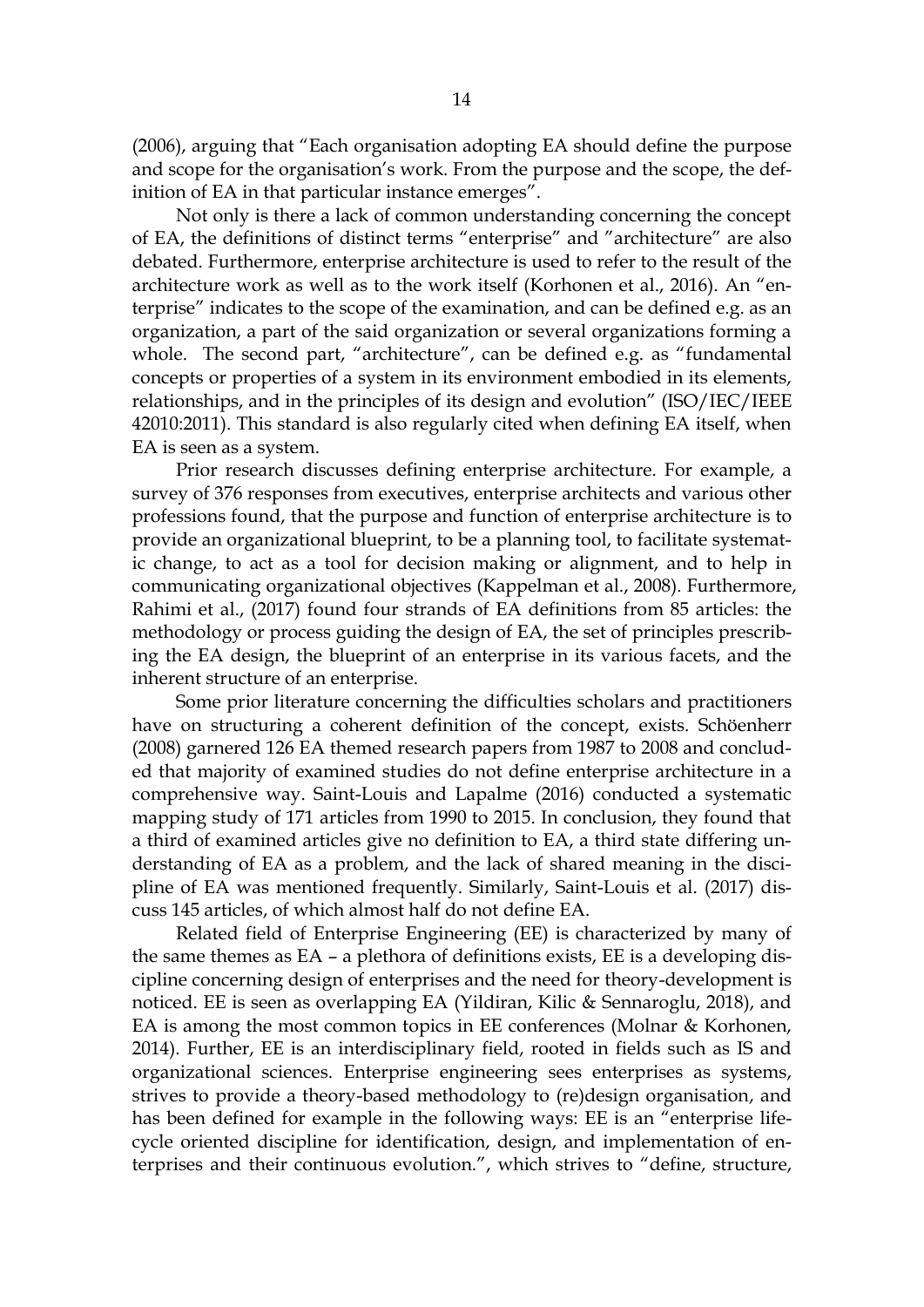design and implement enterprise operations as communication networks of business processes, which comprise all their related business knowledge, operational information, resources and organisation relations." (Kosanke, Verdanat & Zelm, 1999, p. 83; p. 85.) More recently, Dietz et al. (2013) have defined EE as a holistic approach to address enterprise changes.

Although prior research discusses the definition of EA, and the struggles of scholars and practitioners seem to have in defining the concept, a definitive and commonly agreed definition is still lacking, and a substantial amount of studies choose not to define EA in any explicit way. Moreover, enterprise architecture is developed in parallel on different communities, such as in IS and EE. In order to discuss the definitions of EA, an initial definition is offered, citing Lapalme et al. (2016, p. 104), who's definition is based on ISO/IEC/ 42010:2007: "EA should be understood as being constituted of the essential elements of a socio-technical organization, their relationships to each other and to their changing environment as well as the principles of the organization's design and evolution. Enterprise architecture management is the continuous practice of describing and updating the EA in order to understand complexity and manage change.". This definition is neutral and broad enough yet notes the recent systemic stance on enterprise architecture and is thus seen as a solid basis for the discussion concerning the evolving interpretations on defining EA.

# <span id="page-14-0"></span>**2.2 Systems Approaches – Systems Theory and Systems Thinking**

In this section, systems approaches – systems thinking and systems theories – are briefly introduced, as it is in the interest of this study to discuss the extent to which different systems approaches are already in use in EA research.

The fundamental origins of modern systems thinking were developed in early 20th century across multiple disciplines (Mingers, 2017). Mingers and White (2010, 1148) summarize systems approaches in the following way: "Viewing situations holistically, as opposed to reductionistically, as a set of diverse interacting elements within an environment. Recognising that the relationships or interactions between elements are more important than the elements themselves in determining the behaviour of the system. Recognising a hierarchy of levels of systems and the consequent ideas of properties emerging at different levels, and mutual causality both within and between levels. Accepting, especially in social systems, that people will act in accordance with differing purposes or rationalities.". This gives insight to the methodological basis of systems approaches, according to which the traditional analytical methods are, to some degree, inappropriate for studying systems. While parts of mechanical devices, such as clocks or engines, can be separated and studied separately without losing its essential elements, parts of some systems (e.g. social, political and business systems) cannot be separated without losing the essence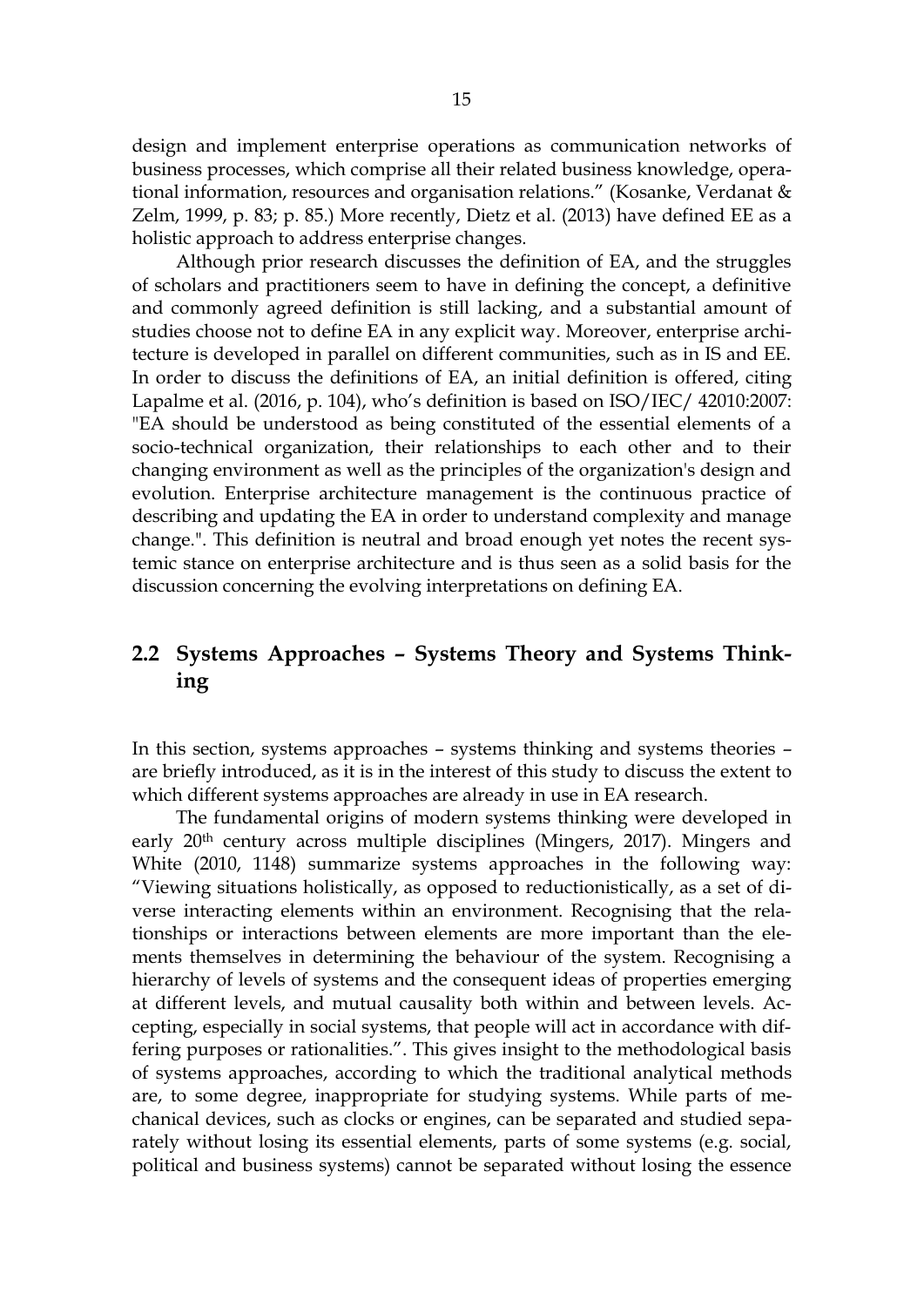of whole. (Phillips, 1972.) Further, Phillips (1972) cites Angyal (1962, p.26) who explicates this viewpoint: "[…] 'part' means something different when applied to aggregate from what it means when applied to wholes. When the single objects a, b, c, d, are bound together in an aggregate they participate in that aggregation as object a, object b, object c, etc., that is, as lines, distances, color spots, or whatever they may be. When, however, a whole is constituted by the utilization of objects a, b, c, d, the parts of the resulting whole are not object a, object b, object c, etc., but α, β, γ, δ...". Therefore, systems approaches examines systems in the midst of their surroundings, consisting of subsystems and interrelations among them.

Various systems theories include, among others, General Systems Theory (GST), advanced by von Bertalanffy (1968) and Boulding (1956), Miller's (1978) Living Systems Theory (LST) and Cybernetics, discussed by, among others, Wiener (1948) and Beer (1972). System thinking, reflecting the same common concepts, was coined in the late 1980's by Barry Richmond (Arnold & Wade, 2015). Systems thinking suffers, in some extent, from lack of consensus on the definition (Cabrera, Colosi & Lobdell, 2008) and has been viewed e.g. as science, method, approach, skill, discipline and conceptual framework. Practical applications of systems approaches include, among various others, Soft Systems Methodology, developed by Checkland (1981) in which the goal is to advance the stakeholders' involvement to the implementation of technical systems, which supports the systemic organisational design and change. Next, some of the most applied systems approaches are briefly introduced.

General Systems Theory (Boulding, 1956) presents a hierarchy of real-life complexity in nine levels, where higher levels of hierarchy incorporates lower levels. Level 1 concerns frameworks and structures with static behaviour, while at Level 2 (clockworks) objects model predetermined motion, an example being the solar system. Level 3 is studied by cybernetics and discusses closed loopcontrolled systems, while open systems exhibiting structural self-maintenance are discussed at Level 4. Level 5 studies lower organisms with functional parts, planned growth and reproduction, and Level 6 concerns animals with brain and capability to learn. At Level 7 are self-conscious people, at Level 8 are sociocultural systems, and at Level 9 are transcendental systems.

Viable System Model (VSM) was developed by Beer (1972; 1979) based mainly on cybernetics. As noted by Bernus et al. (2016), cybernetics could provide EA a viewpoint to analyse relationships between psychological and social systems, such as individuals and organisations. According to Huygh and De Haes (2018) the key concepts underlying VSM are viability (i.e. systems capability to maintain itself with a problem-solving capacity); requisite variety (i.e. measure of complexity, where variety of control elements should be at least equal to the variety of the controlled elements); recursion (i.e. "any viable system contains, and is contained in, a viable system" (Beer, 1979, p. 118)); and transduction (i.e. the communication of two entities is translated into terms understandable to receiving entity, while preserving the intended variety). Furthermore, VSM describes systems (1, 2, 3, 3\*, 4 and 5), first of which is the com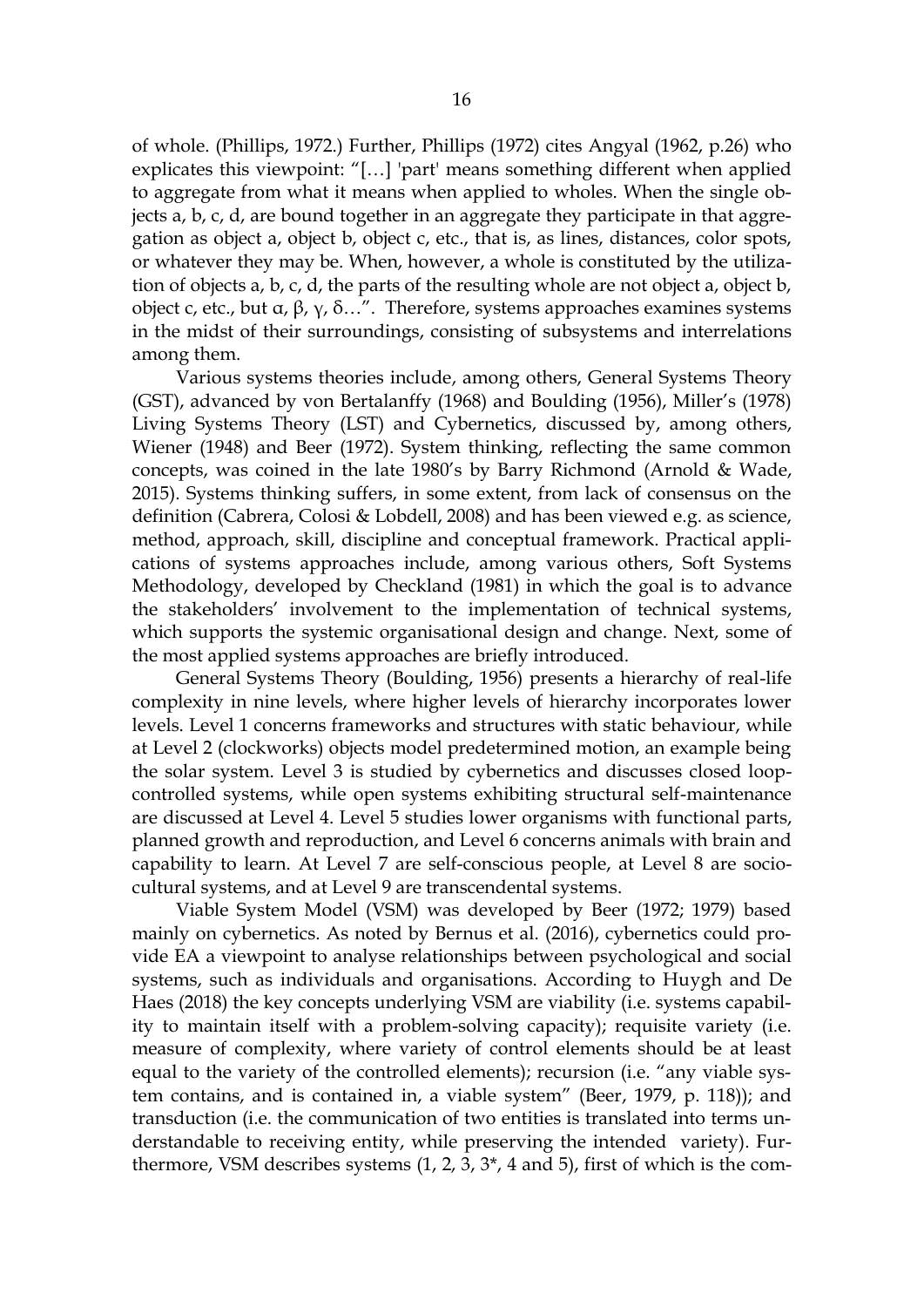bination of all embedded viable systems, while system 2 coordinates the activities of prior. System 3 manages the operations of the system, system 3\* links the operational units to the system, while system 4 is in charge of scanning for threats and opportunities in the environment. Finally, system 5 is responsible for creating and managing the system, as well as setting its purpose, values and directions. (Huyng & De Haes, 2018). Lastly, VSM discusses four variety loops, also called communication channels: command axis, communication with the environment, algedonic channel and System 3 – System 4 homeostat (Huyng & De Haes, 2018).

Jackson (2009, p. 524) introduces three variants of what is called Applied Systems Thinking (AST) – "systems thinking that has as its primary purpose the enhancement of management practise". First, functionalist AST uses mechanistic (GST Levels 1-3) and organismic (Levels 4-6) to make certain that systems function properly. Knowledge is gained through models and scientific methods, concerning the interrelationships between parts and between the system and the surrounding environment (Jackson, 2009). Second, according to Jackson (2009), structuralist AST follows the route Boulding (1956) set to establish General Systems Theory, and emphasizes the similarities at different Levels, as von Bertanlaffy (1968) suggested: "there exists models, principles and laws that apply to generalized systems or their subclasses, irrespective of their particular kind". Miller's (1978) Living Systems Theory (LST) follows this intent with 8 hierarchical levels and 19 critical subsystems, along with other structuralist systems approaches, such as system dynamics (Senge, 1991), Cybernetics and VSM (Beer, 1972; 1979). Third, interpretive AST, such as Checkland's (1981) Soft Systems Methodology, seeks to work with different interpretations of reality in contrary to building systems models (Jackson, 2009), and is summarized by Ackoff and Gharajedaghi (1996, p. 22): "Our society and the principal private and public organizations that it contains have reached a level of maturity that eliminates whatever effectiveness applying deterministic and animalistic models to social systems may once have had".

The common features among different systems approaches, discussed by Mingers and White (2010), are reflected to the EA setting in the second included original paper (Nurmi et al., 2018b, p. 4) like follows:

- Systems consists of wholes comprising of parts, or sub-systems.
- Systems exist in the midst of their environment and are defined by their boundaries.
- A system can be described as a static entity (system structure), or through its dynamics, i.e. the processes, or transformations in the system.
- Systems change (evolve) over time.
- Systems (and subsystems) appear as hierarchical.
- Within the system and at its boundaries, there are feedback loops (positive and negative) between the structural elements, potentially influencing the system dynamics.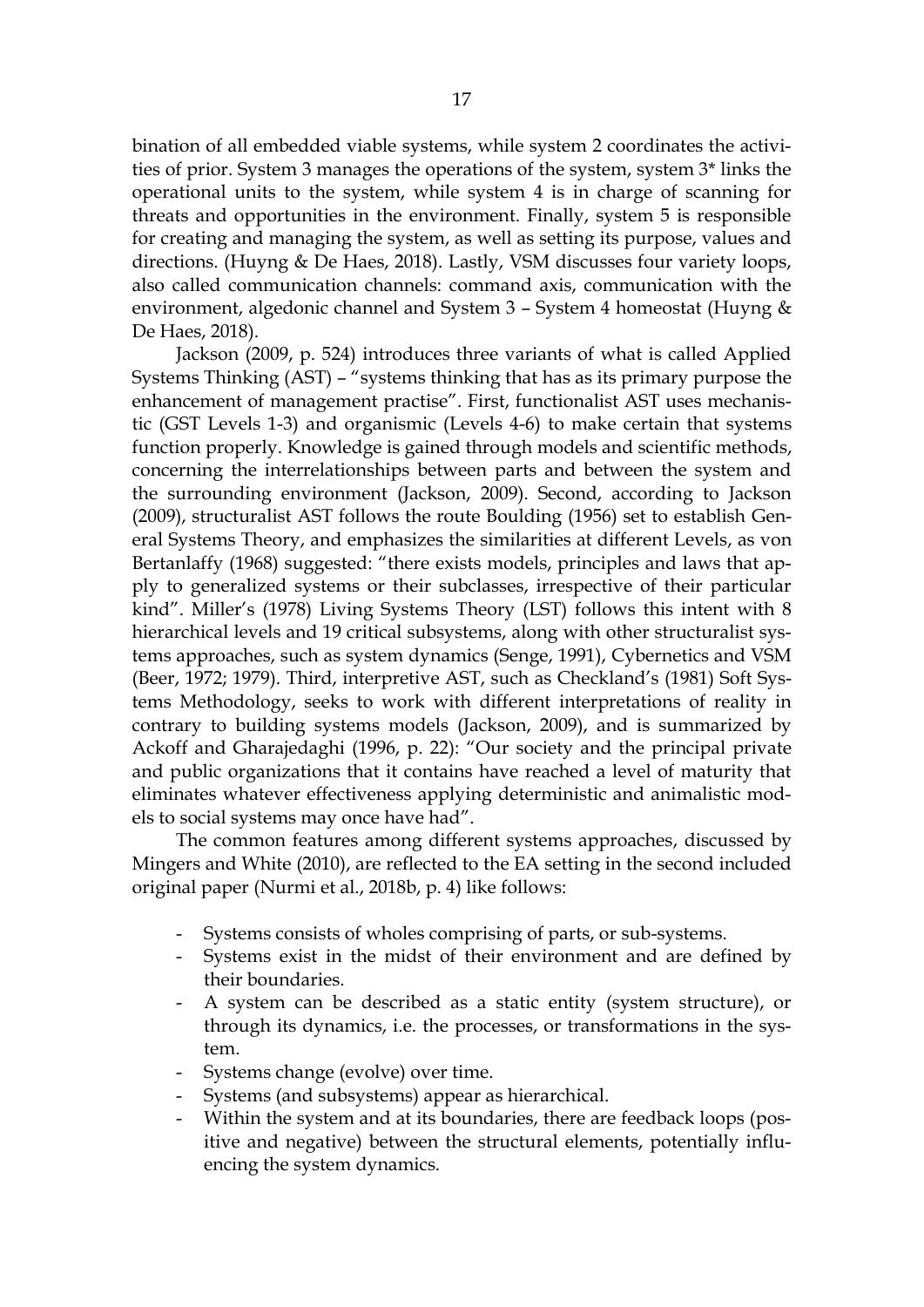- Systems entail information processing, regarding both the system and its environment.
- System and subsystems can be "open", i.e. they are taking inputs from and sending outputs to the environment, and possible adjacent (sub- )systems.
- System thinking is a holistic approach, i.e. taking into consideration the whole also in the examination of parts of the system.
- Systems approaches afford for an observer, i.e. a point of view or a position taking a holistic perspective to the system.

As this study examines, what aspects of theory do the systems approaches cover in earlier EA studies, as well as discusses theoretical perspectives in EA field in general, the nature of theory in Enterprise Engineering and Information Systems is briefly discussed in the next chapter.

## <span id="page-17-0"></span>**2.3 Theory in EE and IS Communities**

Mueller and Urbach (2017) argue, that theoretical basis is crucial for a discipline and offers an understanding to move beyond routines to meaningful actions. In order to properly examine the extent to which different systems theories (and systems thinking) are applied in the EA field, as well as the advancements they could make, the nature of theory in Enterprise Engineering (EE) and Information Systems (IS) communities is briefly discussed.

According to Dietz et al. (2013) EE distinguishes eight theories, classified into four theory classes. First, ideological theories (devising and choosing things to make) concerns the goals that people strive to achieve. In EE, there is one ideological theory, σ-theory. Second, technological theories (designing and making things) address the core of engineering, the means-end relations between phenomena, and are evaluated by rigor and relevance. In EE, technological theories include β-theory and ν-theory. Third, ontological theories (understanding the nature of things) are theories which address explanatory and/or predictive relationships in observed phenomena, i.e. are theories about the nature of things. In EE, ontological theories, ψ-theory and π-theory, are evaluated by soundness and appropriateness, i.e. whether a particular theory is rooted in sound philosophical theories. Fourth, philosophical theories (theoretical foundations) address epistemology, phenomenology, logic and mathematics. In EE, philosophical theories are evaluated based on truthfulness of said theories, and include three theories: φ-theory, δ-theory and τ-theory. Dietz et al. (2013).

The nature of theory in Information Systems (IS) is discussed by e.g. Gregor (2006; 2017) and Mueller and Urbach (2017). Gregor's five types of theory can be summarized as follows: theory of analysis is a descriptive theory concerning ontologies and structures of the area of interest. This type of theory does not make predictions, but rather answers to 'what is'. Theory of explanation, although not implying prediction or hypothesis, explains a phenomenon,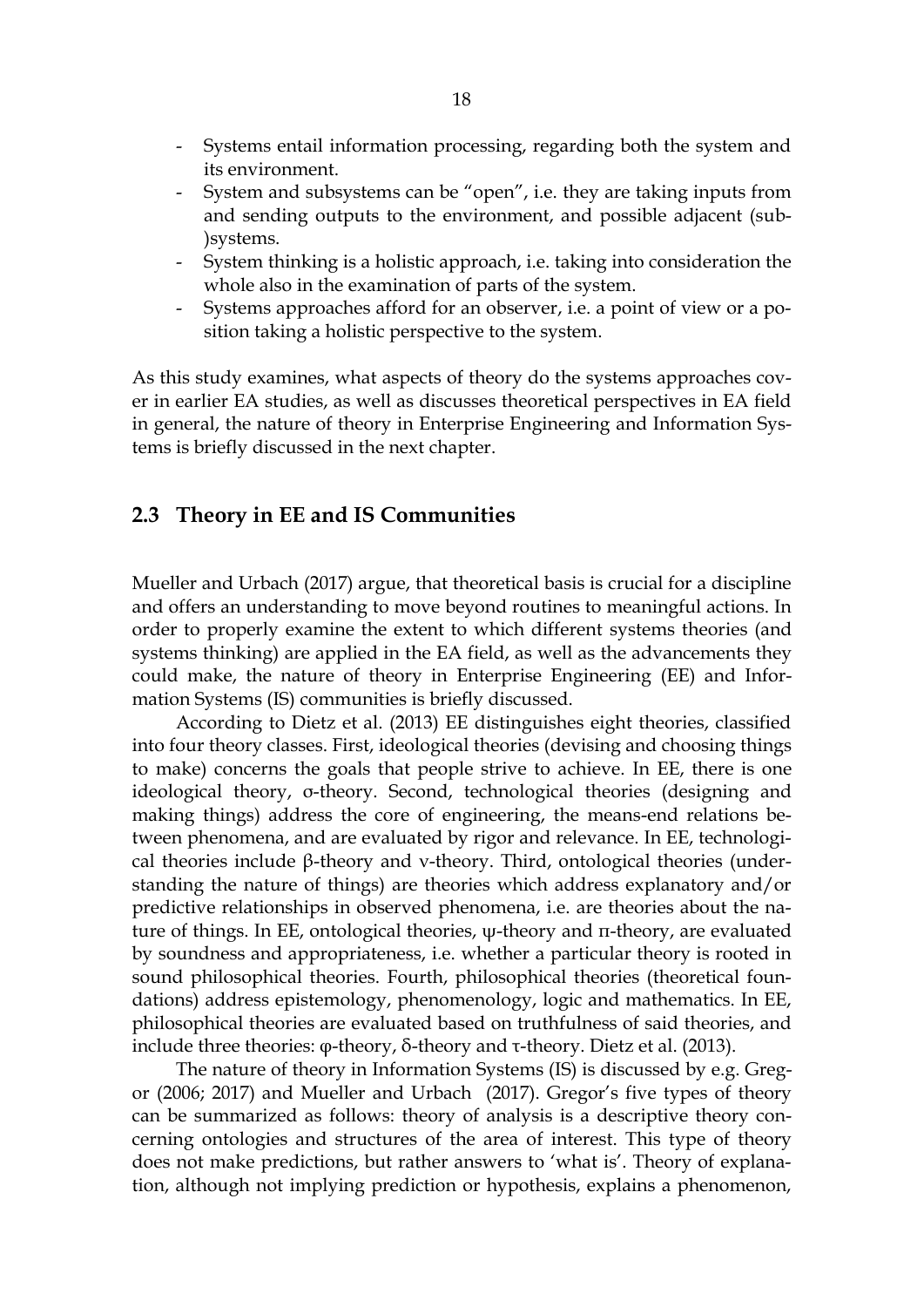i.e. answers to questions what, how, when, where and why. With theory of prediction, hypotheses and predictions can be made, although causality is not explained whereas fourth theory type, explanation and prediction, adds causal explanations to the analysis. Finally, theory of design and action gives guidance – methods, principles or other - on developing an artefact. (Gregor, 2006.)

In addition to different kinds of theory in IS (Gregor, 2006) and EE (Dietz et al., 2013), there are a plethora of different definitions for a theory. For example, Weber (2012, p. 3-4) sees that theories "provide a representation of how a subset of real-world phenomena should be described" and are "a particular kind of model that is intended to account for some subset of phenomena in the real world". Gregor (2017) sees, that differences in defining theory reflect e.g. different interpretations of philosophy, such as epistemology and ontology, which are formed in a long interplay of science and external environment. This is particularly interesting in the context of this thesis, as systems approaches have influenced theoretical thinking. Logical empiricism flourished from 1920s to 1950s, and systems approaches, such as cybernetics and General Systems Theory influenced scientific thinking broadly (Gregor, 2017). In other related fields, the nature of theory as well as relations to systems approaches have also been discussed. As an example, Academy of Management Journal (1972) has released a special issue on General Systems Theory. Further, concerning theory, Suddaby (2010) suggests four criteria on construct clarity in the field of management: (1) empirical phenomena [such as EA] should be expressed in theoretical constructs by means of definition which is comprehensive, precise and parsimonious; (2) the scope of constructs should be clear; (3) theory should be logically consistent; and (4) relationships between the constructs should be understandable.

Recently, Siponen and Klaavuniemi (2018) discussed the philosophy of middle-range and grand theories. Middle-range and grand theories have been widely concerned in IS community (e.g. Gregor, 2006; Weber, 2012), and as a part of the discussion, Siponen and Klaavuniemi (2018) propose a new classification of theories: grand, wide range, midde-range, small-range, narrow-range, very narrow range, extremely narrow range and unique. Of these, according to Siponen and Klaavuniemi (2018), grand theories aim to "explain all the observed uniformities of behaviors in IS", while wide range theories exist between middle-range and grand theories. Other proposed new theory classes are defined as follows: small-range theories have narrower focus than middle-range theories, an example being theory concerning the use of social media; narrowrange theories concern *explanada* which are not adequately accounted by higherlevel theories (theory for password memory is given as an example). An example of an extremely narrow range theory would be discussing habit development in Facebook use, while unique theories could be for example a case study concerning certain phenomena. (Siponen & Klaavuniemi, 2018.) As the authors state, scholars should ponder explanation accuracy on one hand, and generality of the theory in other, while concerning e.g. the scope of the theory discussed. While generality of a theory could prove to be of value (e.g. in cases of grand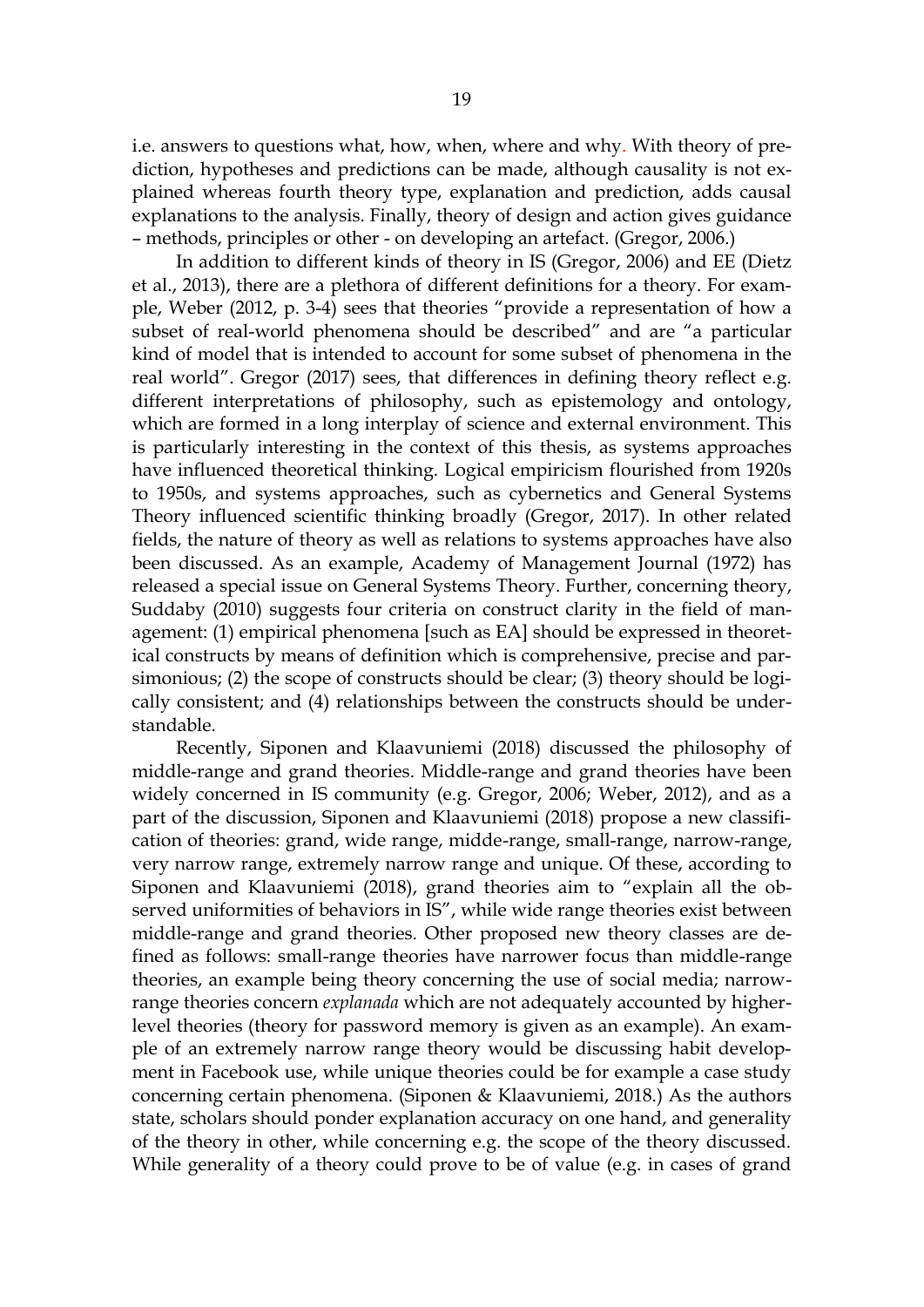theories), explanation accuracy could be beneficial while discussing separate phenomenon, i.e. "If two *explananda* can be adequately understood using the same *explanans*, then they are most likely about the same phenomenon. If two explananda have different *explanans*, then this is an indication that these are two separate phenomena" (Siponen & Klaavuniemi, 2018).

## <span id="page-19-0"></span>**2.4 Section Summary**

This section offered an introduction and a motivation to the study. Research questions were stated, and the main topics of this study – enterprise architecture and systems approaches – were briefly introduced, along with discussion on the nature of theory.

EA constitutes of the "essential elements of a socio-technical organization, their relationships to each other and to their changing environment as well as the principles of the organization's design and evolution." (Lapalme et al., 2016, p. 104). Systems approaches include different systems theories such as General Systems Theory, Living Systems Theory and Cybernetics, as well as systems thinking. While these are vast areas of research spread into different domains, some general elements were introduced, such as: systems consists of wholes comprising of parts or sub-systems, systems exist in the midst of their environment and are defined by their boundaries and systems evolve over time. Concerning theories, the nature of theories in IS (Gregor, 2006) and in the near field of EE (Dietz et al., 2013) were briefly discussed, while also discussing different theory types (Siponen & Klaavuniemi, 2018).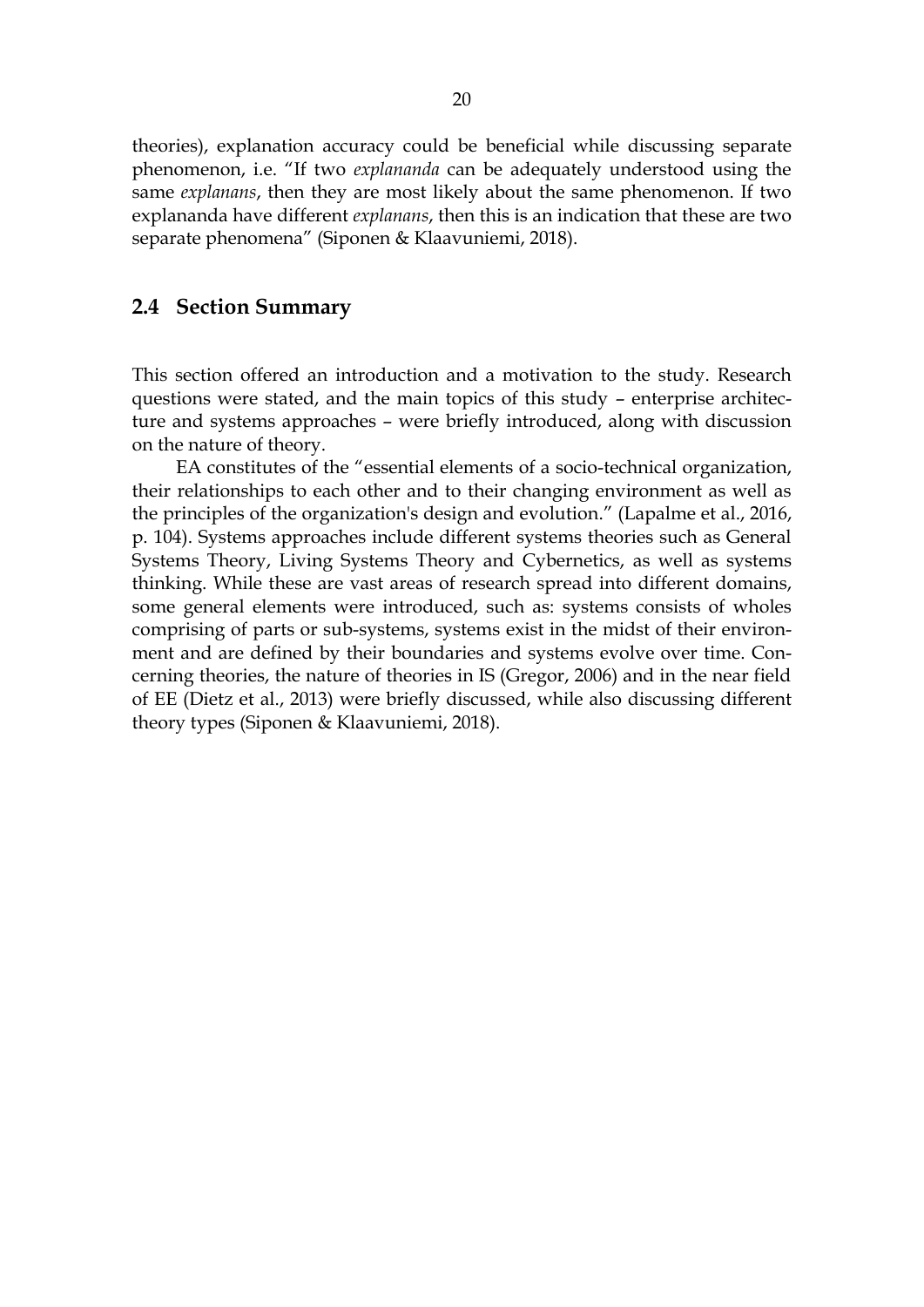# <span id="page-20-0"></span>**3 RESEARCH METHODOLOGY**

In this section the research methods of this study - systematic literature review and semi-structured practitioner interviews - are presented. In order to establish a comprehensive look on the state-of-the-art account of systems-oriented EA definitions, and the extent to which the different systems approaches are already in use in EA research, prior literature was screened broadly. To see whether the practitioners' perceptions regarding the current nature and objectives of EA reflect the same ideas that literature states, 26 in-depth practitioner interviews were conducted. Next, these methods of study are further discussed.

## <span id="page-20-1"></span>**3.1 Systematic Literature Review**

In an attempt to contribute to the discussions of defining enterprise architecture and strengthening the theoretical foundations of EA, a systematic literature review was conducted. The relevance of publishing systematic literature reviews concerning EA definitions is noted by prior research (Kappelman & Zachman, 2013). In this study, the guidelines proposed by Templier and Pare (2015) were followed, hence the literature review consisted of the following phases: (1) formulating the problem, (2) searching the literature, (3) screening for inclusion (3) assessing quality, (4) extracting data, and (5) analysing and synthesizing data.

To ensure a comprehensive look into the various systems-oriented definitions given to EA, as well as to the contributions of systems paradigms on EA, relevant literature was searched from three databases: Google Scholar, Scopus and IEEE Xplore Digital Library, with the following search phrase: *"enterprise architecture" AND ("system thinking" OR "systems thinking" OR "system theory" OR "systems theory")*. The search was done in February 2018. Initially, a total of 3457 results was found, 3380 of these from Google Scholar, 71 from Scopus and 6 from IEEE Xplore Digital Library. The amount of initial results was extensive, mainly due to Google Scholar's search algorithms and limited options in filtering the search results. Google Scholar's advanced search allows search phrases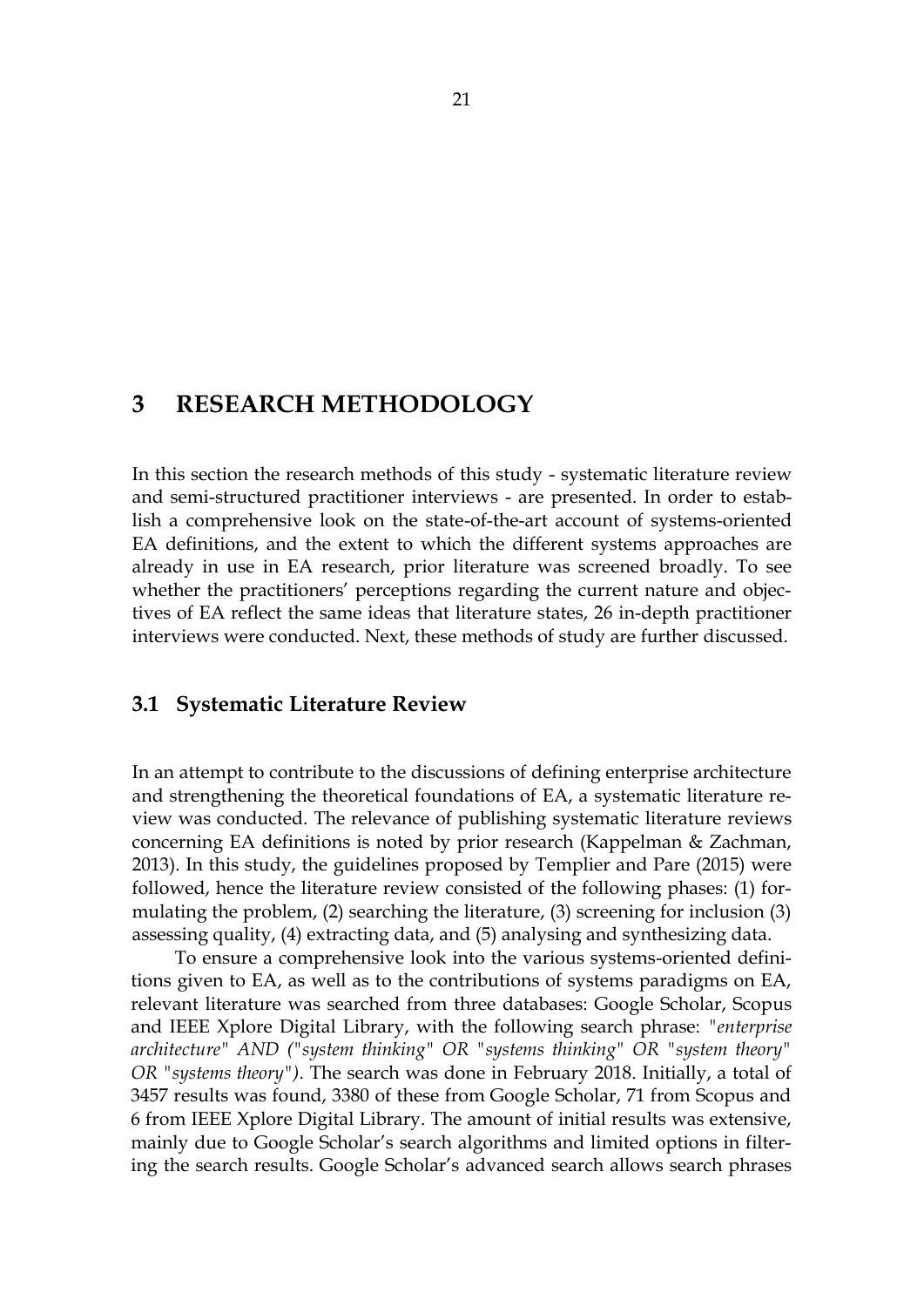to appear either in the title of the article or anywhere in the article. To find all the relevant articles, the search phrase was allowed to appear anywhere in the article. In terms of literature coverage, the aim was to conclude the search and selection process when the research material was saturated (Templier & Pare, 2015). In order to gather all relevant literature, the first 960 papers from Google Scholar and all papers from Scopus and IEEE were screened. At this stage, the titles, abstracts and keywords of the articles were read, and articles that explicitly defined EA and referenced systems thinking or some systems theory, were included. Journal and conference articles as well as books were included at this stage. Articles that were not written in English as well obviously those that were inaccessible, were excluded. 156 articles and books were chosen for a more thorough inspection. Also, 18 articles found with forward search were included at this stage. Doubles, as well as articles that did not contribute to the research questions (i.e. did not explicitly define EA; did not apply systems approaches in the EA problem domain), were excluded. The final research material of the literature review consists of 35 (first paper) and 47 (second paper) articles in 22 journals and conferences:

- (Proceedings of the) Hawaii International Conference on System Sciences
- IEEE International Conference on Systems, Man and Cybernetics
- Lecture Notes in Business Information Processing
- (Proceedings of the) International IEEE Enterprise Distributed Object Computing Conference
- Journal of Enterprise Architecture
- Computers in Industry
- Proceedings of the International Conference on Enterprise Information Systems.
- IEEE International Conference on Business Informatics
- IFAC Proceedings Volumes
- Lecture Notes in Computer Science
- Annual Reviews in Control
- Proceedings of European Conference on Information Systems
- Cybernetics and Systems
- Proceedings of International Conference on Information Systems
- Journal of Computer Information Systems
- The European Conference on Information Systems Management
- International Conference on Complex Systems Design & Management
- Information Technology and Management
- IT Professional
- Procedia Computer Science
- International Joint Workshop on Technologies for Context-Aware Business Process Management, Advanced Enterprise Architecture and Repositories and Recent Trends in SOA Based Information Systems
- Business/IT Alignment and Interoperability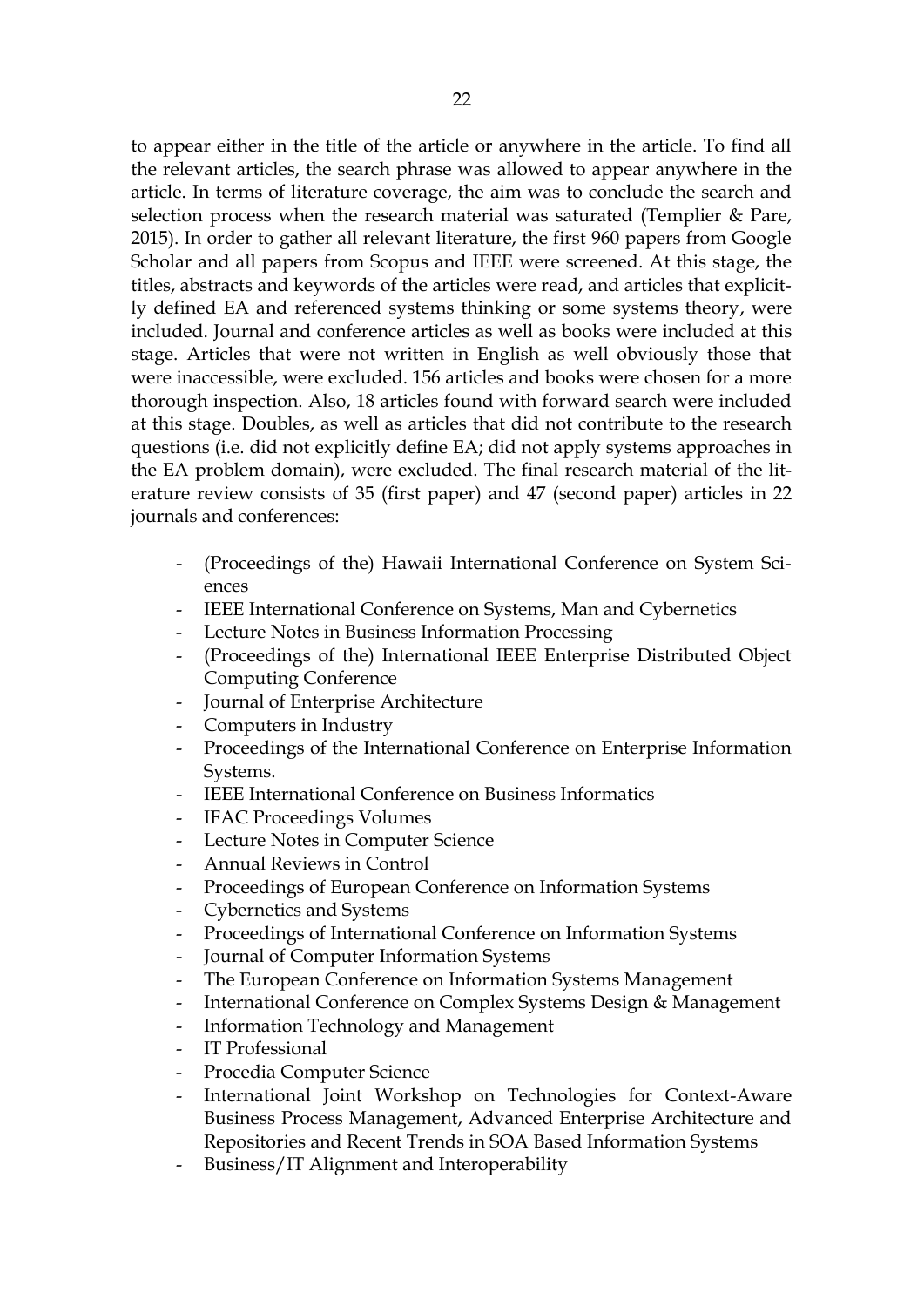## <span id="page-22-1"></span>**3.2 Semi-structured Interviews**

In order to examine the definitions given to EA by practitioners, 26 semistructured in-depth interviews were conducted as part of a qualitative longitudinal research project researching the implementation of the Finnish national enterprise architecture method (FINEA). The research constituted of two rounds of semi-structure interviews. The interview and analysis methods are described in the first article (Nurmi et al., 2018a): second-round interviews were conducted during the summer 2017, forming the study material, i.e. a crosssectional analysis of interviewees interpretations of the EA at the time of the interviews. Table 1 (Nurmi et al. 2018a) gives an overview on the interviewed stakeholders from different levels and sectors of Finnish public sector and IT companies, selected with purposeful sampling (Patton, 1990). Purposeful sampling was used to capture information intensiveness and stakeholder population variation in the data.

| Organizational level         | ID            | <b>Experience in EA (years)</b> |
|------------------------------|---------------|---------------------------------|
| <b>State administration</b>  | PSstate1      | 14                              |
|                              | PSstate2      | 12                              |
|                              | PSstate3      | 10                              |
|                              | PSstate4      | 8                               |
| <b>Administrative sector</b> | PSsector1     | 15                              |
|                              | PSsector2     | 15                              |
|                              | PSsector3     | 15                              |
| Civil service department     | PSdepartment1 | 10                              |
|                              | PSdepartment2 | 16                              |
|                              | PSdepartment3 | 40                              |
|                              | PSdepartment4 | 10                              |
| City                         | PScity1a      | 10                              |
|                              | PScity1b      | 20                              |
|                              | PScity2       | 10                              |
|                              | PScity3       | 3                               |
|                              | PScity4       | 10                              |
| IT company manager           | ITmanager1    | 13                              |
|                              | ITmanager2    | 15                              |
|                              | ITmanager3    | 17                              |
|                              | ITmanager4    | 15                              |
|                              | ITmanager5    | 18                              |
| IT company worker            | ITworker1     | 15                              |
|                              | ITworker2     | 10                              |
|                              | ITworker3     | 33                              |
|                              | ITworker4     | 27                              |
|                              | ITworker5     | 10                              |
|                              | ITworker6     | 14                              |

<span id="page-22-0"></span>TABLE 1 Interviewees' occupational position and experience.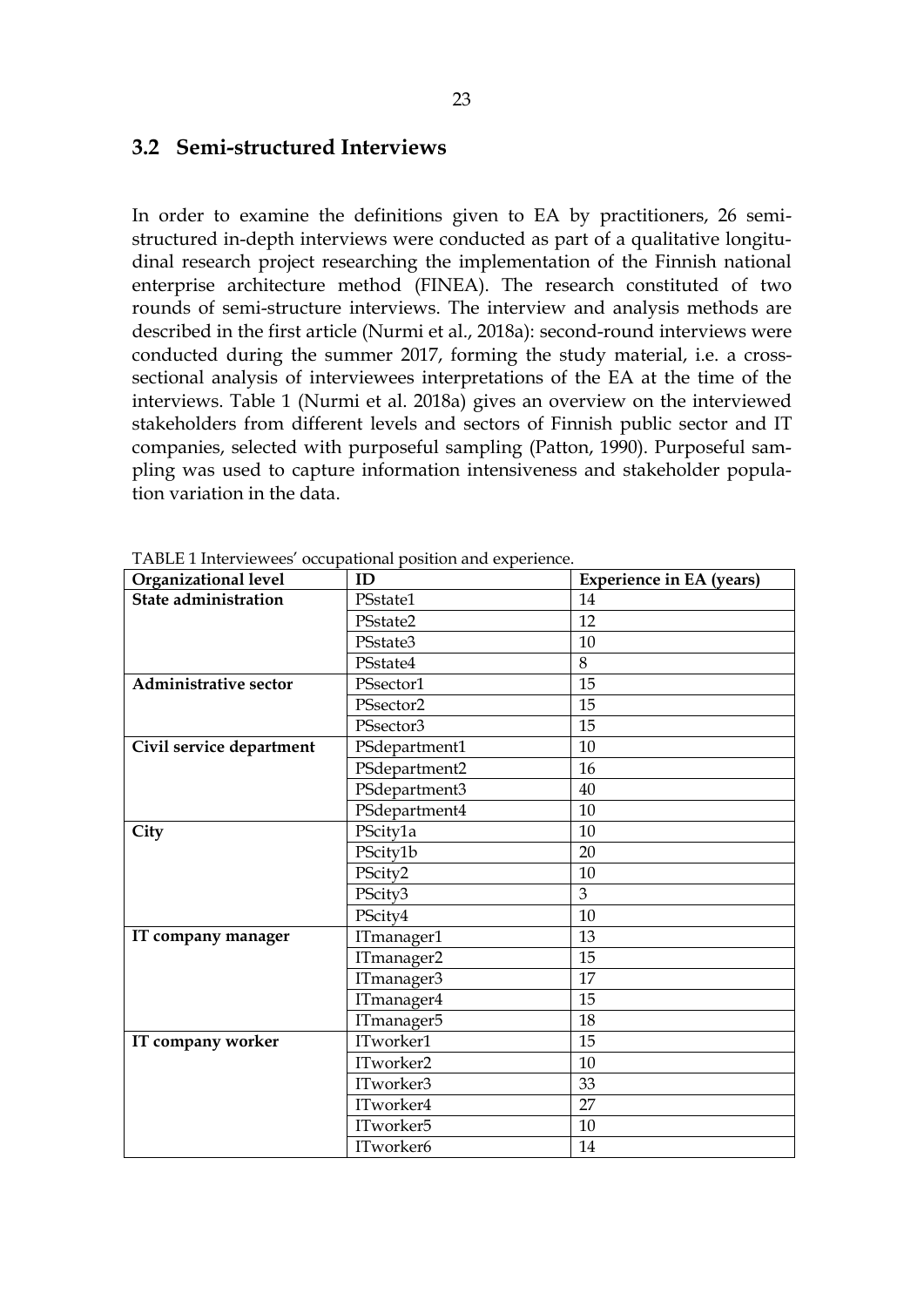The interview questions concerned the interviewees interpretations of the state of the Finnish national EA, i.e.: questions of 1) background information of interviewees, 2) past situations, 3) current situation, and 4) future of EA. The interview themes and related questions were derived from the results of the first-round interviews. Full list of example questions can be found from the Appendix 1, interview themes including e.g. EA in the organization the interviewee represents, or which is the client organization of the interviewee, and interviewees perceptions of Finnish national EA and its effects on interviewees work. The interviews lasted on average 63 minutes, while variating from 36 to 100 minutes. Transcription and analysis of the study material was done with the ATLAS.ti software.

## <span id="page-23-0"></span>**3.3 Section Summary**

This section introduced the research methods of this study: systematic literature review and semi-structured practitioner interviews. A comprehensive systematic literature review was performed, and a total of 35 articles were included to the first, and 47 to the second article. 26 Semi-structured interviews were conducted using purposeful sampling (Patton, 1990), as part of a longitudinal research project concerning implementation of the Finnish national enterprise architecture method.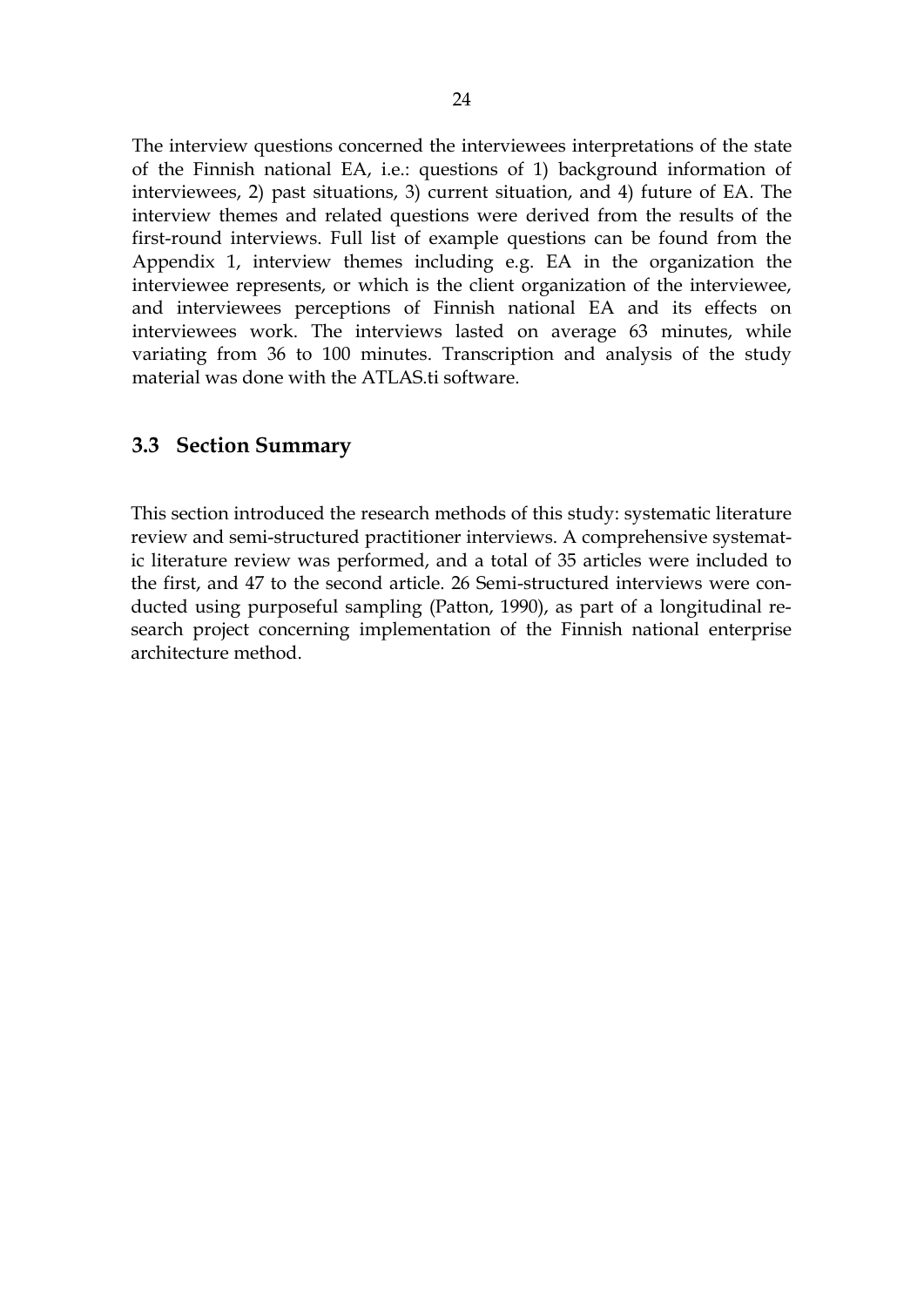# <span id="page-24-0"></span>**4 OVERVIEW OF THE INCLUDED ARTICLES**

This Section presents the main results of each included article. The results of the first article are briefly discussed in chapter 4.1, followed by the results of the second article in chapter 4.2.

## <span id="page-24-1"></span>**4.1 Article I - Examining Enterprise Architecture Definitions – Perceptions from Literature and Practice**

*Nurmi, J., Penttinen, K., Seppänen, V. (2018). Examining Enterprise Architecture Definitions – Implications from Theory and Practice. In Information Systems Research Seminar in Scandinavia.* 

The first article addresses the call to find a steady definition for EA, shared by both academics and practitioners, thus partially answering to the first research question of this thesis. The article aims to contribute to abovementioned discussion by focusing on the streams of studies that have taken a stance of systems theories or systems thinking to the EA problem domain. Previous systemsoriented EA research is reviewed and, along with the practitioner definitions garnered from in-depth interviews, definitions presented therein are compared with Lapalme's (2012) "Schools of Thought on Enterprise Architecture". Lapalme (2012, p. 37) argues that the taxonomy "creates a starting point for resolving terminological challenges to help establish enterprise architecture as a discipline." Moreover, the taxonomy classes serve as a solid basis for examining the recent trend of applying systemic approaches on EA. To examine how convergent are the definitions of EA by academics and practitioners, and how well different schools of thought represent them, the analysis of the qualitative data is based on the taxonomy classes.

According to Lapalme (2012), first of the three taxonomy classes - Enterprise IT Architecting - strives in terms of purpose to reduce IT costs, which is done e.g. by eliminating duplicate functionality through technology reuse. Re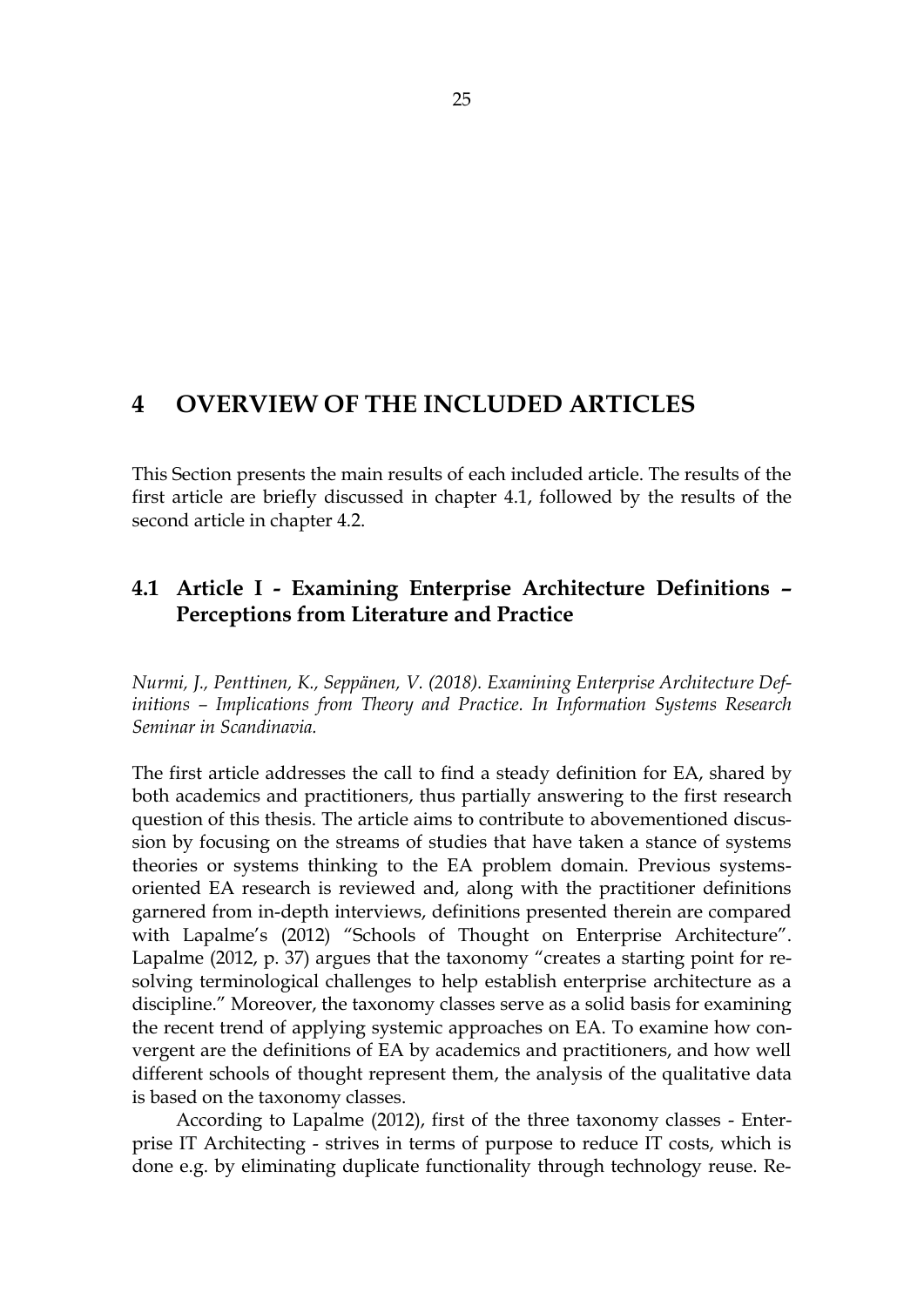garding the scope of EA, the first taxonomy class covers the IT assets of an enterprise and the various operations that use the IT capabilities. Contrary to the first class which applies mechanistic stance, the latter two require principles of holistic and systemic approaches (Lapalme, 2012). Enterprise Integrating school of thought strives to the purpose of supporting the strategy execution by maximizing the coherency of the interwoven structure of various aspects within an enterprise, including, but not only focusing, on IT, and covers all the facets of an enterprise. The last taxonomy class, Enterprise Ecological Adaptation, covers in terms of scope the enterprise as well as its surrounding environment. Here the purpose is enabling organizational learning, innovation and system-inenvironment adaptation. (Lapalme, 2012.)

The results of the first article indicate that there seems to be differing opinions about scope and purpose of enterprise architecture. Still, applying a systemic stance seems to be favored. The inclusion criteria for taxonomy classes are not entirely unambiguous, and while the three schools of thought seem to represent current definitions of EA moderately, several included definitions (28%), did not fit to any particular class either by scope or purpose. Further, the scope of EA seems to be extending to cover the organizational design and development, and especially practitioners see EA as a tool to acquire abovementioned. Several practitioners define EA from a business-oriented tool perspective, whose purpose is to design and develop organizations, with the scope of whole organization from a holistic perspective. Notably, while twelve interviewed practitioners defined EA as a tool, there was only one explicit literature definition of this viewpoint, i.e. as a practical appliance. Furthermore, this practical viewpoint is not distinctly included in the examined taxonomy classes. Thus, the first article gives valuable insights to the interpretations of the practitioners and contributes to the discussion of defining EA. Also, the results indicate, that Lapalme's taxonomy, while being popular and quite cited, may need to be revised.

# <span id="page-25-0"></span>**4.2 Article II - Systems Approaches in the Enterprise Architecture Field of Research: A Systematic Literature Review**

*Nurmi, J., Pulkkinen, M., Seppänen, V., Penttinen, K. (2018). Systems Approaches in the Enterprise Architecture Field of Research: A Systematic Literature Review. In Enterprise Engineering Working Conference.* 

The second article examines to what extent systems approaches are used in the EA field of research, and what aspects of theory do the systems approaches cover in earlier studies. This discussion contributes to the second research question of the thesis. The article offers a systematic literature review and discusses the nature of theory in IS and related field of EE, as well as offers a state-of-theart overview of the research field. A total of 47 publications are analysed and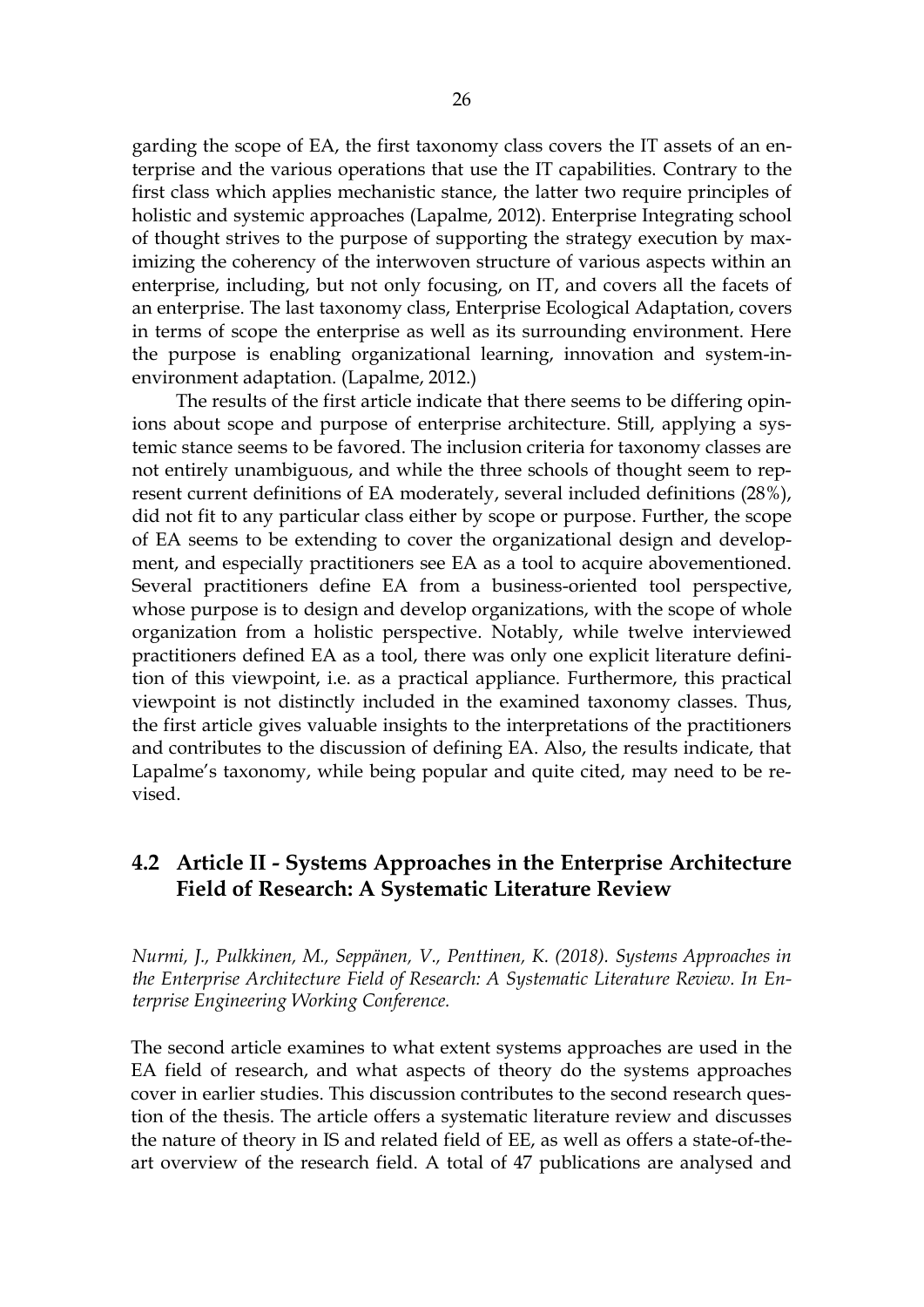classified based on (1) the system approach applied (total of eight approaches); (2) the purpose of the said study (theory or discipline; ontologies and frameworks; methods and modelling; software tools), and (3) whether a particular study is conceptual or theoretical, or based on or supported by empirical evidence.

As a result, it is stated that the systems approaches are frequently referred to in the EA studies. Examined articles mention various systems approaches, and several mention more than one approach (most often GST, systems thinking and unspecified "Systems theory"). Still, the application of the systems approaches appears to be fragmented and they are rarely used in empirical studies. The results indicate, that 'systems' idea is seen mostly as an analytical expedient of the research domain. The systems approaches are mostly used in studies of methods and modelling, although almost as frequently in studies concerning theory or discipline of EA. Further, there is no unified view of the type of system an enterprise is considered (e.g. systems of systems, complex sosio-technical systems or complex adaptive systems). Also, the examined articles define EA in manifold ways. As an example, EA appears to be seen as a comprehensive view of an interconnected and networked whole of an organization, possibly in two different states: as-is and to-be.

The article gives valuable insight to the use of systems approaches, as well as to the aspects of theory they concern. Extensive use of different systems approaches might indicate, that the common elements among them could provide an overall systems theoretical starting point for EA problem domain. Different systems approaches, and models could thus be applied in specific cases, and systems theories could possibly contribute to native EA theory.

### <span id="page-26-0"></span>**4.3 Section Summary**

This Section briefly presented the main results of the two included articles.

The first article examined EA definitions gathered with systematic literature review and 26 in-depth practitioner interviews. Lapalme's (2012) taxonomy on schools of thought on enterprise architecture was used as a basis for the examination. The results of the first article indicate that while Lapalme's taxonomy represents majority of the definitions, almost a third of the definitions are not represented by the taxonomy. The scope of EA seems to be extending to cover the organizational design and development, and practitioners seem to favor EA as a tool.

The second article examined the extent to which systems approaches are used in EA field of research and what aspects of theory do the systems approaches cover in earlier studies. A comprehensive literature review was offered, indicating that systems approaches are frequently mentioned, although rarely offering empirical efforts. Enterprises are seen as systems, but there is no unified view of the type of system, nor the systems approach to be applied.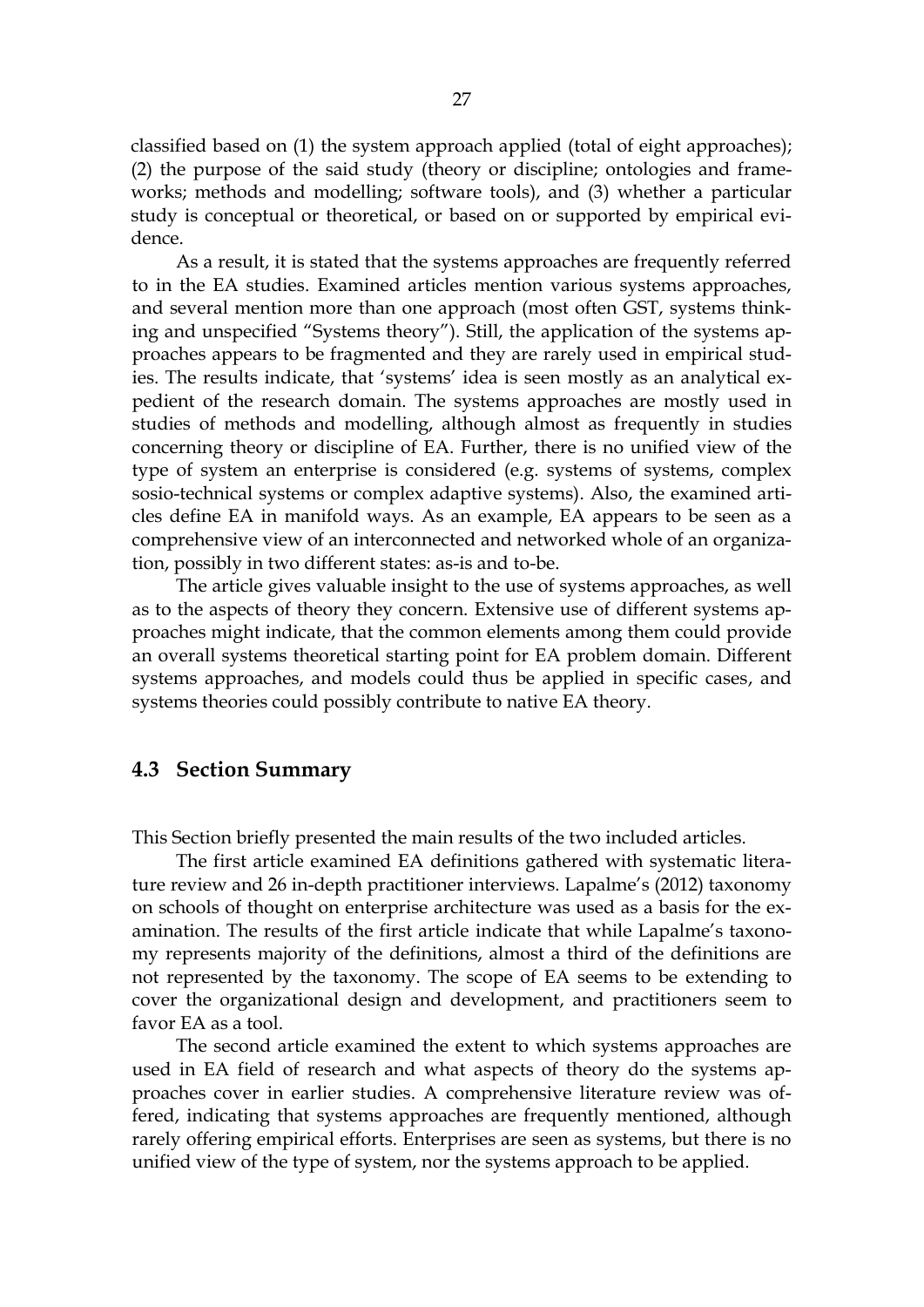# <span id="page-27-0"></span>**5 DISCUSSION AND CONCLUSIONS**

This Section discusses the results of the articles (chapter 5.1). The limitations, reliability, validity and research ethics of the study are discussed in chapter 5.2., while and topics for future research are presented, and conclusions offered, respectively, in the last two chapters of the thesis.

## <span id="page-27-1"></span>**5.1 Discussion**

As mentioned above, EA is an emerging field of research and practice, and has been developed parallel in different communities, such as Information Systems (IS) and Enterprise Engineering (EE). While requests to further advance the theoretical basis of EA and specify the definition – scope and purpose – of the discipline have been phrased, both academics and practitioners seem to have differing perceptions about EA. Different interpretations of EA were perceived in the first article of this thesis, to the extent where the taxonomy by prior research (Lapalme, 2012) did not fully represent all of the definitions. As discussed by Golafshani (2003), constructivism is one paradigm used in qualitative research. In this paradigm, knowledge is viewed as socially constructed, and changing with the circumstances, e.g. time. Considering EA as a phenomenon, which can be defined in terms of scope and purpose, does not necessarily mean that there could be only one definition accurately representing all the interpretations. Different descriptions, assertions and interpretations of the same phenomenon can occur, yet only one of them can be truthful in a given circumstance. Still, from another perspective, in another time or in different circumstances, another interpretation of the same phenomenon could be truthful.

Colquitt and Zapata-Phelan (2007) introduce a taxonomy of theoretical contributions for empirical articles and differentiate between theory building and theory testing, arguing that testing prior theory with empirical data is a valid contribution. Comparing to the types of theory introduced by Gregor (2006), Lapalme's taxonomy could be seen as a Type I theory – theory for ana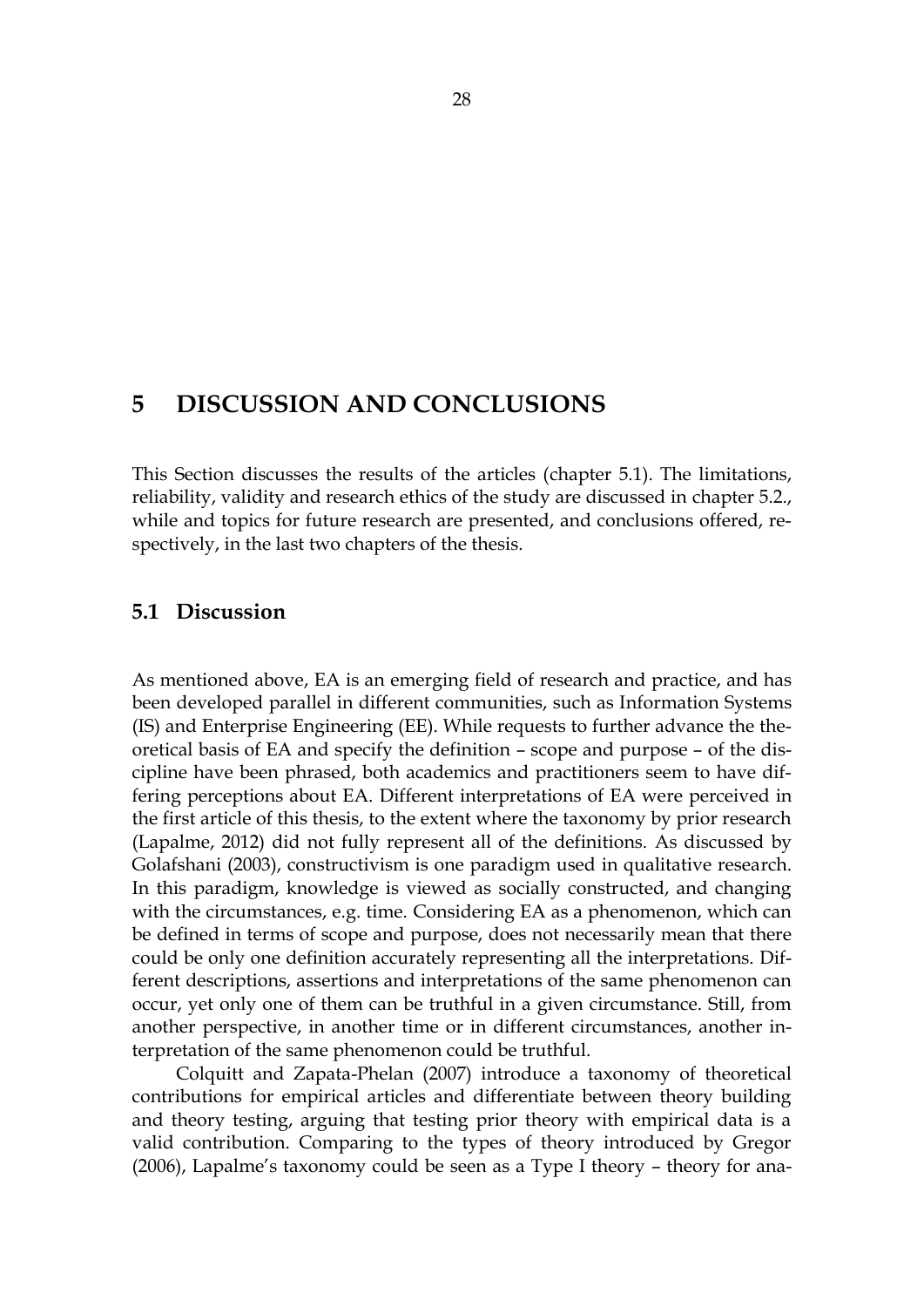lyzing. As Gregor (2006) notes, variants of Type I theory are such as classification schema, frameworks and taxonomies. Therefore, this study offers a decent scientific contribution on theory testing and guiding future research on the important topic of EA definition. Lapalme (2012, p. 37) argues that the taxonomy "creates a starting point for resolving terminological challenges to help establish enterprise architecture as a discipline.". Still, as indicated by the results of this study, a total of 28% of the examined definitions could not be classified to the taxonomy classes and the inclusion criteria for different schools of thought are not entirely unambiguous. Concerning Type I theories, Gregor (2006, p. 624) states the following: "The logic for the placement of phenomena into categories should be clear, as should the characteristics that define each category. In addition, important categories or elements should not be omitted from the classification system, that is, it should be complete and exhaustive. A previous classification system could be revised as new entities come to light, or some preferable way of grouping or naming categories in identified". As such, Lapalme's (2012) classification offers a valid contribution, yet one that could be updated and further enhanced. Notably, Enterprise Integrating and Enterprise Ecological Adaptation schools of thought covered the majority of found EA definitions, whereas only one practitioner considered EA from the perspective of Enterprise IT Architecting. As stated in the results of the first included article (Nurmi et al., 2018a): "It seems that the scope and purpose of the EA are Increasingly extending from the original purpose of IT and business alignment towards a tool of holistic organizational design and development in the system-in-environment setting.". Also, practitioners seemed to favour practical viewpoints, and frequently referred to EA as a tool, method or supporting function to organizational design and development, a viewpoint not distinctly included in the schools of thought.

The results of the second article indicate, that while different systems approaches are often mentioned, there is no unified view of the type of system enterprise is, which leads to numerous different systems approaches to be used. The results of the second article do not explicate the system-theoretical features to which EA research and practise leans on. Still, the high number of occurrences of different systems approaches might indicate, that the common elements among them could provide an overall systems theoretical starting point for EA problem domain. Different systems approaches, and models could thus be applied in specific cases. If EA strives to be a discipline with a solid theoretical basis, it seems that non-native theories, such as systems theories, may not be enough on their own, but could serve as a basis for a native theory. As noted by Bernus et al., (2016, p. 96), "EA must encompass both soft [e.g. related to organisational of social phenomena] and hard systems [e.g. engineering] problems, model complex systems behavior through self-design, and add the human interpretive behavior and cognition to organizations as living systems.".

Abovementioned IS theory classification by Siponen & Klaavuniemi (2018), could advance the EA field of research at least in guiding the theoretical contributions, e.g. in pondering of questions such as: what kind of theory (or theories)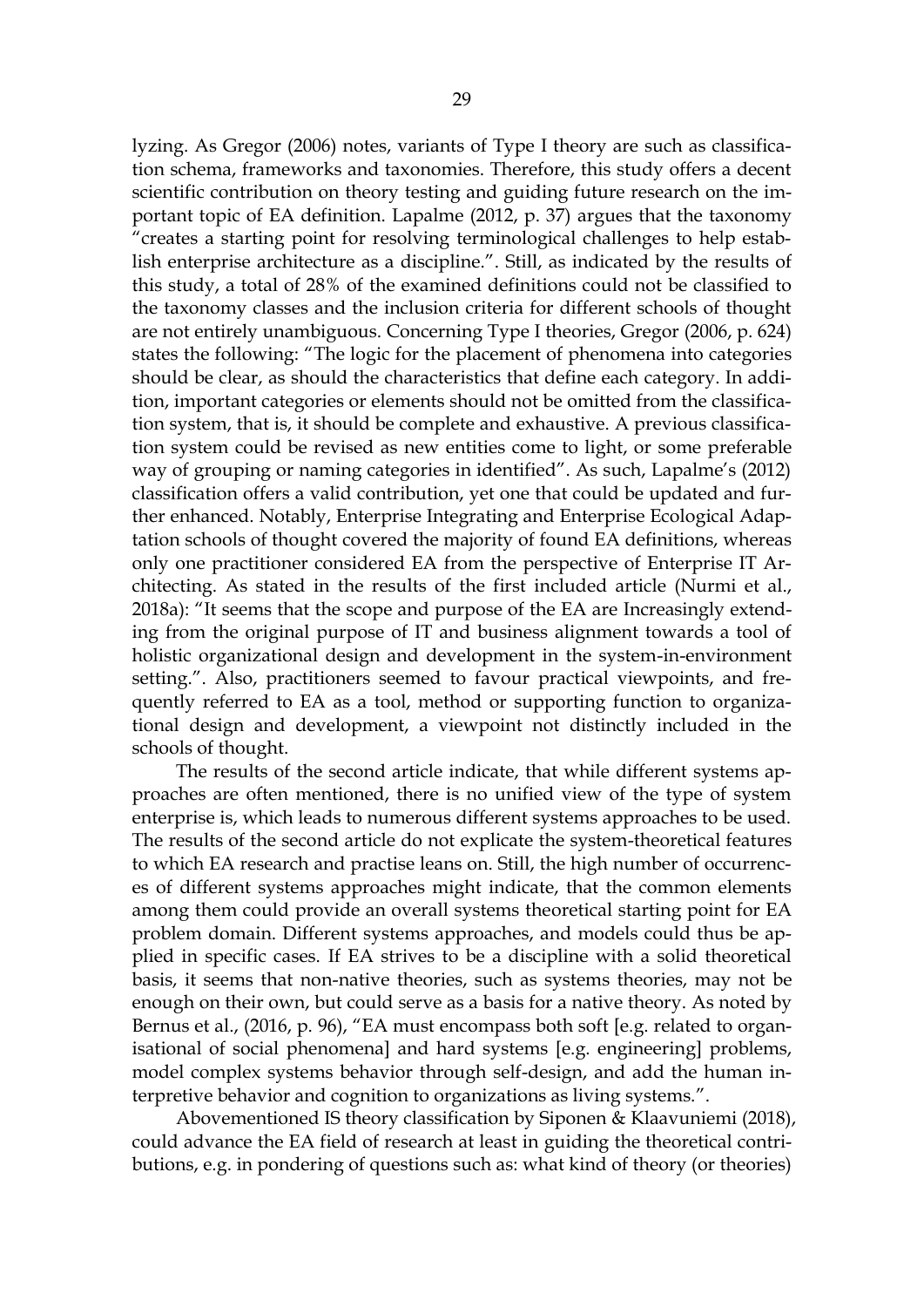should be developed in terms of explanation accuracy and generality? Is it likely, possible or even desirable to strive to develop a single theory for EA, or should there be multiple theories? Is it reasonable to advance the theoretical endeavours with case studies (unique theories), or with epistemological discussion, such as in the EE community (Dietz et al., 2013)? What kind of theories, if none, should be borrowed or taken as a basis from reference fields and how are these theories classified?

If EA is seen as a field of research inside IS, related (or reference) fields could be, for example, EE and management. In EE, Dietz et al. (2013) discuss about the theoretical perspectives applied: eight theories, distinguished into four theory classes. Suddaby (2010) suggests four criteria concerning the construct clarity in the field of management: (1) empirical phenomena [such as EA] should be expressed in theoretical constructs by means of definition which is comprehensive, precise and parsimonious; (2) the scope of constructs should be clear; (3) theory should be logically consistent; and (4) relationships between the constructs should be understandable. Concerning the first criteria, based on a systematic literature review, prior research by Lapalme (2012) and practitioner interviews, EA as a phenomenon could be expressed as a tool of holistic organizational design and development in the systems-in-environment setting (Nurmi et al., 2018a).

This definition offers few contributions. First, as discussed earlier, enterprise architecture is used to refer to the result of the architecture work as well as to the work itself (Korhonen et al., 2016), whereas the results of this study indicate, that one of the purposes of EA is to serve as a tool, contributing to the first criteria (definition) of Suddaby (2010). Second, enterprises are often considered to be systems, operating in systems-in-environment setting. EA is seen as a way to design and develop organizations and govern changes, and systems approaches are seen as a suitable basis for advancing the theory of EA. This initially answers Suddaby's (2010) second criteria (scope), although should be further clarified in future research. Suddaby (2010) notes, that organizational constructs tend to be sensitive to contextual conditions, such as how large the organization is, or where it operates. EA has been successfully applied both in private and public sector, in small and big organizations and projects, and with different technological components (see e.g. Kurek et al., 2017). Still, this should also be a subject of future research. As noted above, following constructivist paradigm in qualitative research enables different perceptions of a same phenomenon. While this is true, if understanding of the fundamental elements of EA are not shared among individuals in different sectors, it might be hard for EA evolve as a unified discipline. If practitioners use EA differently than what is supposed in academic community, or have multiple ways of using EA, depending the situation (e.g. project or organisation they work in), then EA could be considered to be sensitive to contextual conditions. As mentioned above, this is a notion already made in the prior literature (see Penttinen, 2018).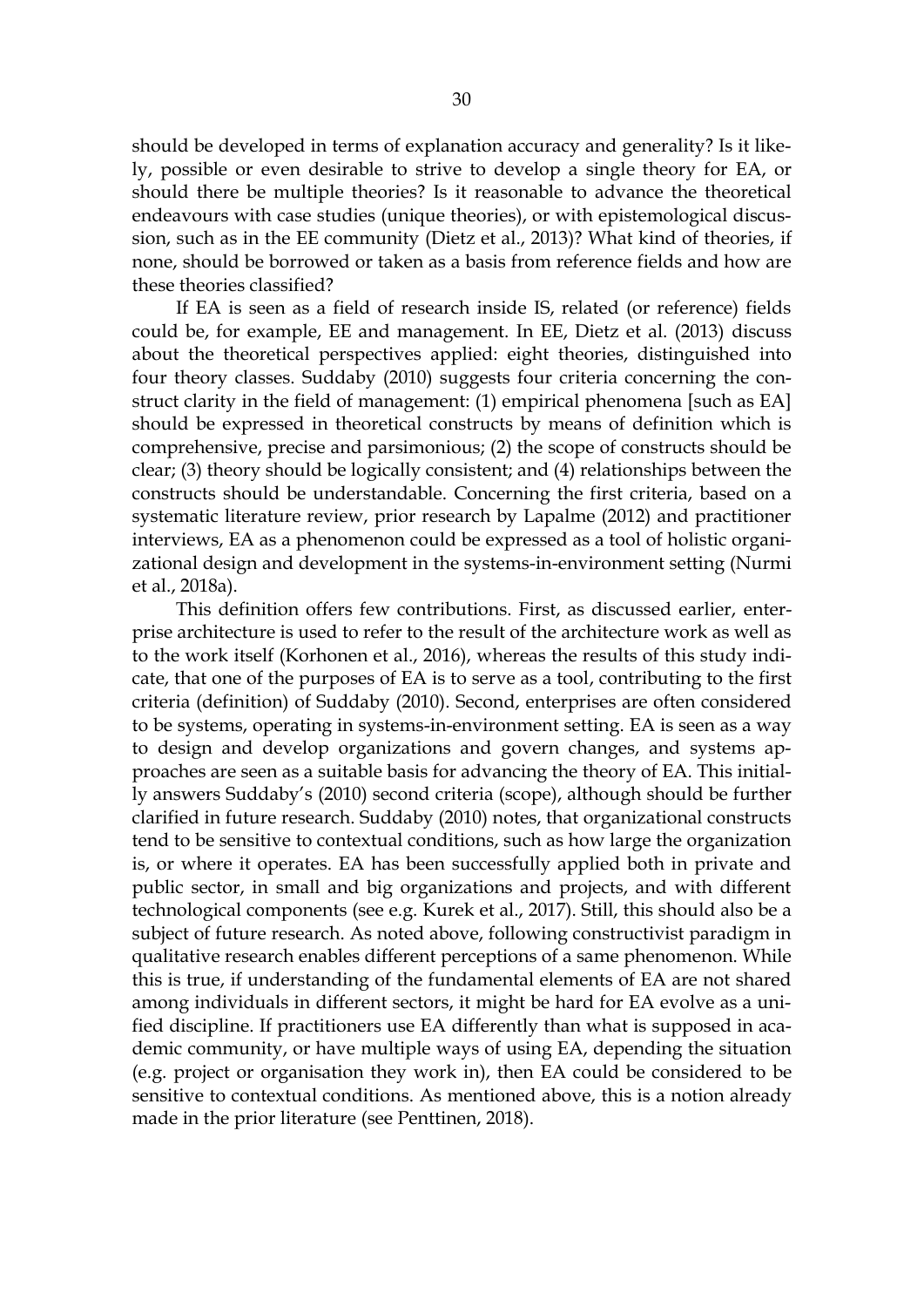<span id="page-30-0"></span>The first article of this study is part of a longitudinal research project, researching the implementation of the Finnish national enterprise architecture method. The research constituted of two rounds of interviews, where the participants were selected with purposeful sampling. The research material used in this study is collected from the second-round interviews. Participants were asked to sign a written approval indicating willingness to participate to the study and were allowed to discontinue participating at any given time of the study. Transcribed interviews were stored securely, and the results of the interviews are reported anonymously. The results of this study are not concerned to be particularly sensitive. Also, it is hardly possible to recognize individual participants based on given information, i.e. organizational level and years of experience with EA.

The second included paper was presented at the Enterprise Engineering Working Conference 2018, where each paper was given a total of 40 minutes to present, including the discussion. Prior to the conference, the paper was reviewed by three blind reviewers. After the conference, the paper was further revised based on the discussion, and approximately four pages were added to the camera-ready version, which is presented in the appendix. This could be seen as some form of cross evaluation, adding the soundness of the results and analysis. Similarly, two blind reviewers offered comments to the first included article, presented in the Information Systems Research Seminar 2018.

The concepts of reliability and validity have excited discussion among qualitative research. For example, while Stenbacka (2001, p. 552) states, that "the concept of reliability is even misleading in qualitative research", according to Patton (2002) validity and reliability should be concerned in qualitative study design, analysis and quality-judgement. Discussion concerning whether validity and reliability are relevant is summarised by Golafshani (2003).

Reliability is seen as to what degree the results are consistent– i.e. the similar under the same conditions. Concerning the reliability of the interviews, it is highly possible that interviewees would define EA differently in different time, should the research be repeated. Enterprise architecture is an evolving discipline, and, similarly, the definitions given are expected to evolve. To enhance repeatability of the interviews (i.e. reliability), example questions of a privatesector interview are offered in the Appendix 1. Validity concerns the accuracy of the measure, which means the degree to which measurements are what they should be. Concerning validity, there are at least few notions to consider. For example, at the interview-stage, it might be, that interviewees have understood a particular question differently than the interviewer intended. Therefore, some individual answers might not be valid. Also, interpretations may have occurred during the analysis of the data.

As Eskola and Suoranta (2000) state, language does not only reflect the reality, it also creates reality in a particular context. As an example, although this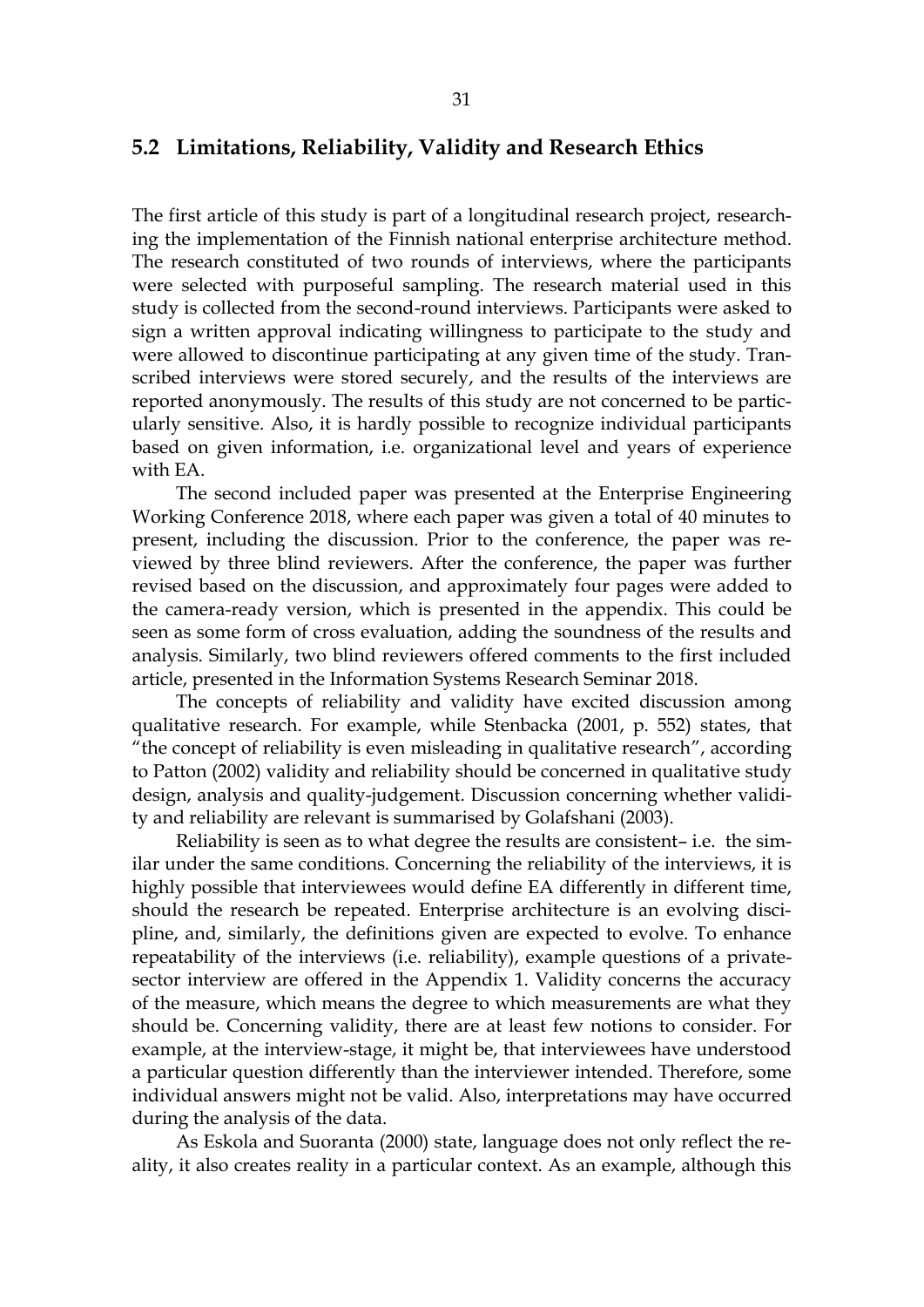research could be repeated with the exact same layout, with same circumstances and with the same interviewees, different definitions for EA could occur. Similarly, repeating the literature review in the future would be likely to give at least partly different results. Concerning the results invalid, not reliable or valid, or the study to be limited could still be wrong. Eskola and Suoranta (2000) discuss about the interpretation occurring in different phases of the study. Interviewees interpret the questions in a way that is in concordance with their rendition of the reality in that particular time and place. Researches makes their interpretations about the study material in the analysis phase, and another interpretation, when choosing which parts of the study material are included to the study. Finally, the reader of the study may interpret the results differently. This can be seen as a limitation, as the literature analysis of the EA definitions was done solely by one person, and whereas the data from practitioner interviews was analysed by two persons, no intercoder reliability was tested. Therefore, some preconceptions of the researchers may have affected the analysis. Choosing and interpreting the study material and classifying it to the taxonomy classes is prone to human-bias, although the process was made as transparent as possible, and individual definitions of the interviews are quoted (see the first included article).

The limitations to this study, further discussed in each included article, can be summarized as follows. There is an extensive volume of definitions given to enterprise architecture and an extensive volume of prior work discussing the systems nature of an enterprise and systems approaches. As especially the latter work is spread out to various field, all of the prior work is not covered in detail. As an example, Fu, Luo, Luo and Liu (2016) discuss EA cybernetics, while Santana, Fischbach and Moura (2016) offer a literature review on EA network thinking. In terms of the literature coverage, the aim was to garner enough articles so that those included would represent the prior literature on the EA field of research, and that the research material would be well saturated. As enterprise architecture is an evolving discipline, also the definitions and theoretical foundations are expected to evolve. Therefore, with the same search phrases, different results could occur in the future, and even with the same interviewees, differing opinions could be uttered. Further, as language reflects and creates reality, and is prone to interpretations of interviewers, interviewees, researchers and reader, this surely affects to the results of this study.

### <span id="page-31-0"></span>**5.3 Future Research**

There are several possible topics for future research. Concerning the definitions of EA, both theoretical and practical contributions are needed. As stated earlier, a total of 28% of examined definitions could not be classified to the taxonomy classes. While Lapalme (2012, p. 37) argues that the taxonomy "creates a starting point for resolving terminological challenges to help establish enterprise architecture as a discipline.", this seems not to be the case. Further research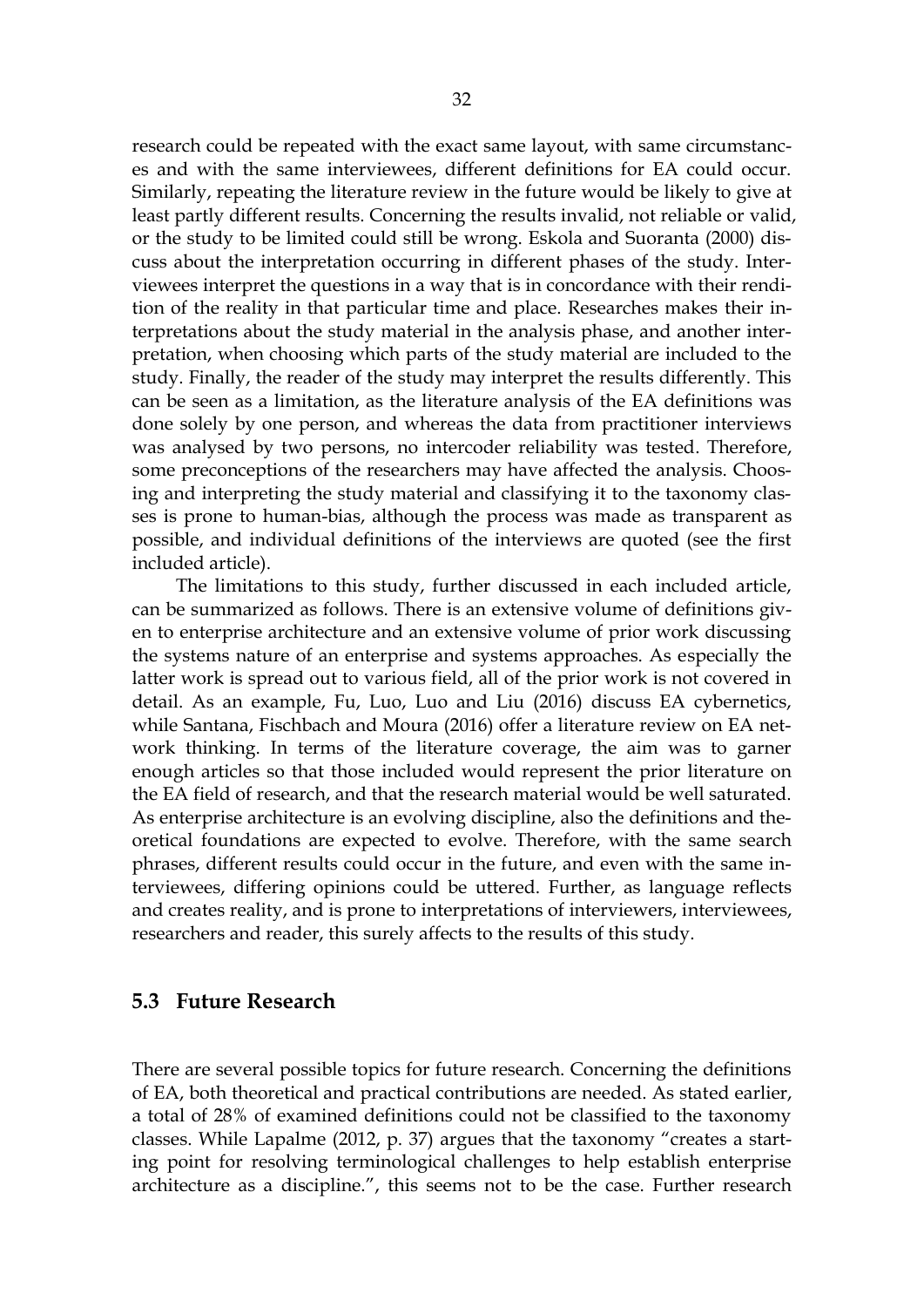could propose a new classification better representing the definitions by both scholars and practitioners. As Gregor (2006, 624) states concerning Type I theories, "A previous classification system could be revised as new entities come to light, or some preferable way of grouping or naming categories in identified"

Also, emerging technologies seem to enable interesting ways of conducting research. For example, Nardello et al. (2018) used topic modeling and Gampfer et al. (2018) artificial intelligence technologies to scope the research field. A possible utilization of these recent technologies could be, for example, a trend analysis or use of text mining to examine how the explicit definitions of EA have been developing in recent decades.

Concerning the relationship between EA and different systems approaches, as well as advancing the theory of the field, further research is also needed. As mentioned (Hope et al., 2017), it seems that albeit they are still popular, especially among practitioners, EA is not all about models and frameworks. This can be seen from the small amount of publications concerning modelling (Gampfer et al., 2018; Nardello et al., 2018), the decline of modelling related topics in Gartner's Hype Cycle (Blosch & Burton, 2017), and in recent trends on trying to partly automate modelling (Hinkelmann et al., 2016). The journey from practitioner-oriented craft to theoretically solid field, is still far from finished. The next steps could be taken towards related fields of systems thinking and theory, enterprise engineering and organizational design. The two latter mentioned, somewhat overlapping fields of research, are also making contributions to unite and flourish (Magalhães & Proper, 2017). Also, advancing theory could be helped by looking to related, more mature fields, such as earlier discussed management (Suddaby, 2010), which partly concerns the same problemdomain. As stated in the results of the second article, is seems, that a unified view of the systemic nature of an enterprise as well as applicable systems approaches, is yet to be obtained. Further, as empirical work seems to be scarce, especially future empirical research could be valuable.

## <span id="page-32-0"></span>**5.4 Conclusions**

This study strived to contribute to the discussion concerning the evolving discipline of EA by addressing two research questions:

- RQ1: To what extent the systemic paradigm is seen in the EA definitions?
- RQ2: To what extent different systems approaches are used in EA research?

In order to answer the first research question, a systematic literature review was offered, along with 26 in-depth practitioner interviews, specifically noting the recent trend of applying systemic stance on EA field of research. Garnered definitions were analysed through Lapalme's (2012) "Schools of Thought on Enter-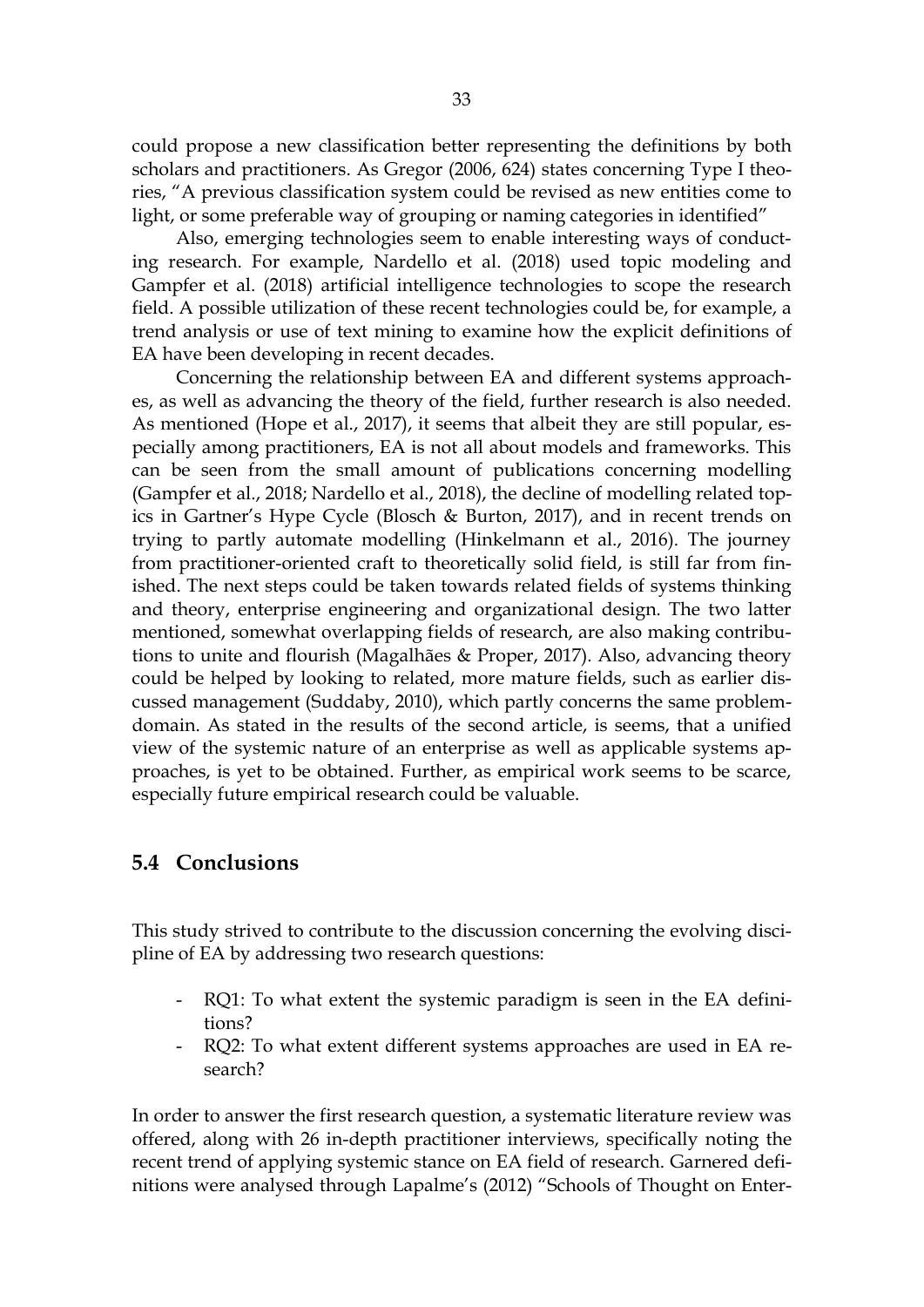prise Architecture" to see how these taxonomy classes encompass different views of academics and practitioners. The results of the study indicate, that although examined definitions scatter among taxonomy classes, and almost a third were not accurately represented by any of the taxonomy classes, a systemic stance seems to be favoured. The scope and purpose of EA are increasingly extending to holistic organizational design and development in the system-inenvironment setting, which answers to the first research question. To answer the second research question, a comprehensive literature review was conducted, and the nature of theory in IS and EE communities was discussed. A total of 47 studies were classified into four categories based on the purpose of the said study, noting whether the studies offered empirical evidence or theoretical ideas. As a result, it is stated that although the systems approaches are frequently referred to in the EA studies, the application of these theories appears to be fragmented, and the approaches are rarely systematically used in empirical studies.

While there are certain limitations to the study, valid contributions were made. This study offers, to the current body of knowledge, the first systematic literature review concerning specifically systems approaches in the EA field of research. Concerning the definitions of enterprise architecture, Kappelman and Zachman (2013) note, that studies applying a systematic methodology are scarce. As mentioned, systems approaches are seen as possible means to advance the theory of EA – an urgent topic of research itself (Bernus et al., 2015; Bernus et al., 2016; Lapalme et al., 2016) - as well as means to cope with changing environment. Applying systems approaches in EA seems to be here to stay (Kappelman & Zachman, 2013) and as such, this study may serve as a starting point for further research.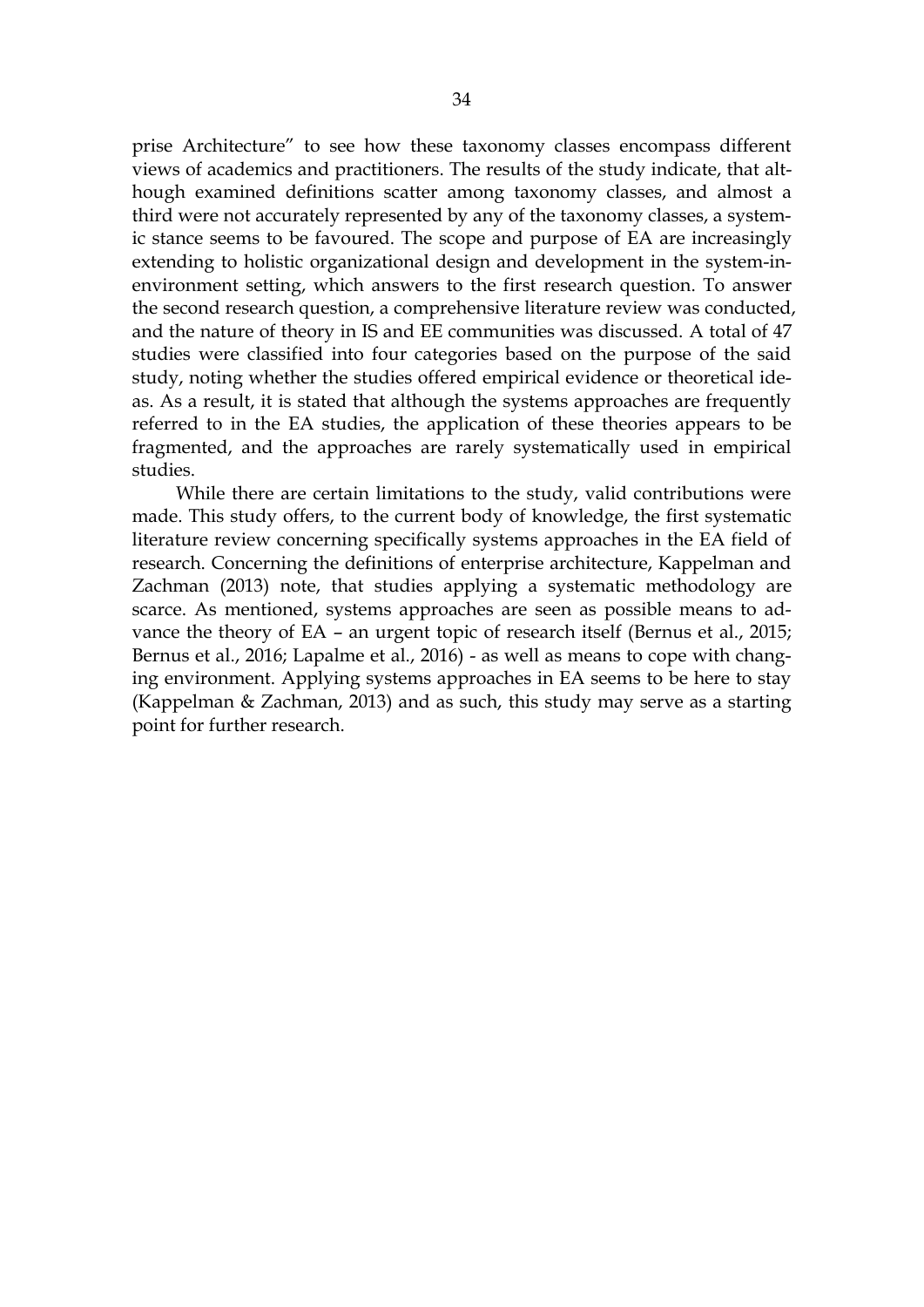### <span id="page-34-0"></span>**REFERENCES**

- Academy of Management Review (1972) Theme Issue: General Systems Theory. Academy of Management Review, vol. 15, issue 4 (1972)
- Ackoff, R. L., & Gharajedaghi, J. (1996). Reflections on systems and their models. *Systems Research*, *13*(1), 13-23.
- Angyal, A. (1962). A Logic of Systems. In Emery, F., E. *Systems Thinking*. Harmondswoth. Penguin Books.
- Alaeddini, M., Asgari, H., Gharibi, A., & Rad, M. R. (2017). Leveraging business-IT alignment through enterprise architecture—an empirical study to estimate the extents. *Information Technology and Management*, *18*(1), 55-82.
- Arnold, R. D., & Wade, J. P. (2015). A definition of systems thinking: a systems approach. *Procedia Computer Science*, *44*, 669-678.
- Beer, S. (1972). Brain of the Firm, Allen Lane. *The Penguin Press, Harmondsworth.*
- Beer, S. (1979). *The heart of enterprise*. Chichester: Wiley.
- Bernus, P., Goranson, T., Gøtze, J., Jensen-Waud, A., Kandjani, H., Molina, A., ... & Turner, P. (2016). Enterprise engineering and management at the crossroads. *Computers in Industry*, *79*, 87-102.
- Bernus, P., Noran, O., & Molina, A. (2015). Enterprise architecture: Twenty years of the GERAM framework. *Annual Reviews in Control*, *39*, 83-93.
- Blosch, M., Burton, B. (2017). Hype Cycle for Enterprise Architecture. Retrieved from: [https://www.gartner.com/doc/3772086/hype-cycle-enterprise](https://www.gartner.com/doc/3772086/hype-cycle-enterprise-architecture)[architecture](https://www.gartner.com/doc/3772086/hype-cycle-enterprise-architecture)
- Boulding, K. E. (1956). General systems theory—the skeleton of science. *Management science*, *2*(3), 197-208.
- Cabrera, D., Colosi, L., & Lobdell, C. (2008). Systems thinking. *Evaluation and program planning*, *31*(3), 299-310.
- Checkland, P. (1981). Systems thinking, systems practice.
- Colquitt, J. A., & Zapata-Phelan, C. P. (2007). Trends in theory building and theory testing: A five-decade study of the Academy of Management Journal. *Academy of Management Journal*, *50*(6), 1281-1303.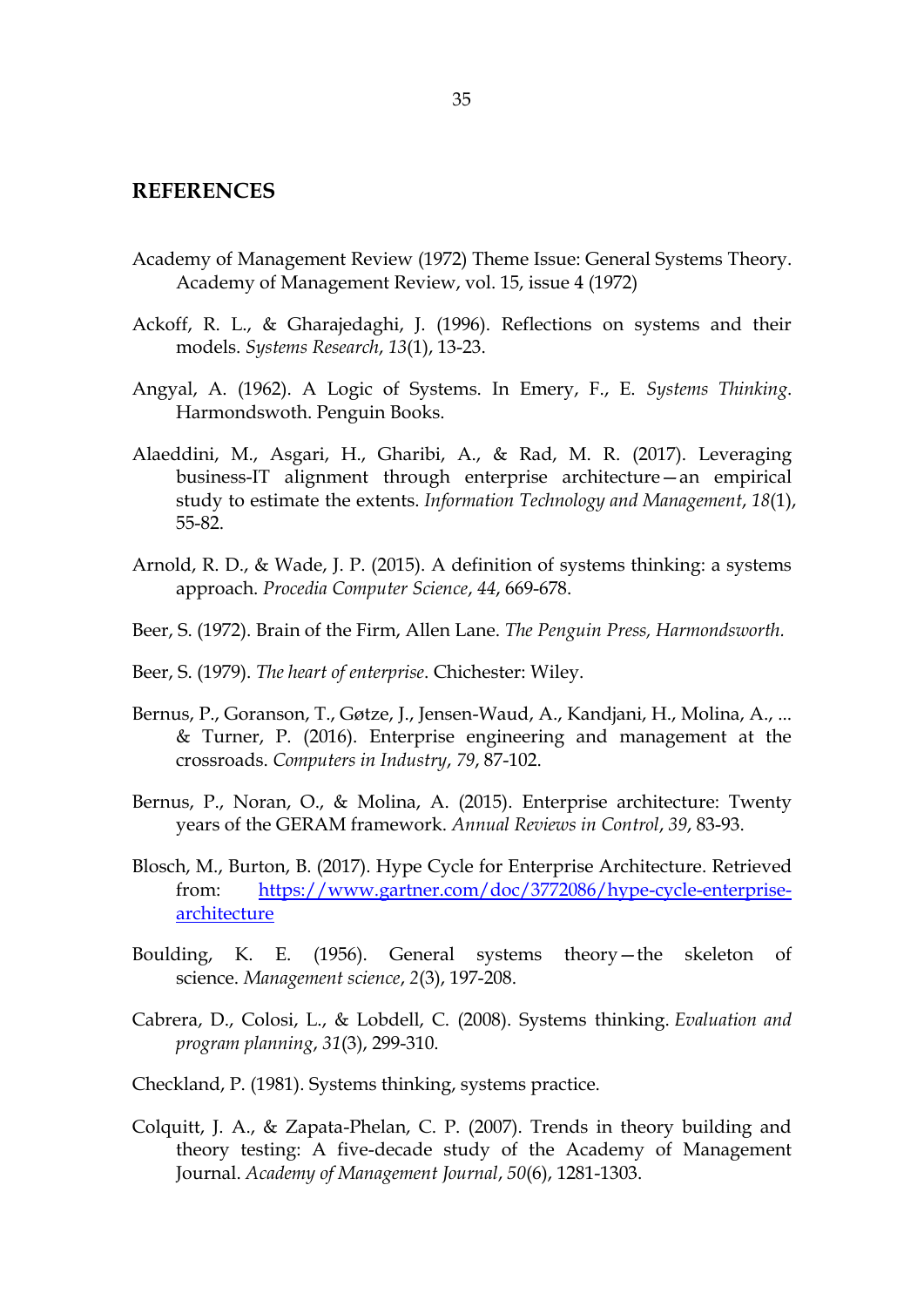- Dietz, J. L., Hoogervorst, J. A., Albani, A., Aveiro, D., Babkin, E., Barjis, J., ... & Mulder, H. (2013). The discipline of enterprise engineering. *International Journal of Organisational Design and Engineering*, *3*(1), 86-114.
- Eskola, J., & Suoranta, J. (2000). *Johdatus laadulliseen tutkimukseen*. Vastapaino.
- Foorthuis, R., van Steenbergen, M., Mushkudiani, N., Bruls, W., Brinkkemper, S., & Bos, R. (2010, December). On Course, but not There Yet: Enterprise Architecture Conformance and Benefits in Systems Development. In *ICIS* (p. 110).
- Fu, J., Luo, A., Luo, X., & Liu, J. (2016, June). Charting the landscape of enterprise architecture complexity cybernetics: A systematic literature analysis. In *Intelligent Control and Automation (WCICA), 2016 12th World Congress on* (pp. 1393-1397). IEEE.
- Gampfer, F., Jürgens, A., Müller, M., & Buchkremer, R. (2018). Past, current and future trends in enterprise architecture—A view beyond the horizon. *Computers in Industry*, *100*, 70-84.
- Gartner Inc., 2017. Enterprise Architecture Definition. https://www.gartner.com. Available at: [https://www.gartner.com/it](https://www.gartner.com/it-glossary/enterprisearchitecture-ea/)[glossary/enterprisearchitecture-ea/.](https://www.gartner.com/it-glossary/enterprisearchitecture-ea/)
- Goerzig, D., & Bauernhansl, T. (2018). Enterprise Architectures for the Digital Transformation in Small and Medium-sized Enterprises. *Procedia CIRP*, *67*, 540-545.
- Golafshani, N. (2003). Understanding reliability and validity in qualitative research. *The qualitative report*, *8*(4), 597-606.
- Gregor, S. (2006). The nature of theory in information systems. *MIS quarterly*, 611-642.
- Gregor, S. (2017). "Theory". In R. Galliers and M-K. Stein. *The Routledge Companion to Management Information Systems.*
- Harmon, K. (2005, October). The" systems" nature of enterprise architecture. In *Systems, Man and Cybernetics, 2005 IEEE International Conference on* (Vol. 1, pp. 78-85). IEEE.
- Hazen, B. T., Bradley, R. V., Bell, J. E., In, J., & Byrd, T. A. (2017). Enterprise architecture: A competence-based approach to achieving agility and firm performance. *International Journal of Production Economics*, *193*, 566-577.
- Hinkelmann, K., Gerber, A., Karagiannis, D., Thoenssen, B., Van der Merwe, A., & Woitsch, R. (2016). A new paradigm for the continuous alignment of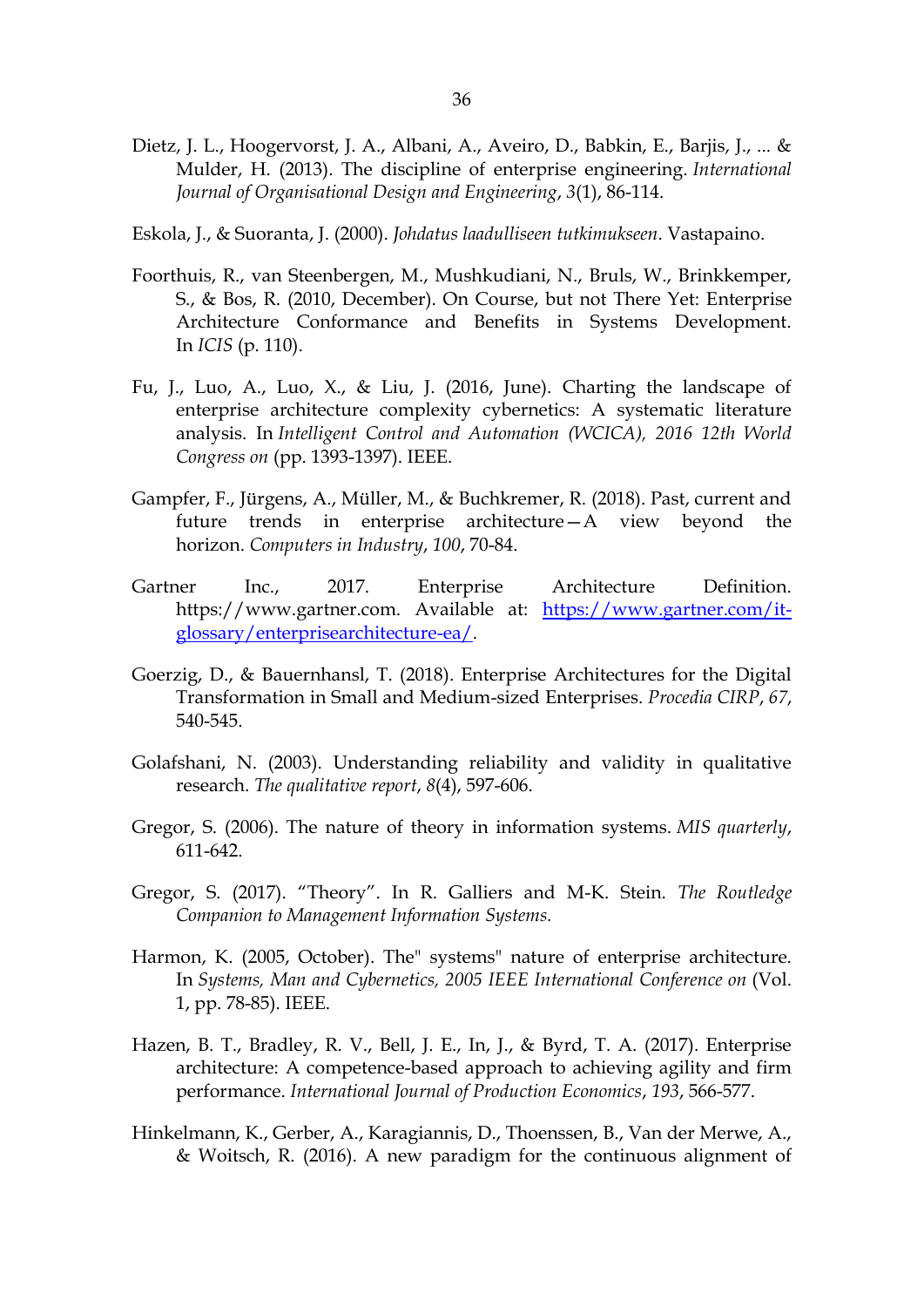business and IT: Combining enterprise architecture modelling and enterprise ontology. *Computers in Industry*, *79*, 77-86.

- Hope, T. (2015). *The critical success factors of enterprise architecture* (Dissertation). University of Technology, Sydney.
- Hope, T., Chew, E., & Sharma, R. (2017, June). The Failure of Success Factors: Lessons from Success and Failure Cases of Enterprise Architecture Implementation [Best Paper Nominee]. In *Proceedings of the 2017 ACM SIGMIS Conference on Computers and People Research* (pp. 21-27). ACM.
- Hoyland, C. A. (2011, October). An analysis of enterprise architectures using general systems theory. In *Systems, Man, and Cybernetics (SMC), 2011 IEEE International Conference on* (pp. 340-344). IEEE.
- Huygh, T., & De Haes, S. (2018). Using the Viable System Model to Study IT Governance Dynamics: Evidence from a Single Case Study.
- ISO. ISO/IEC/IEEE 42010:2011 Systems and Software Engineering Architectural Description.
- Jackson, M. C. (2009). Fifty years of systems thinking for management. *Journal of the Operational Research Society*, *60*(1), S24-S32.
- Kandjani, H., & Bernus, P. (2012, June). The enterprise architecture body of knowledge as an evolving discipline. In *International Conference on Enterprise Information Systems*(pp. 452-470). Springer, Berlin, Heidelberg.
- Kandjani, H., Bernus, P., & Nielsen, S. (2013, January). Enterprise architecture cybernetics and the edge of chaos: Sustaining enterprises as complex systems in complex business environments. In *System Sciences (HICSS), 2013 46th Hawaii International Conference on* (pp. 3858-3867). IEEE.
- Kappelman, L., McGinnis, T., Pettite, A., & Sidorova, A. (2008). Enterprise architecture: Charting the territory for academic research. *AMCIS 2008 Proceedings*, 162.
- Kappelman, L., McLean, E., Johnson, V., & Gerhart, N. (2014). The 2014 SIM IT key issues and trends study. *MIS Quarterly Executive*, *13*(4), 237-263.
- Kappelman, L. A., & Zachman, J. A. (2013). The enterprise and its architecture: ontology & challenges. *Journal of Computer Information Systems*, *53*(4), 87-95.
- Korhonen, J. J., Lapalme, J., McDavid, D., & Gill, A. Q. (2016, August). Adaptive enterprise architecture for the future: Towards a reconceptualization of EA. In *Business Informatics (CBI), 2016 IEEE 18th Conference on* (Vol. 1, pp. 272- 281). IEEE.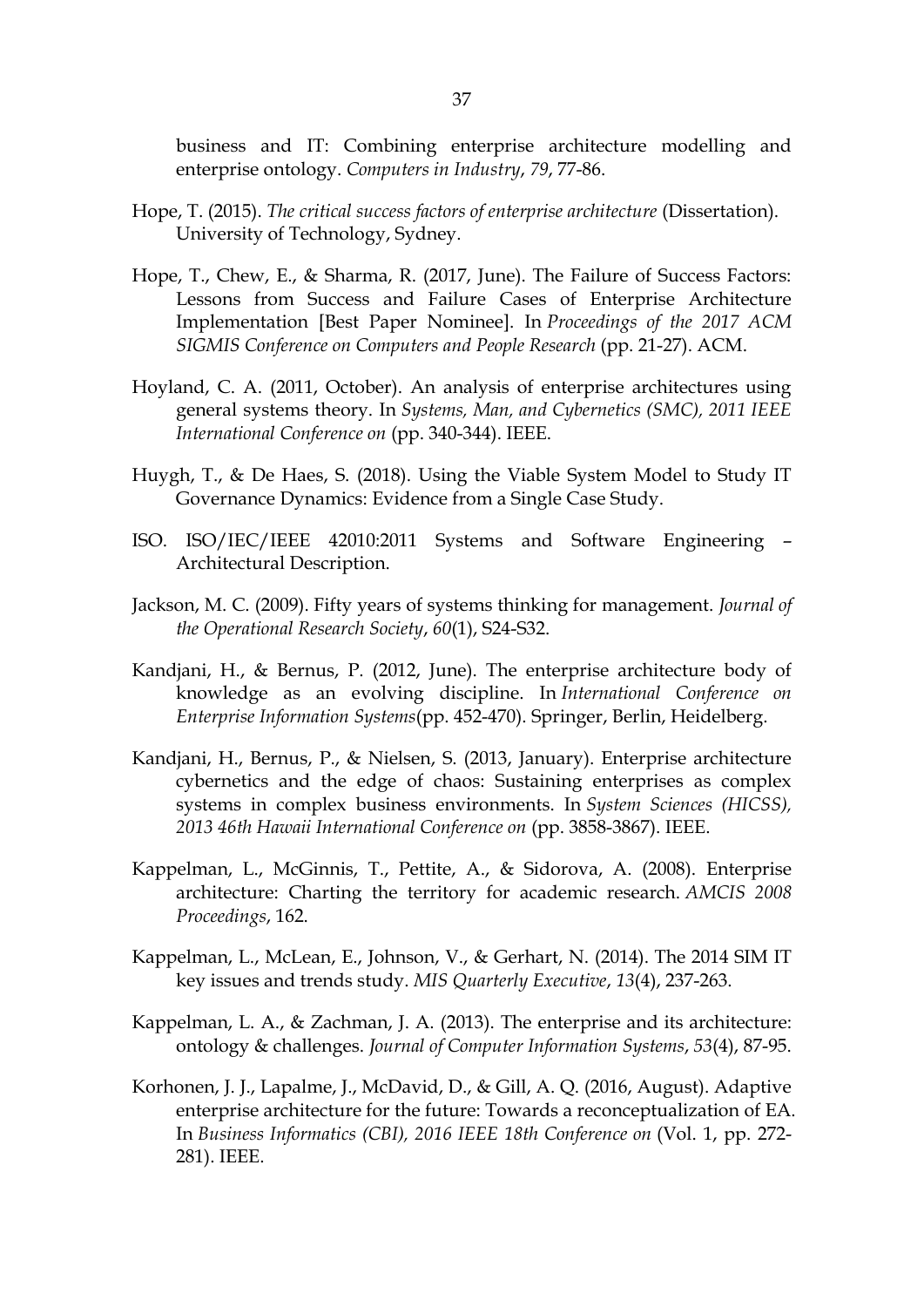- Kosanke, K., Vernadat, F., & Zelm, M. (1999). CIMOSA: enterprise engineering and integration. *Computers in industry*, *40*(2-3), 83-97.
- Kotusev, S. (2016). The history of enterprise architecture: An evidence-based review. *Journal of Enterprise Architecture–Volume*, *12*(1), 29.
- KPMG, 2016. Now or never 2016 Global CEO Outlook, Available at: https://home.kpmg.com/content/dam/ kpmg/pdf/2016/07/ch-2016 global-ceo-outlook.pdf.
- Kurek, E., Johnson, J., & Mulder, H. (2017). Measuring the value of Enterprise Architecture on IT projects with CHAOS Research. *MSCI, Orlando, USA*.
- Lapalme, J. (2012). Three schools of thought on enterprise architecture. *IT professional*, *14*(6), 37-43.
- Lapalme, J., Gerber, A., Van der Merwe, A., Zachman, J., De Vries, M., & Hinkelmann, K. (2016). Exploring the future of enterprise architecture: A Zachman perspective. *Computers in Industry*, *79*, 103-113.
- Luftman, J., & Ben-Zvi, T. (2010). Key issues for IT executives 2010: judicious IT investments continue post-recession.
- Magalhães, R., & Proper, H. A. (2017). Model-enabled design and engineering of organisations and their enterprises. *Organisational Design and Enterprise Engineering, 1(1),* 1-12.
- Mingers, J. (2017). Back to the future: A critique of Demetis and Lee's "Crafting theory to satisfy the requirements of systems science". *Information and Organization*, *27*(1), 67-71.
- Molnar, W. A., & Korhonen, J. J. (2014, May). Research paradigms and topics in Enterprise Engineering analysis of recent conferences and workshops. In *Research Challenges in Information Science (RCIS), 2014 IEEE Eighth International Conference on* (pp. 1-12). IEEE.
- Mingers, J., & White, L. (2010). A review of the recent contribution of systems thinking to operational research and management science. *European journal of operational research*, *207*(3), 1147-1161.
- Miller, J, G. (1978). Living Systems. New York: McGraw-Hill.
- Mueller, B., & Urbach, N. (2017). Understanding the Why, What, and How of Theories in IS Research. *Communications of the Association for Information Systems*, *41*, 349-388.
- Nardello, M., Møller, C., & Gøtze, J. (2018). Understanding Enterprise Architecture with Topic Modeling Preliminary Research Based on Journal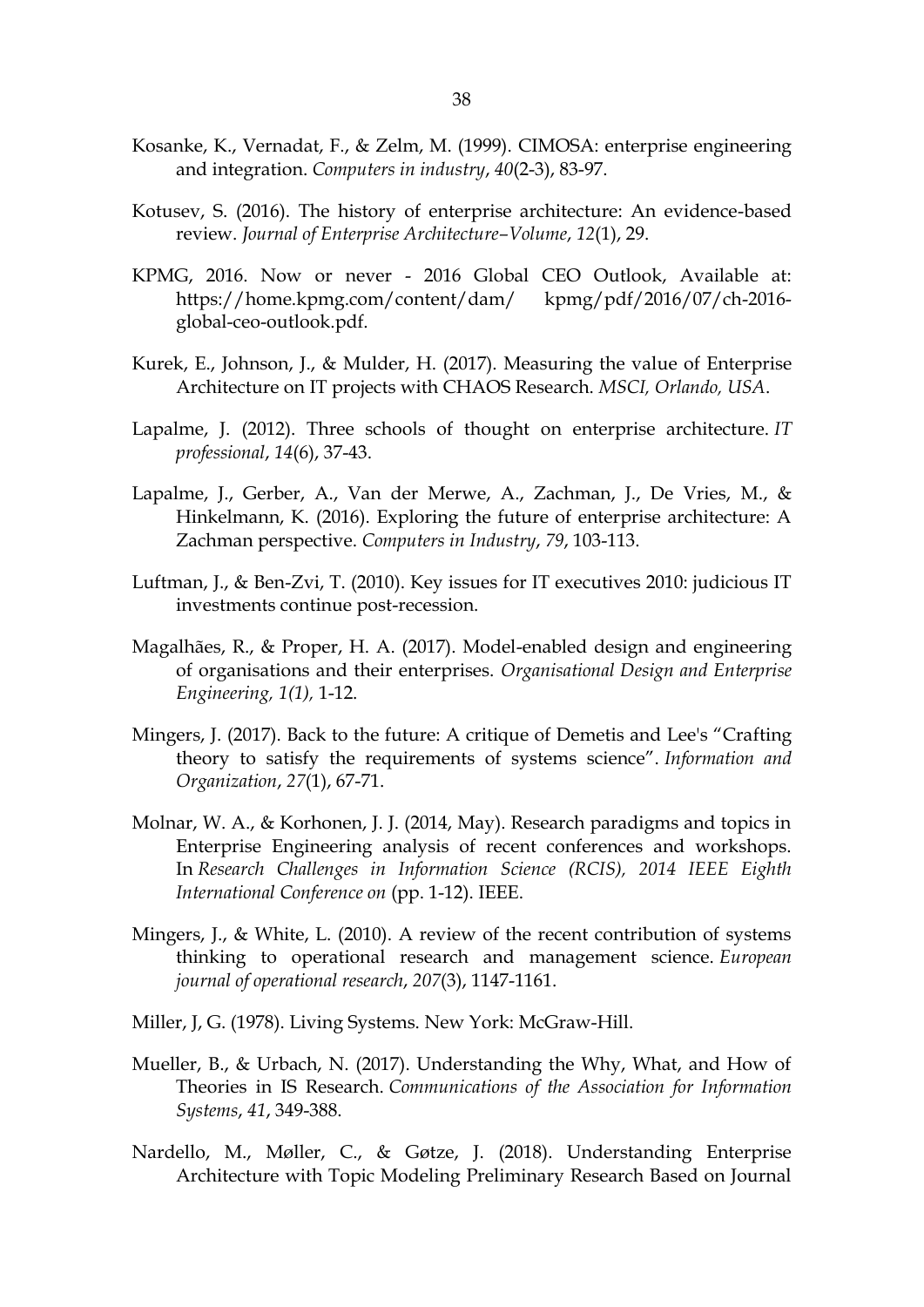Articles. In *20th International Conference on Enterprise Information Systems (iceis)*.

- Nurmi, J., Penttinen, K., Seppänen, V. (2018a). Examining Enterprise Architecture Definitions – Implications From Theory and Practice. In *Information Systems Research Seminar in Scandinavia*.
- Nurmi, J., Pulkkinen, M., Seppänen, V., Penttinen, K. (2018b). Systems Approaches in the Enterprise Architecture Field of Research: A Systematic Literature Review. In *Enterprise Engineering Working Conference*.
- Patton, M. Q. (1990). *Qualitative evaluation and research methods*. SAGE Publications, inc.
- Patton, M. Q. (2002). Qualitative evaluation and research methods (3rd ed.). Thousand Oaks, CA: Sage Publications, Inc.
- Penttinen, K. (2018). *The Long and Winding Road of Enterprise Architecture Implementation in the Finnish Public Sector* (Dissertation). Jyväskylä Studies in Computing. University of Jyväskylä.
- Phillips, D. C. (1972). The methodological basis of systems theory. *Academy of Management Journal*, *15*(4), 469-477.
- Rahimi, F., Gøtze, J., & Møller, C. (2017). Enterprise architecture management: Toward a taxonomy of applications. *Communications of the Association for Information Systems*, *40*(1), 7.
- Romero, D., & Vernadat, F. (2016). Enterprise information systems state of the art: Past, present and future trends. *Computers in Industry*, *79*, 3-13.
- Ross, J. W., Weill, P., & Robertson, D. (2006). *Enterprise architecture as strategy: Creating a foundation for business execution*. Harvard Business Press.
- Santana, A., Fischbach, K., & Moura, H. (2016, January). Enterprise architecture analysis and network thinking: A literature review. In *System Sciences (HICSS), 2016 49th Hawaii International Conference on* (pp. 4566-4575). IEEE.
- Saint-Louis, P., & Lapalme, J. (2016, September). Investigation of the lack of common understanding in the discipline of enterprise architecture: A systematic mapping study. In *Enterprise Distributed Object Computing Workshop (EDOCW), 2016 IEEE 20th International* (pp. 1-9). IEEE.
- Saint-Louis, P., Morency, M. C., & Lapalme, J. (2017, October). Defining enterprise architecture: A systematic literature review. In *Enterprise Distributed Object Computing Workshop (EDOCW), 2017 IEEE 21st International* (pp. 41-49). IEEE.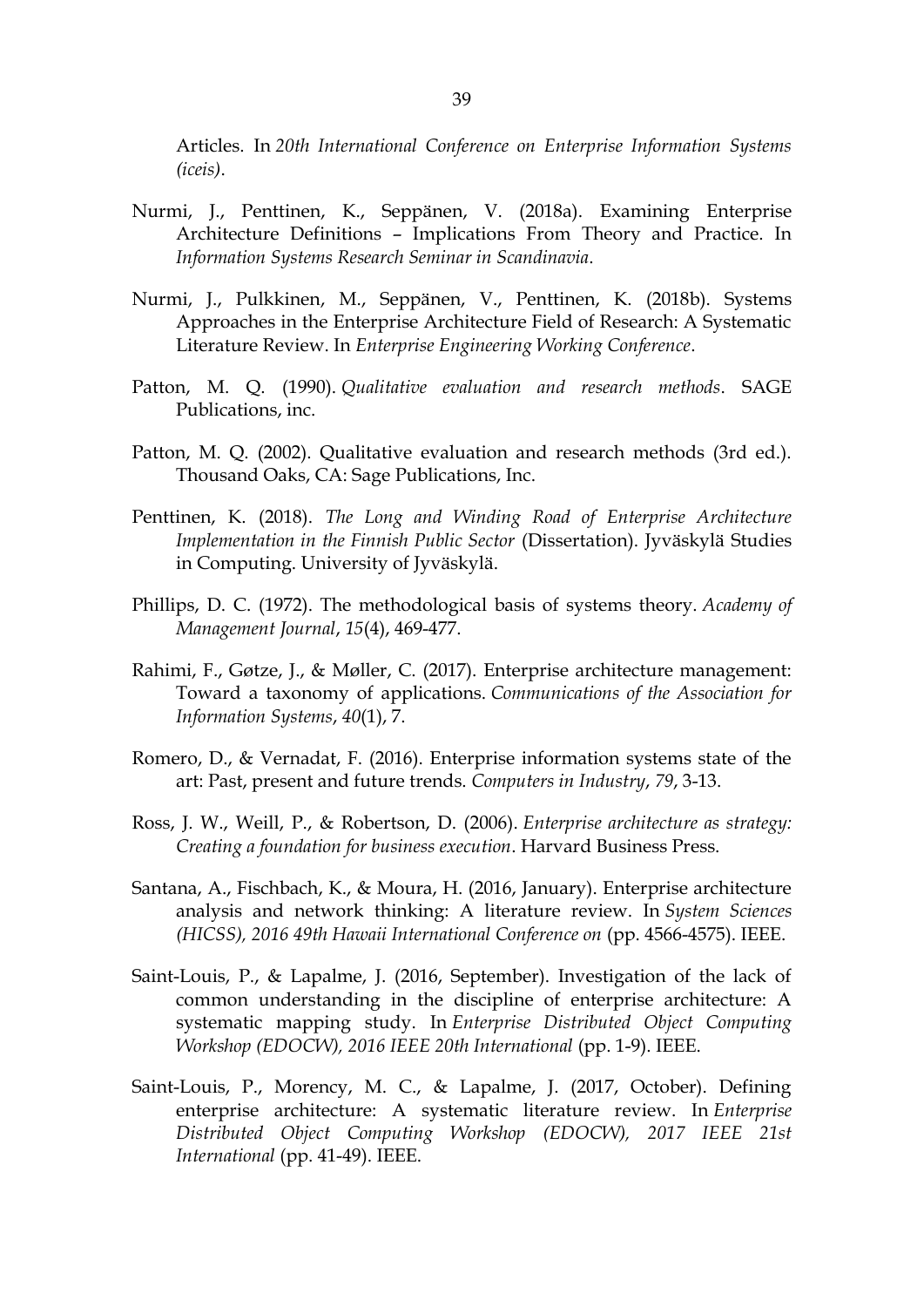- Schöenherr, M. (2008, December). Towards a common terminology in the discipline of enterprise architecture. In *International Conference on Service-Oriented Computing* (pp. 400-413). Springer, Berlin, Heidelberg.
- Senge, P. M. (1991). The fifth discipline, the art and practice of the learning organization. *Performance+ Instruction*, *30*(5), 37-37.
- Shanks, G., Gloet, M., Someh, I. A., Frampton, K., & Tamm, T. (2018). Achieving benefits with enterprise architecture. *The Journal of Strategic Information Systems*.
- Simon, D., Fischbach, K., & Schoder, D. (2014). Enterprise architecture management and its role in corporate strategic management. *Information Systems and e-Business Management*, *12*(1), 5-42.
- Siponen, M., & Klaavuniemi, T. (2018). Updating the Philosophy of Midde-Range Theories: Implications for IS. In *Pacific Asia Conference on Information Systems.*
- Spewak, S. H., & Hill, S. C. (1993). *Enterprise architecture planning: developing a blueprint for data, applications and technology*. QED Information Sciences, Inc..
- Stenbacka, C. (2001). Qualitative research requires quality concepts of its own. *Management decision*, *39*(7), 551-556.
- Suddaby, R. (2010). Editor's comments: Construct clarity in theories of management and organization. *The Academy of Management Review*, 346- 357.
- Tamm, T., Seddon, P. B., Shanks, G., Reynolds, P., & Frampton, K. M. (2015). How an Australian Retailer Enabled Business Transformation Through Enterprise Architecture. *MIS Quarterly Executive*, *14*(4).
- Templier, M., & Paré, G. (2015). A Framework for Guiding and Evaluating Literature Reviews. *Communications of the Association for Information Systems*, *37*.
- Van Den Berg, M., & Van Steenbergen, M. (2007). *Building an enterprise architecture practice: tools, tips, best practices, ready-to-use insights*. Springer Science & Business Media.
- Von Bertalanffy, L. (1968). General system theory. *New York*, *41973*(1968), 40.
- Weber, R. (2012). Evaluating and developing theories in the information systems discipline. *Journal of the Association for Information systems*, *13*(1), 1.

Wiener, N. (1948). Cybernetics. *Scientific American*, *179*(5), 14-19.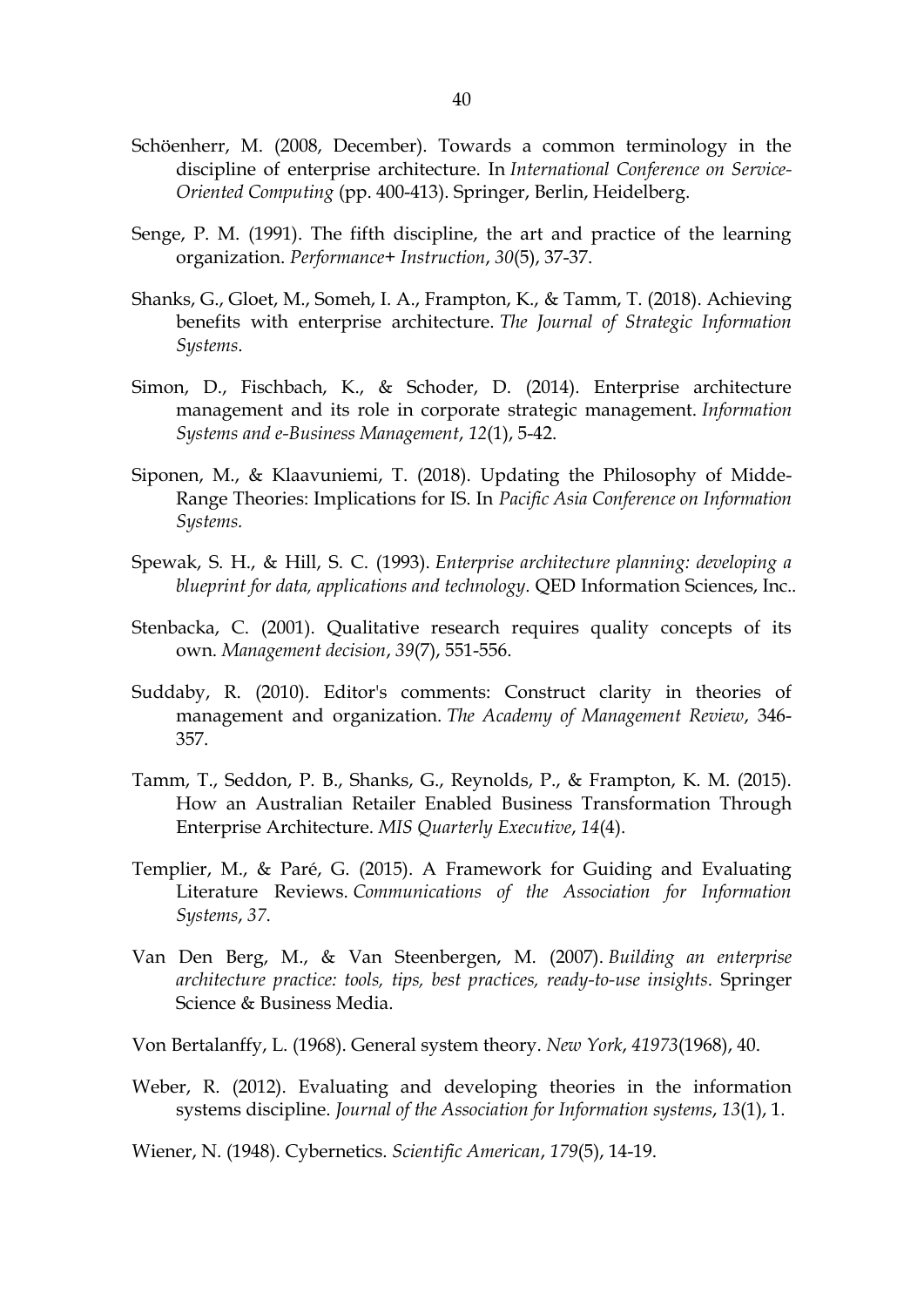- Yildiran, P., Kilic, H. S., & Sennaroglu, B. (2018). Collaborative System Approach for Enterprise Engineering and Enterprise Architecture: A Literature Review. In *Enhancing Competitive Advantage With Dynamic Management and Engineering* (pp. 138-216). IGI Global.
- Zachman, J. A. (1987). A framework for information systems architecture. *IBM systems journal*, *26*(3), 276-292.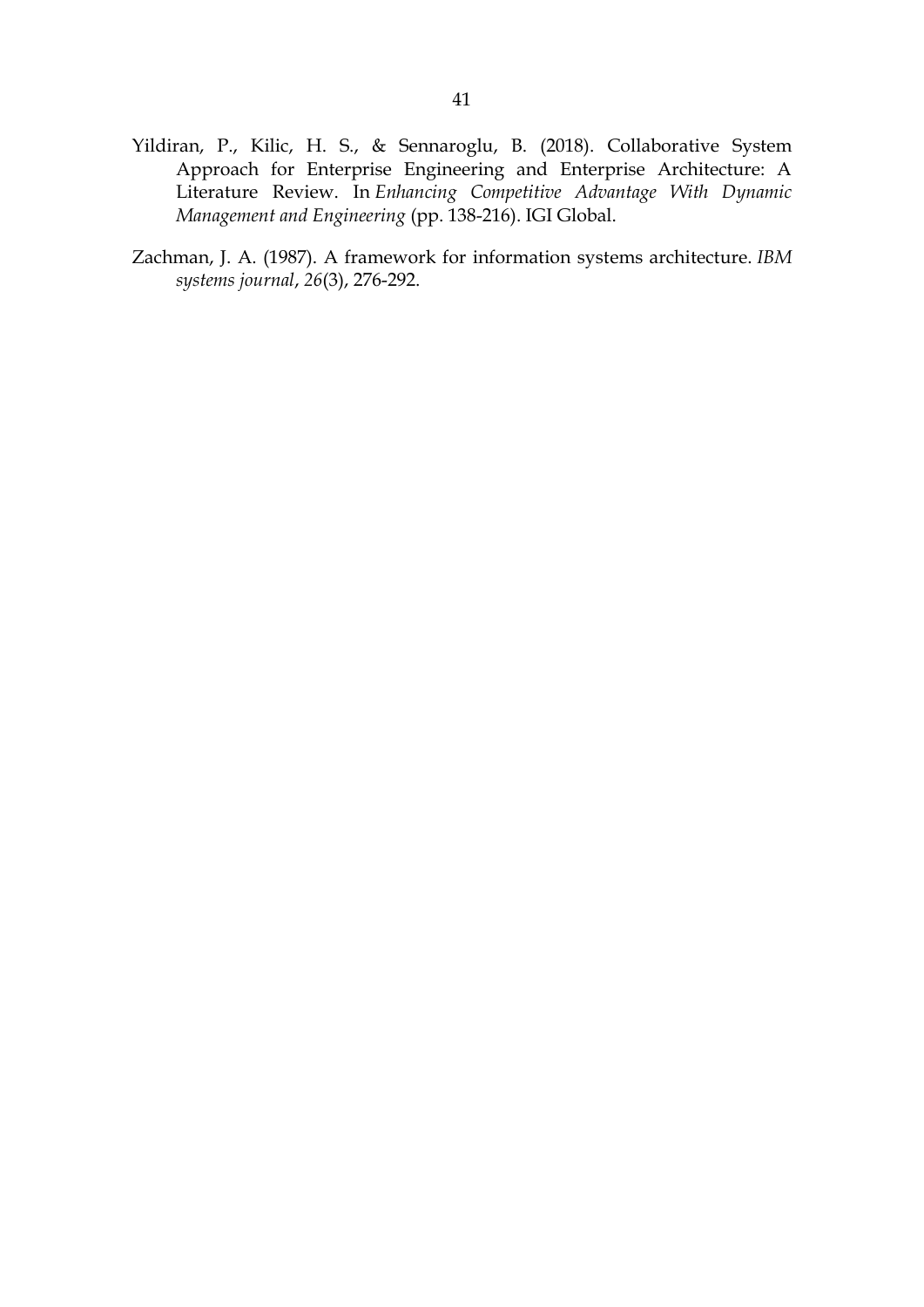## **ORIGINAL PAPERS**

## **I**

# <span id="page-41-0"></span>**EXAMINING ENTERPRISE ARCHITECTURE DEFINI-TIONS – IMPLICATIONS FROM THEORY AND PRACTICE**

by

Jarkko Nurmi, Katja Penttinen & Ville Seppänen, 2018 Information Systems Research Seminar 2018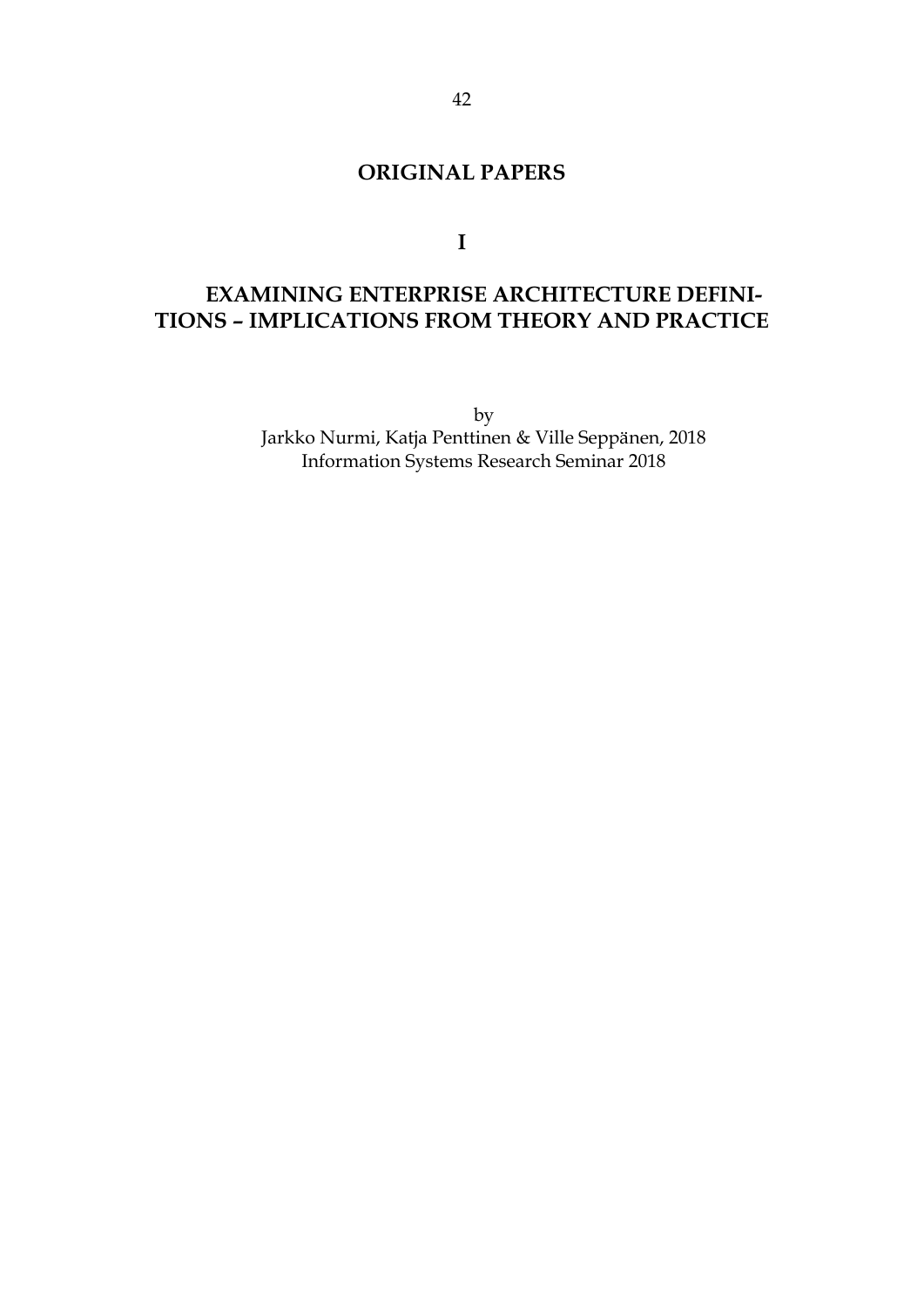# **Examining Enterprise Architecture Definitions – Implications from Theory and Practice**

Jarkko Nurmi<sup>1</sup>, Katja Penttinen<sup>2</sup> and Ville Seppänen<sup>3</sup>

<sup>1, 2, 3</sup> University of Jyvaskyla, Faculty of Information Technology P.O. Box 35, FI-40014 University of Jyvaskyla, Finland <sup>1</sup>[jarkko.s.nurmi@student.jyu.fi,](mailto:1jarkko.s.nurmi@student.jyu.fi,%202katja.i.penttinen@student.jyu.fi)  <sup>2</sup>[katja.i.penttinen@student.jyu.fi,](mailto:1jarkko.s.nurmi@student.jyu.fi,%202katja.i.penttinen@student.jyu.fi) <sup>3</sup>[ville.r.seppänen@jyu.fi](mailto:3ville.r.seppänen@jyu.fi)

**Abstract.** This study explores the evolving discipline of Enterprise Architecture (EA) and the various definitions given to EA in literature and by practitioners. Due to the potential benefits, such as business and IT alignment, academics and practitioners have maintained an interest in enterprise architecture. EA has been developed outside scientifically tested foundations, and is characterized by diversified views, seen in varied definitions given to the concept. Prior research has identified the need for conceptual strengthening as a necessity for maturing the discipline. We contribute to this ongoing discussion with a systematic literature review on the state-of-the-art of EA definitions and 26 in-depth practitioner interviews. Our study indicates that while there is still no shared definition of EA, its scope and purpose are increasingly extending from the original purpose of ITbusiness alignment towards a tool of holistic organizational design and development in the system-in-environment setting

**Keywords:** Enterprise Architecture, Definition, Literature Review, Interview

### **1 Introduction**

Enterprise architecture (EA) has maintained the interest of academics and practitioners for thirty years. EA is often characterized as a tool for aligning business and IT [1], an issue still judged as one of the top three management concerns [22]. Recently the potential of EA has also been acknowledged as a means to cope with the increasingly challenging and continuously changing problems that emerge from, e.g., digitalization, new technological innovations, and progressive complexity of business models and environments [19].

Definition of enterprise architecture varies by its use [18, 39] and a number of definitions have been suggested [35]. Lack of common understanding concerning the scope and meaning of EA occurs among researchers and practitioners [18, 30], which leads to difficulties in structuring a baseline of knowledge in the field [31] and makes it complicated to talk about EA as a discipline [32].

The need for examining various definitions of EA has been noted by previous research. For example, [14] state that a clear academic definition should be established, as well as unified understanding of the separate terms "enterprise" and "architecture". [32, p. 81] state that "It is clear there are not enough relevant publications about this theme [lack of shared meaning] even within the increasing publication on EA." In addition, [31] note that the few studies focused on the lack of common understanding have not used a systematic methodology.

EA is an evolving discipline, with its roots outside scientifically tested foundations. Recently various systems approaches have been applied in EA research, and the idea of viewing enterprises as systems has had a growing support [3, 19]. The systemic stance on the research of organizational development has a steady support in related fields, such as enterprise engineering and system of systems engineering, and similarities between EA and various systems approaches can be seen [27]. For example, some common elements covering systems thinking and systems theories are the following: systems approaches are holistic; systems consist of wholes comprising of parts, or subsystems; systems exist in the midst of their environment, are defined by their boundaries and evolve over time; system and subsystems appear hierarchical and can be "open", i.e. they are taking inputs from and sending outputs to the environment [25].

Prior research in the field of EA (e.g. [9, 10]) discusses the systemic nature of an enterprise, and the demand to study the relations between the EA and systems approaches has been phrased [3, 19]. [15, p.93] notice that "[…] the EA trend of applying holistic systems thinking, shared language, and engineering concepts, albeit in the early stages of their application, is here to stay". Furthermore, [30, p. 138] state the "importance of systems thinking and, especially, of adopting the open systems principle, for managing EA design and evolution". Applying holistic principles and system-in environment paradigm in the field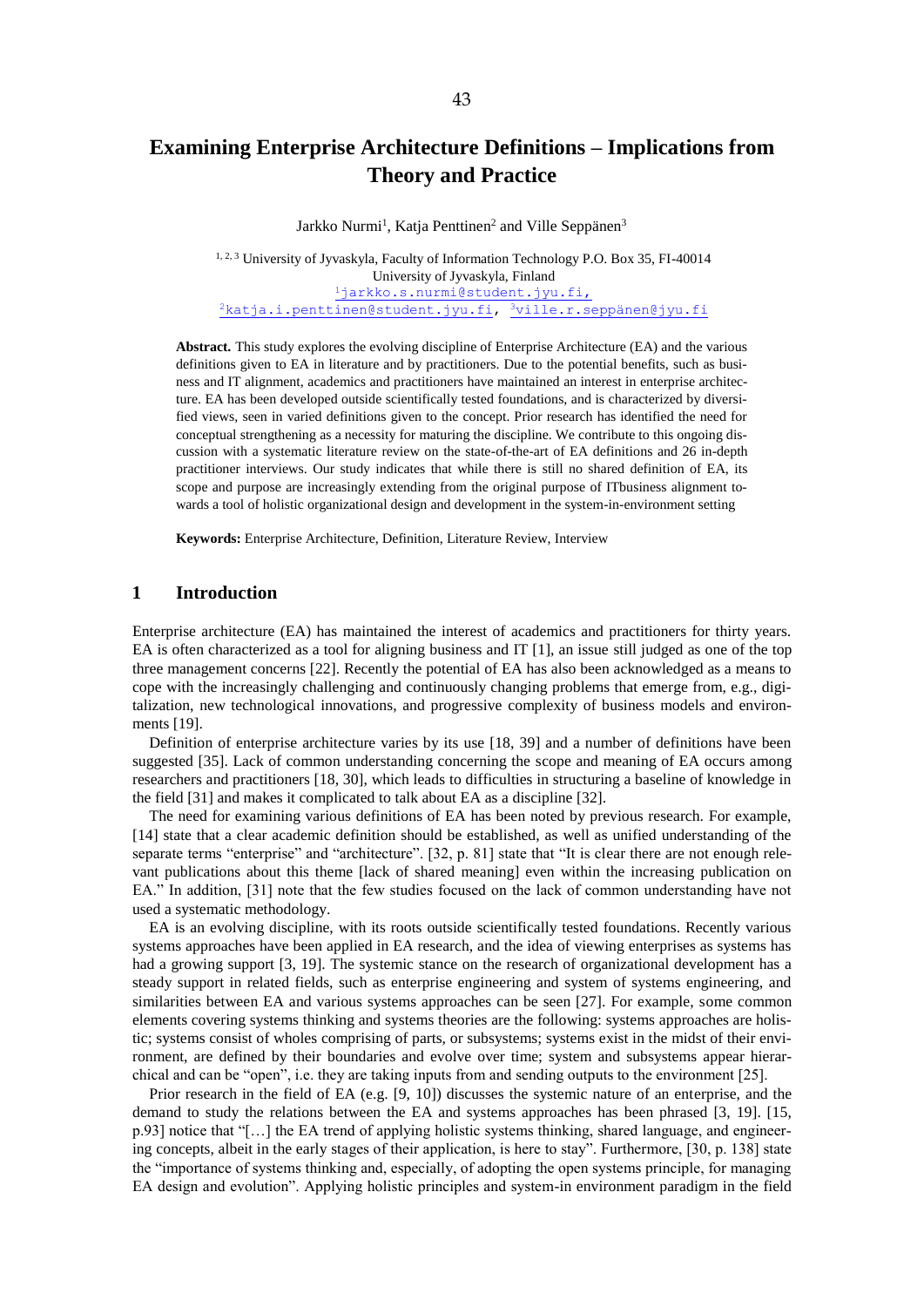of EA is discussed by Lapalme [18], according to whom the diversified views about the scope and purpose of EA can be classified as three schools of thought (see Section 4). These taxonomic classes include Enterprise IT architecting, Enterprise integrating, and Enterprise ecological adaptation. The latter two require, according to [18], holistic principles and apply system-in-environment paradigm.

In this paper, we address the call to find a steady definition of EA that would be shared by both academics and practitioners. We do this by focusing on the streams of studies that have applied systems theories or systems thinking to the EA problem domain. These are not only found as a promising branch in the EA research but also it can be assumed that the systems orientation would encourage the researchers to emphasize the conceptual accuracy. In the light of the previous considerations, the research question of this paper is: How convergent are the definitions of EA by academics and practitioners? Therefore, the goal of this paper is twofold. First, we review the previous systems-oriented EA research and compare the definitions presented therein with Lapalme's [18] "Schools of thought on Enterprise Architecture" to see how these taxonomy classes encompass different views perceivable within the said studies. Then, we analyze the data from 26 in-depth practitioner interviews to find whether the practitioners' perceptions regarding the current nature and objectives of EA do reflect the same ideas.

The remainder of this paper is structured as follows: first, the concept of enterprise architecture is discussed in Section 2. Then, in Section 3 the research methods of this study, i.e. the systematic literature review (SLR) and semi-structured interviews, are discussed. Section 4 present the analysis and the discussion on the results of the SLR and the interviews. Finally, Section 5 discusses the results, concluding remarks from the presented state-of-the-art account of enterprise architecture definitions are given, and topics for the future research are presented.

### **2 Prior Research on the Concept of Enterprise Architecture**

Some work regarding the definition of EA, or the lack thereof, exists. Previous studies have been conducted as analyses of extant literature as well as reasonably large-scale survey studies. In this section, we briefly review representative examples of the both approaches.

[35] reviewed a total of 126 EA related research papers from 1987 to 2008 and concluded that majority of these do not define enterprise architecture in a comprehensive way. Similar results have been published by [32], whose systematic mapping study discussed 171 journal articles from 1990 to 2015 and concluded that 35 % of examined articles do not define enterprise architecture in any way, 35 % mention challenges due to divergent understanding of EA, and 47 recently (2006-2014) published papers mention the lack of shared meaning in the discipline of EA. Furthermore, [31] identified and analyzed 145 definitions. According to their analysis, 42 % of the articles did not present a definition for EA. [30] conducted a literature review covering 85 articles and identified four strands of definitions: the methodology or process guiding the design of EA, the set of principles prescribing the EA design, the blueprint of an enterprise in its various facets, and the inherent structure of an enterprise.

[14] conducted a survey study with 376 responses from executives, enterprise architects and various other professions. The goal of their study was, among others, to examine how the respondents defined the purpose and function of EA. According to the results [14], the purpose and function of enterprise architecture is, respectively, to provide an organizational blueprint, to be a planning tool, to facilitate systematic change, to act as a tool for decision making or alignment, and to help in communicating organizational objectives.

Similarly, [23] compared practitioner and researcher definitions of EA with an interpretation method and conducted a LinkedIn survey of 308 participants. Their results indicated the correspondence between the views of academics and practitioners. [23] used the hermeneutic phenomenology-based interpretation method to compare these results, along with academic definitions gathered by [6] against EA definitions given in TOGAF and Zachman Framework. The results suggest that definitions presented in the latter are partially supported when compared to practitioner definitions. Regarding academic definitions collected by [6], TOGAF was found to be fully supported and Zachman Framework mostly supported.

Although there is some prior research discussing the evolving definition of EA, scholars and practitioners seem to struggle to establish a definitive and commonly agreed definition for the concept. More unsettling is that a significant number of research papers make no attempt to define EA at all. While above mentioned studies make valid contributions on defining EA and fostering shared understanding, the definitive agreement remains still to be found, though often asked in prior research.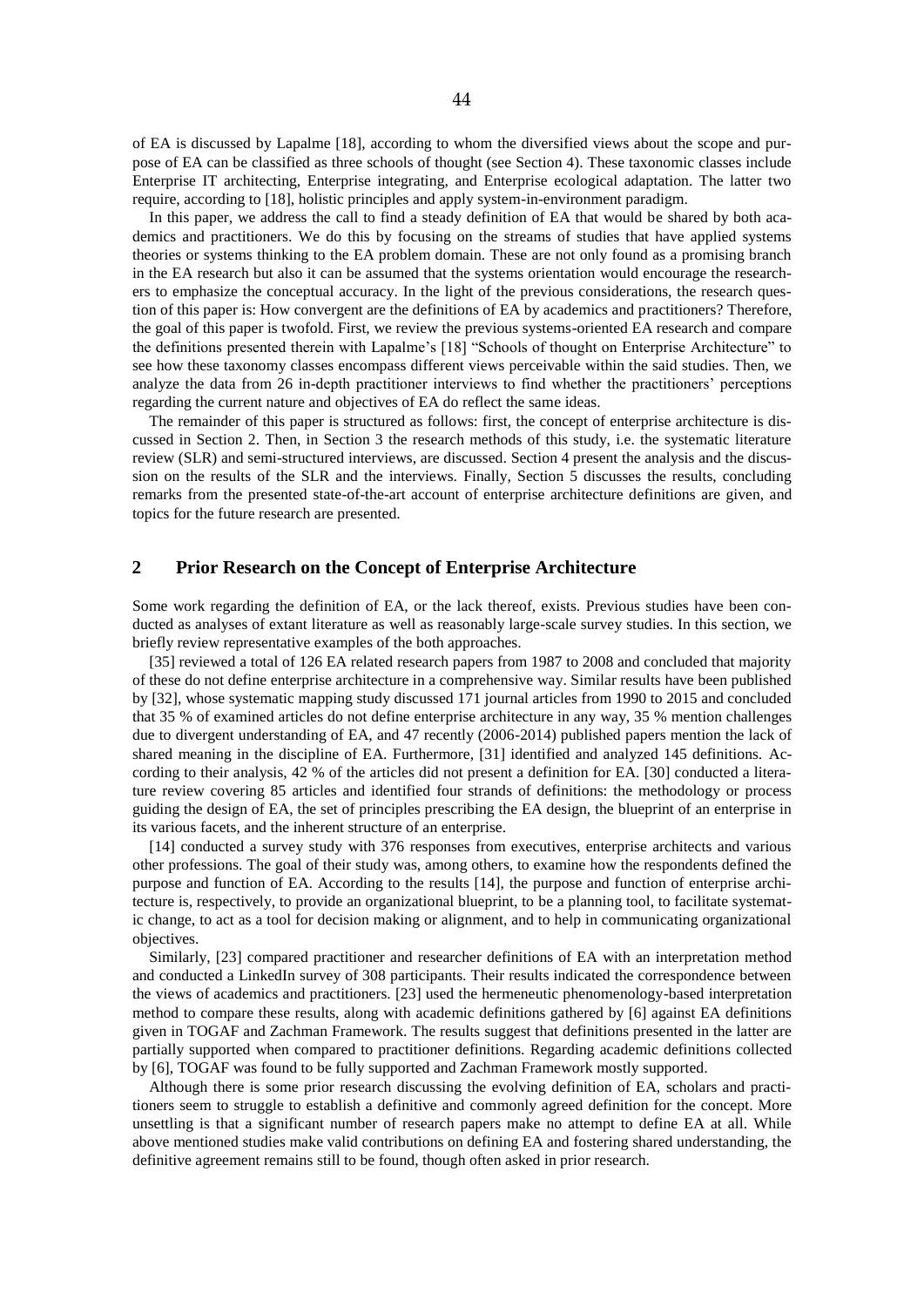### **3 Methods of Study – Literature Review Protocol and Semi-Structured Interviews**

In this section the research methods of this study, namely the systematic literature review (SLR) and semi-structured interviews, are discussed. In order to ensure a comprehensive look on the state-of-the-art account of systems-oriented EA definitions, we screened the prior literature broadly. To see whether the practitioners' perceptions regarding the current nature and objectives of EA reflect the same ideas that literature states, we conducted 26 in-depth practitioner interviews, and compared the distributions between the sources. Next, these methods of study are discussed in more detail.

#### **3.1 Literature Review**

In our literature review, we followed the guidelines suggested by [40]: formulating the problem, searching the literature, screening for inclusion, assessing quality, extracting data, and analyzing and synthesizing data.

To ensure a comprehensive look into the state-of-the-art of systems-oriented EA research, relevant literature was searched from Google Scholar, Scopus and IEEE Xplore Digital Library, and to ensure broad enough literature coverage, journal and conference articles as well as books were considered. [40] also make a notion that the review process should be described. This study had the following inclusion criteria. First, we used the following search string: "enterprise architecture" AND ("system thinking" OR "systems thinking" OR "system theory" OR "systems theory"). Second, as the EA is an evolving research area, we excluded all the work not published in the 21st century. Third, the studies had to be written in English and accessible. Due to limited options in filtering the search results in Google Scholar, the amount of initial results was extensive, a total of 3457 results was found. Even the advanced search in Google Scholar allows only two options for search terms to appear: either in the title of the article, or anywhere in the article. We chose to allow the search terms to appear anywhere in the article, and manually screened the titles, abstract and keywords of the articles, until the research material was saturated. As we aimed to review particularly the previous systems-oriented EA research and compare the definitions presented therein with Lapalme's [18] "Schools of thought on Enterprise Architecture", we included articles, that explicitly defined enterprise architecture and mentioned some systems approach.

By using these criteria, 156 studies were chosen for a more thorough inspection. After excluding articles which did not contribute to our research question, we found 35 papers that presented an EA definition suited for the further analysis, were included to the study.

#### **3.2 Practitioner Interviews**

This study is part of a qualitative longitudinal research project researching the implementation of the Finnish national enterprise architecture method. The research constitutes of two rounds of semistructured, in-depth interviews. The aim is to understand different stakeholders' views in a particular context. This study is a cross-sectional analysis of the meanings interviewees have on the EA concept in the second-round interviews.

The second round of data was collected from 26 semi-structured interviews during the summer 2017. The interviewees represented stakeholders from different levels and sectors of Finnish public administration and IT companies (Table 1). The selection of interviewees was based on purposeful sampling [28] in order to capture variation in the data in terms of both assumed information intensiveness and stakeholder population. In one interview there were two representatives of one city simultaneously.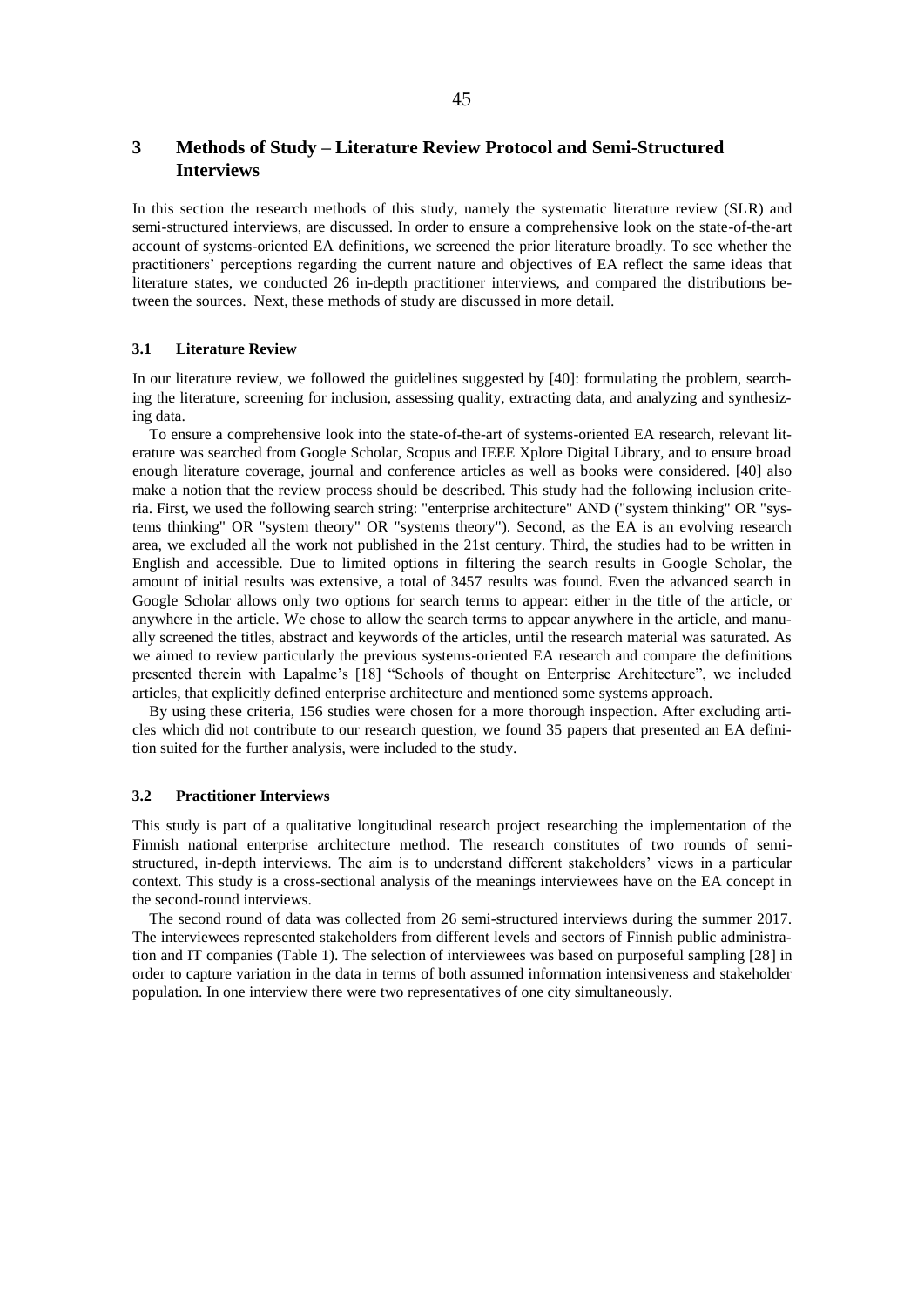|                          | <b>Table 1.</b> Interviewees occupational position and experience |                          |
|--------------------------|-------------------------------------------------------------------|--------------------------|
| Organizational level     | ID                                                                | Experience in EA (years) |
| State administration     | <b>PSstate1</b>                                                   | 14                       |
|                          | PSstate2                                                          | 12                       |
|                          | PSstate3                                                          | 10                       |
|                          | PSstate4                                                          | 8                        |
| Administrative sector    | PSsector1                                                         | 15                       |
|                          | PSsector2                                                         | 15                       |
|                          | PSsector3                                                         | 15                       |
| Civil service department | PSdepartment1                                                     | 10                       |
|                          | PSdepartment2                                                     | 16                       |
|                          | PSdepartment3                                                     | 40                       |
|                          | PSdepartment4                                                     | 10                       |
| City                     | PScity1a                                                          | 10                       |
|                          | PScity1b                                                          | 20                       |
|                          | PScity2                                                           | 10                       |
|                          | PScity3                                                           | 3                        |
|                          | PScity4                                                           | 10                       |
| IT company manager       | ITmanager1                                                        | 13                       |
|                          | ITmanager2                                                        | 15                       |
|                          | ITmanager3                                                        | 17                       |
|                          | ITmanager4                                                        | 15                       |
|                          | ITmanager5                                                        | 18                       |
| IT company worker        | ITworker1                                                         | 15                       |
|                          | ITworker2                                                         | 10                       |
|                          | ITworker3                                                         | 33                       |
|                          | ITworker4                                                         | 27                       |
|                          | ITworker5                                                         | 10                       |

ITworker6 14

**Table 1.** Interviewees' occupational position and experience

The interview questions concerned the respondents' views of current and future condition of the Finnish national EA. The interview themes and related questions were derived from the results of our previous studies. The interview questions were divided into four parts: questions of 1) background information of interviewees, 2) previous situations, 3) current situation, and 4) future of EA. The questions covered macro- and micro-level issues. Past- and future-related questions covered issues of Finnish national EA and interviewees' perceptions of how it has affected their own work. Current situation questions were different for the interviewees from the public and private sectors. Interviewees from the public sector we asked questions about EA in the organizations they represented, and interviewees from the private sector we asked questions about their public-sector client organizations. The interviews lasted from 36 to 100 minutes, the average being 63 minutes. The interviews were transcribed and analyzed with the ATLAS.ti software.

### **4 Analysis and Results**

As seen in previous research, EA is characterized by lack of shared meaning and absence of theory. Recently, the relations between EA and systems approaches have been discussed, and the idea of viewing enterprises with a systemic stance seems to have a growing support. Lapalme [18], has presented the "three schools of thought on enterprise architecture", each of which differ in scope and purpose given to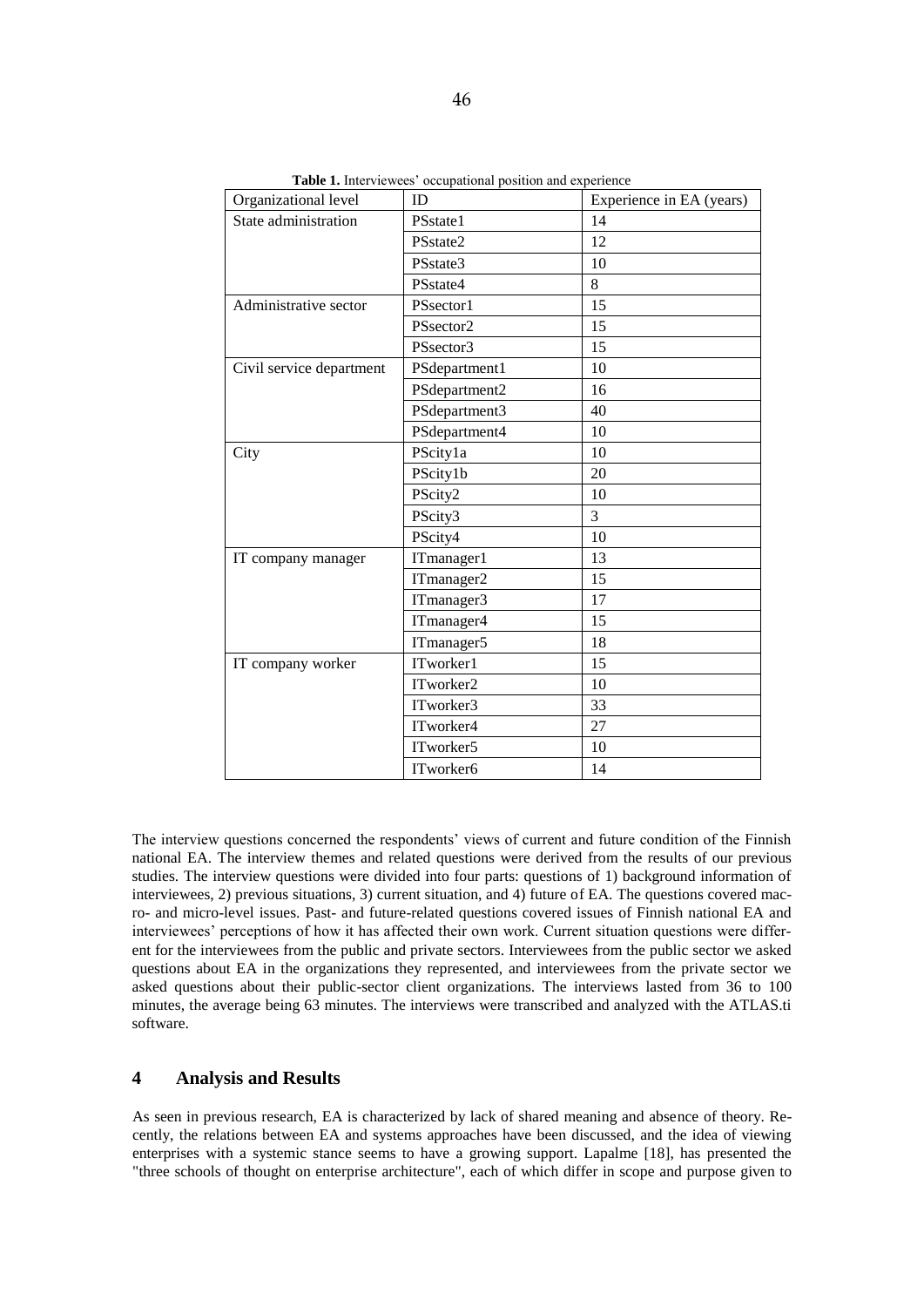the EA. These taxonomic classes include Enterprise IT Architecting, Enterprise Integrating, and Enterprise Ecological Adaptation. While for the first one a mechanistic stance can be applied, [18] argues that the other two require principles of holistic and systemic approaches. According to [18], each of the classes constitutes a different definition to EA, as well as concerns, assumptions, and limitations towards the discipline and its practice. [18, p. 37] also argues that this taxonomy "creates a starting point for resolving terminological challenges to help establish enterprise architecture as a discipline." Moreover, the taxonomy classes serve as a solid basis for examining the recent trend of applying systemic approaches on EA. To examine how convergent are the definitions of EA by academics and practitioners, and how well different schools of thought represent them, we base the analysis of our qualitative data on the taxonomy's classes, which can be summarized as follows (c.f. [18]):

- 1. Enterprise IT Architecting: Here the scope predominantly covers the IT assets of an enterprise and the various operations that use the IT capabilities. The purpose is to reduce IT costs through technology reuse and by eliminating duplicate functionality.
- 2. Enterprise Integrating: Here the scope extends to cover all the facets of an enterprise with the purpose to support the strategy execution by maximizing the coherency of the interwoven structure of various aspects within an enterprise including, but not focusing only, on the IT.
- 3. Enterprise Ecological Adaptation: Here the scope reaches to the surrounding environment of an enterprise with the purpose to enable organizational learning, innovation and system-in-environment adaptation.

Definitions found from literature and given by practitioners were classified to the schools of thought. If certain definition did not, in terms of scope and/or purpose, particularly represent any of the three classes, it was classified as "Other". As seen in Table 2, definition of EA varies by the source.

|              | Enterprise<br>Archi-<br>IT<br>tecting                      | Enterprise<br>Integrating                                                                                                                                              | Enterprise<br>Eco-<br>logical Adapta-<br>tion                                    | Other                                                                                                                                      | Total |
|--------------|------------------------------------------------------------|------------------------------------------------------------------------------------------------------------------------------------------------------------------------|----------------------------------------------------------------------------------|--------------------------------------------------------------------------------------------------------------------------------------------|-------|
| Literature   | $[9]$ ;<br>[8]<br>[12]; [38];<br>$[43]$ ; $[45]$ ;<br>[46] | $[4]$ ; [7]; [17];<br>$[20]$ ; $[21]$ ; $[33]$ ;<br>$[34]$ ; [36]; [41];<br>$[42]$ ; [50]                                                                              | [3]<br>$[5]$ ;<br>[19]; [29]; [44];<br>$[47]$ ; [48]; [49]                       | $[16]$ [1]; [10]; [11];<br>$[13]$ ; [15]; [24];<br>$[26]$ ; [37]                                                                           | 35    |
| Practitioner | ITworker1                                                  | ITmanager1;<br>ITmanager2;<br>IT-worker2;<br>ITworker5;<br>PScity1:<br>PScity2:<br>PScity4;<br>PSdepartment3;<br>PSdepartment4;<br>PSsector2;<br>PS <sub>state</sub> 4 | PSdepartment2:<br>PSsector1;<br>PSsector3:<br>PSstate1:<br>PS <sub>state</sub> 3 | ITmanager3;<br>ITmanager4;<br>ITmanager5;<br>ITworker3;<br>ITworker4:<br>ITworker6:<br>PScity3;<br>PSdepartment1;<br>PS <sub>state</sub> 2 | 26    |
| Total        | 8                                                          | 22                                                                                                                                                                     | 14                                                                               | 17                                                                                                                                         | 61    |

**Table 2.** Classification of the EA definitions presented in the literature and proposed by practitioners

The definitions found in the literature and given by the interviewed practitioners appear to distribute somewhat similarly over the classes. Neither does the chi-square analysis  $(4.4711, p = .215)$  of the contingency table suggest that the variables would be dependent. There is no statistically significant difference between the distribution of the definitions presented in the literature and of those proposed by the interviewees.

Seven literature definitions and one practitioner definition were classified to Enterprise IT Architecting school of thought. In this school of thought EA was defined e.g. as addressing the integration of the IT resources and of business resources [45]; as a discipline that addresses the alignment of IT systems with business [46]; and as a framework or tool through which systems can communicate and function together (ITworker1).

Eleven literature and eleven practitioner definitions were classified to Enterprise Integrating school of thought. The definitions included e.g. the following: EA refers to a comprehensive description of all the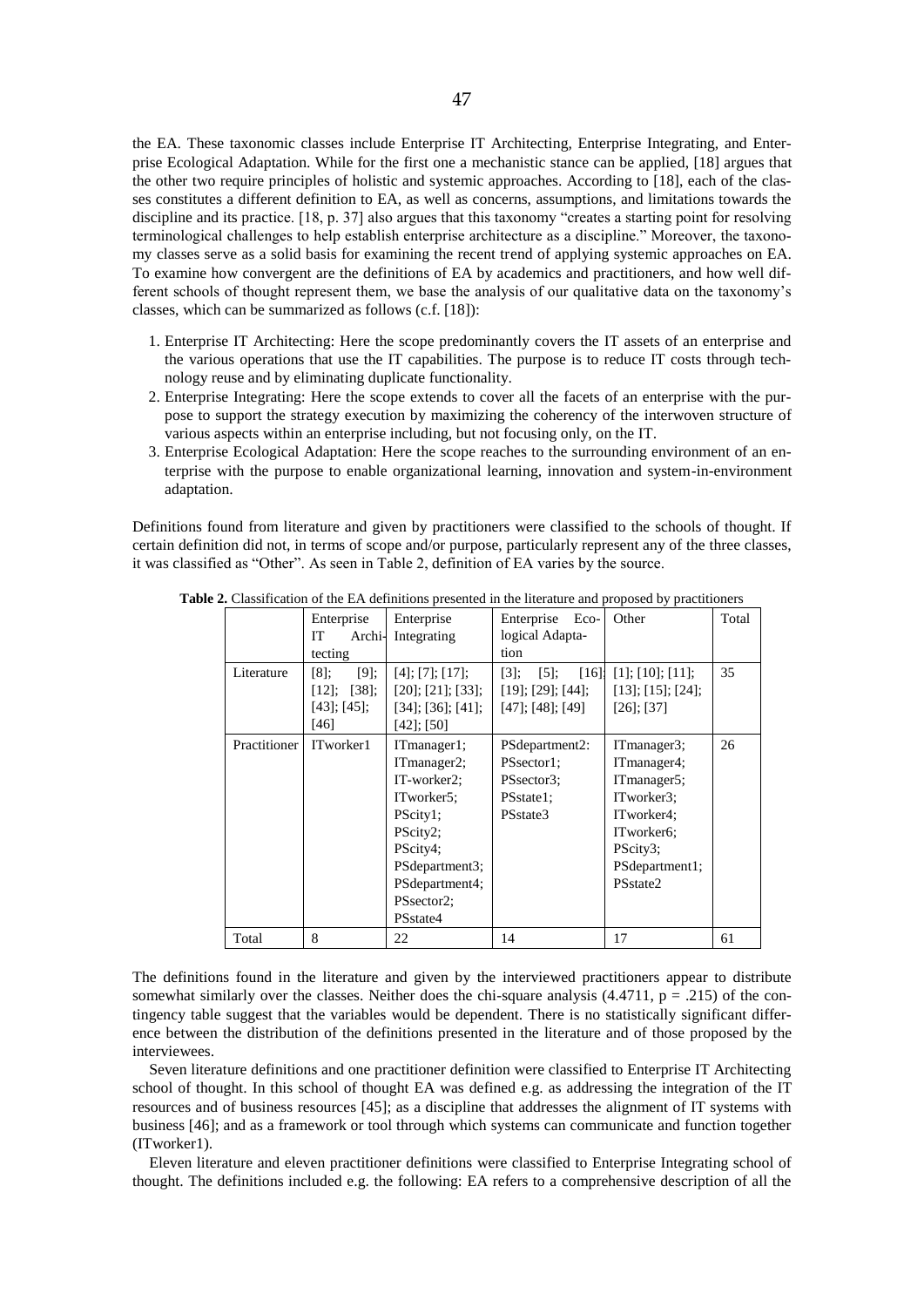key elements and relationships that fully describe an enterprise [17]; EA is the planning of all resources under the control of an enterprise, not just IT resources [50]; EA describes the whole and the interconnections, it discusses development, operation, IT systems and technology (ITworker5); EA is a method that concerns wholes and its interconnections, a systematic approach to organizations, business processes, knowledge and systems (PSstate4); and EA is a catalyst between strategy and execution (PSsector2). Two definitions from the literature [20, 21] were included to Enterprise Integrating school of thought, because they applied systemic stance as opposed to mechanistic stance, although they defined EA as a mean to integrate IT and business resources.

Nine definitions from the literature and five from the practitioners were classified to Enterprise Ecological Adaptation school of thought. Here EA was defined e.g. in the following ways: the goal of an EA project is to define and implement the strategies that will guide the enterprise in its evolution [44]; as the fundamental concepts or properties of a system in its environment embodied in its elements, relationships, and in the principles of its design and evolution [48]; as thinking and acting, with the implication that "thinking is good design and describing and acting is making things and changes to happen, and leading the change" (PSdepartment2); and as a design idea which concerns the whole and takes different aspects into account (PSstate1).

Eight literature definitions and nine practitioner definitions were classified as "Other". These definitions, although had much of the same features as other definitions, did not accurately represent any single schools of thought regarding the scope and/or purpose of enterprise architecture. These include, for example, EA as a tool for developing documentation for decision makers (PSdepartment1) and EA as a system formed of specific components with distinct attributes [24].

Interestingly, twelve interviewed practitioners defined EA as a tool, but only one literature source [29] considered EA from this point of view, i.e. as a practical appliance. This might indicate differences between the orientations of academic research and practitioner usage of EA. As noted by [23], from a practitioner perspective, a thing, such as EA, has the value based on its applications, whereas from an academic perspective, a scientific meaning is also of value. Therefore, practitioners might see EA more from a practical perspective, as a tool and the affiliated value propositions.

Many practitioners seem to define EA as a business-oriented tool to design and develop organizations, concerning the whole organization from a holistic perspective, and not just its IT-related aspects. Also, several practitioners pointed out that the EA should not only be the concern of the IT management but rather an organization-wide issue. This notion is also made in prior research. For example, the results by [30] challenge the association of EA being solely an IT-related subject and conclude that the definitions of the scope of EA can be divided into three strands: EA concerns IT elements; EA concerns business capabilities and IT elements; and EA concerns business strategy, business capabilities and IT elements. Although our results are in the same vein, regarding the scope, our practitioner results differ from the results of [30]. Where majority of the research cases in [30] seemed to associate the scope of EA as an IT issue, our results indicate that the scope of EA is extending to more broadly cover the organizational design and development. Although there seems to be differing opinions about the scope and purpose of EA, our results indicate that a systemic stance, as opposed to a mechanistic stance, in defining EA seems to be dominating.

### **5 Discussion and Conclusions**

The aim of this study was to contribute to the discussion concerning the evolving definition of enterprise architecture. We conducted a systematic literature review, evaluated prior research and discussed the findings from 26 in-depth practitioner interviews. We classified the EA definitions presented in the literature and by practitioners to Lapalme's [18] schools of thought to see how well the taxonomy classes represent the current views on EA and how convergent found definitions are. Our study indicates that while Lapalme's schools of thought represent the majority of found definitions, also differing definitions could be found. Notably, the two schools of thought applying holistic thinking and systemic approach, namely Enterprise Integrating and Enterprise Ecological Adaptation, covered the major part of the presented definitions. Enterprise IT Architecting was the class into which the smallest number of definitions fitted, and only one practitioner considered EA from this perspective. It seems that the scope and purpose of the EA are increasingly extending from the original purpose of IT and business alignment towards a tool of holistic organizational design and development in the system-in-environment setting.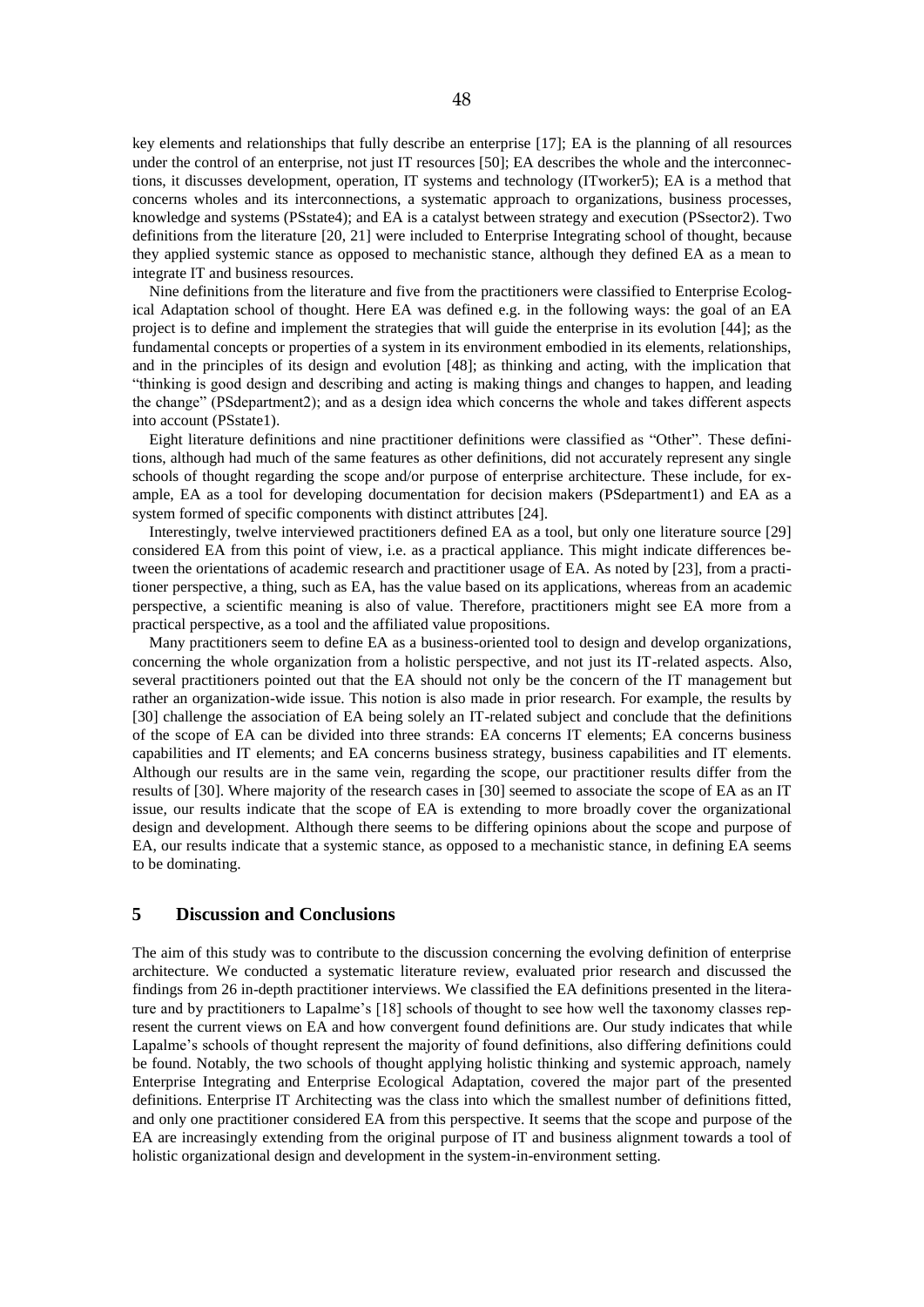There are few limitations to our study. The literature analysis was done solely by the first author. The data from the practitioner interviews were analyzed by the first two authors, yet the intercoder reliability was not tested. Therefore, it is possible that the results reflect some accents of the individual researchers. Also, due to the extensive volume of definitions given to the enterprise architecture, we could not include all of these in our analysis. In terms of the literature coverage, we could have used different or more general search terms. Still, we believe that the included articles well represent various definitions given to EA, and that the research material was saturated [40]. To ensure the reliability, we described the methods of our study as transparently as possible. As EA is an evolving discipline, also the definitions are expected to evolve. This means that with the same search phrases, different results could occur in the future. Similarly, the interviewees uttered their individual views at the time the research was conducted.

Concerning the recent trend of applying systems approaches in the field of EA, their characteristic elements seem to resonate with the identified EA definitions. One common trait of various systems approaches is to consider systems as wholes, consisting of interrelated subsystems. Similarly, Lapalme's Enterprise Integrating school sees enterprises holistically, where "different aspects of the organization form a complex fabric of reinforcing and attenuating dynamics". Several practitioners and definitions presented in the literature stated that EA should concern the whole enterprise, including interconnections between different parts. Furthermore, a common trait of different systems approaches is to consider systems to evolve over time. Enterprise Ecological Adaptation school of thought sees EA as means of "fostering organizational learning by designing all facets of the enterprise - including its relationship to its environment - to enable innovation and system-in-environment adaptation" According to the interviews, EA is frequently seen as a tool for organizational design and development. Although Lapalme's taxonomy classes seem to represent current definitions of EA moderately, the inclusion criteria for different taxonomy classes are not entirely unambiguous, and several included definitions did not fit to any particular class either by the scope or the purpose. More than one fourth (28 %) of the definitions were classified as "Other", i.e. not represented by any of the schools of thought. Future research should examine if these classes accurately represent the evolving definitions of different EA communities, and possibly suggest a different taxonomy. According to the results from practitioner interviews, EA was frequently seen as a tool, a supporting function or a method amongst other methods, with which to design and develop organizations. This practical viewpoint is not distinctly included in the examined taxonomy classes. Also, while definitions are scattered, both academic and practitioner communities seem to favor a systemic stance. There is a clear need for further research discussing the implications of systems thinking in EA.

### **References**

- 1. Abraham, R., Tribolet, J., & Winter, R. (2013, May). Transformation of multi-level systems–theoretical grounding and consequences for enterprise architecture management. In Enterprise Engineering Working Conference (pp. 73-87). Springer, Berlin, Heidelberg.
- 2. Alaeddini, M., Asgari, H., Gharibi, A., & Rad, M. R. (2017). Leveraging business-IT alignment through enterprise architecture—an empirical study to estimate the extents. Information Technology and Management, 18(1), 55-82.
- 3. Bernus, P., Goranson, T., Gøtze, J., Jensen-Waud, A., Kandjani, H., Molina, A., ... & Turner, P. (2016). Enterprise engineering and management at the crossroads. Computers in Industry, 79, 87-102.
- 4. Bider, I., Bellinger, G., & Perjons, E. (2011, November). Modeling an agile enterprise: reconciling systems and process thinking. In IFIP Working Conference on The Practice of Enterprise Modeling (pp. 238-252). Springer, Berlin, Heidelberg.
- 5. Buckl, S., Matthes, F., & Schweda, C. M. (2009, October). A viable system perspective on enterprise architecture management. In Systems, Man and Cybernetics, 2009. SMC 2009. IEEE International Conference on (pp. 1483-1488). IEEE.
- 6. Dankova, P. (2009). Main aspects of enterprise architecture concept. Economic alternatives, 1, 102-114.
- 7. da Silva, N. M. C., & da Silva, M. L. B. M. (2017a, July). Modelling the evolution of enterprise architectures using ontologies. In Business Informatics (CBI), 2017 IEEE 19th Conference on (Vol. 1, pp. 79-88). IEEE.
- 8. da Silva, N. M. C., Da Silva, M. L. B. M., & De Sousa, P. M. V. A. (2017b, October). A Viewpoint for Analyzing Enterprise Architecture Evolution. In Enterprise Distributed Object Computing Conference (EDOC), 2017 IEEE 21st International (pp. 20-29). IEEE.
- 9. Harmon, K. (2005, October). The" systems" nature of enterprise architecture. In Systems, Man and Cybernetics, 2005 IEEE International Conference on (Vol. 1, pp. 78-85). IEEE.
- 10. Hoyland, C. A. (2011, October). An analysis of enterprise architectures using general systems theory. In Systems, Man, and Cybernetics (SMC), 2011 IEEE International Conference on (pp. 340-344). IEEE.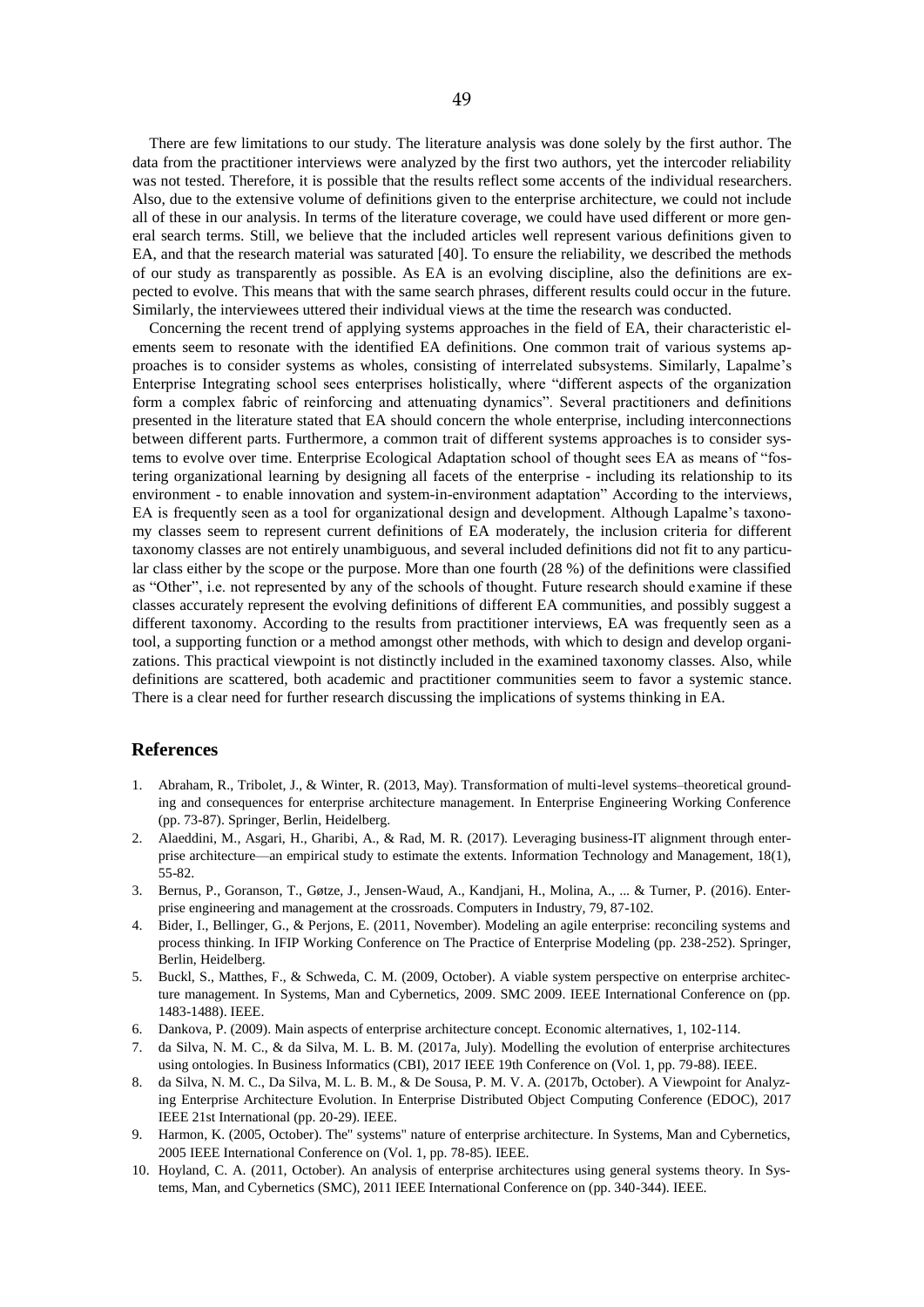- 11. Hoyland, C. A., M. Adams, K., Tolk, A., & D. Xu, L. (2014). The RQ-Tech methodology: a new paradigm for conceptualizing strategic enterprise architectures. Journal of Management Analytics, 1(1), 55-77.
- 12. Janssen, M., & Kuk, G. (2006, January). A complex adaptive system perspective of enterprise architecture in electronic government. In System Sciences, 2006. HICSS'06. Proceedings of the 39th Annual Hawaii International Conference on (Vol. 4, pp. 71b-71b). IEEE.
- 13. Kandjani, H., Bernus, P., & Nielsen, S. (2013, January). Enterprise architecture cybernetics and the edge of chaos: Sustaining enterprises as complex systems in complex business environments. In System Sciences (HICSS), 2013 46th Hawaii International Conference on (pp. 3858-3867). IEEE.
- 14. Kappelman, L., McGinnis, T., Pettite, A., & Sidorova, A. (2008). Enterprise architecture: Charting the territory for academic research. AMCIS 2008 Proceedings, 162.
- 15. Kappelman, L. A., & Zachman, J. A. (2013). The enterprise and its architecture: ontology & challenges. Journal of Computer Information Systems, 53(4), 87-95.
- 16. Kloeckner, S., & Birkmeier, D. (2010). Something is missing: Enterprise architecture from a systems theory perspective. In Service-Oriented Computing. ICSOC/ServiceWave 2009 Workshops (pp. 22-34). Springer, Berlin, Heidelberg.
- 17. Kotzé, P., & Neaga, I. (2010). Towards an enterprise interoperability framework.
- 18. Lapalme, J. (2012). Three schools of thought on enterprise architecture. IT professional, 14(6), 37-43.
- 19. Lapalme, J., Gerber, A., Van der Merwe, A., Zachman, J., De Vries, M., & Hinkelmann, K. (2016). Exploring the future of enterprise architecture: A Zachman perspective. Computers in Industry, 79, 103-113.
- 20. Le, L. S., & Wegmann, A. (2005, January). Definition of an object-oriented modeling language for enterprise architecture. In System Sciences, 2005. HICSS'05. Proceedings of the 38th Annual Hawaii International Conference on (pp. 222a-222a). IEEE.
- 21. Lê, L. S., & Wegmann, A. (2006, January). SeamCAD: object-oriented modeling tool for hierarchical systems in enterprise architecture. In System Sciences, 2006. HICSS'06. Proceedings of the 39th Annual Hawaii International Conference on (Vol. 8, pp. 179c-179c). IEEE.
- 22. Luftman, J., & Ben-Zvi, T. (2010). Key issues for IT executives 2010: judicious IT investments continue postrecession.
- 23. Mentz, J., Kotzé, P., & van der Merwe, A. (2012). A comparison of practitioner and researcher definitions of enterprise architecture using an interpretation method. Advances in Enterprise Information Systems II, 11-26.
- 24. Meschke, M., & Baumoel, U. (2010). Architecture Concepts for Value Networks in the Service Industry. In ICIS (p. 266).
- 25. Mingers, J., & White, L. (2010). A review of the recent contribution of systems thinking to operational research and management science. European journal of operational research, 207(3), 1147-1161.
- 26. Noran, O., & Romero, D. (2014). A Pluralistic Approach towards Sustainable Eco-Industrial Networking. IFAC Proceedings Volumes, 47(3), 4292-4297.
- 27. Nurmi, J., Pulkkinen, M., Seppänen, V., Penttinen, K. (2018). Systems Approaches in the Enterprise Architecture Field of Research: A Systematic Literature Review. In Enterprise Engineering Working Conference. EEWC.
- 28. Patton, M. Q. (1990). Qualitative evaluation and research methods. SAGE Publications, inc.
- 29. Pulkkinen, M. (2006, January). Systemic management of architectural decisions in enterprise architecture planning. four dimensions and three abstraction levels. In System Sciences, 2006. HICSS'06. Proceedings of the 39th Annual Hawaii International Conference on (Vol. 8, pp. 179a-179a). IEEE.
- 30. Rahimi, F., Gøtze, J., & Møller, C. (2017). Enterprise architecture management: Toward a taxonomy of applications. Communications of the Association for Information Systems, 40(1), 7.
- 31. Saint-Louis, P., Morency, M. C., & Lapalme, J. (2017, October). Defining enterprise architecture: A systematic literature review. In Enterprise Distributed Object Computing Workshop (EDOCW), 2017 IEEE 21st International (pp. 41-49). IEEE.
- 32. Saint-Louis, P., & Lapalme, J. (2016, September). Investigation of the lack of common understanding in the discipline of enterprise architecture: A systematic mapping study. In Enterprise Distributed Object Computing Workshop (EDOCW), 2016 IEEE 20th International (pp. 1-9). IEEE.
- 33. Santana, A., Fischbach, K., & Moura, H. (2016, January). Enterprise architecture analysis and network thinking: A literature review. In System Sciences (HICSS), 2016 49th Hawaii International Conference on (pp. 4566- 4575). IEEE.
- 34. Schuetz, A., Widjaja, T., & Kaiser, J. (2013). Complexity in enterprise architectures-conceptualization and introduction of a measure from a system theoretic perspective. In 21st European Conference on Information Systems, Utrecht (pp. 1-12).
- 35. Schöenherr, M. (2008, December). Towards a common terminology in the discipline of enterprise architecture. In International Conference on Service-Oriented Computing (pp. 400413). Springer, Berlin, Heidelberg.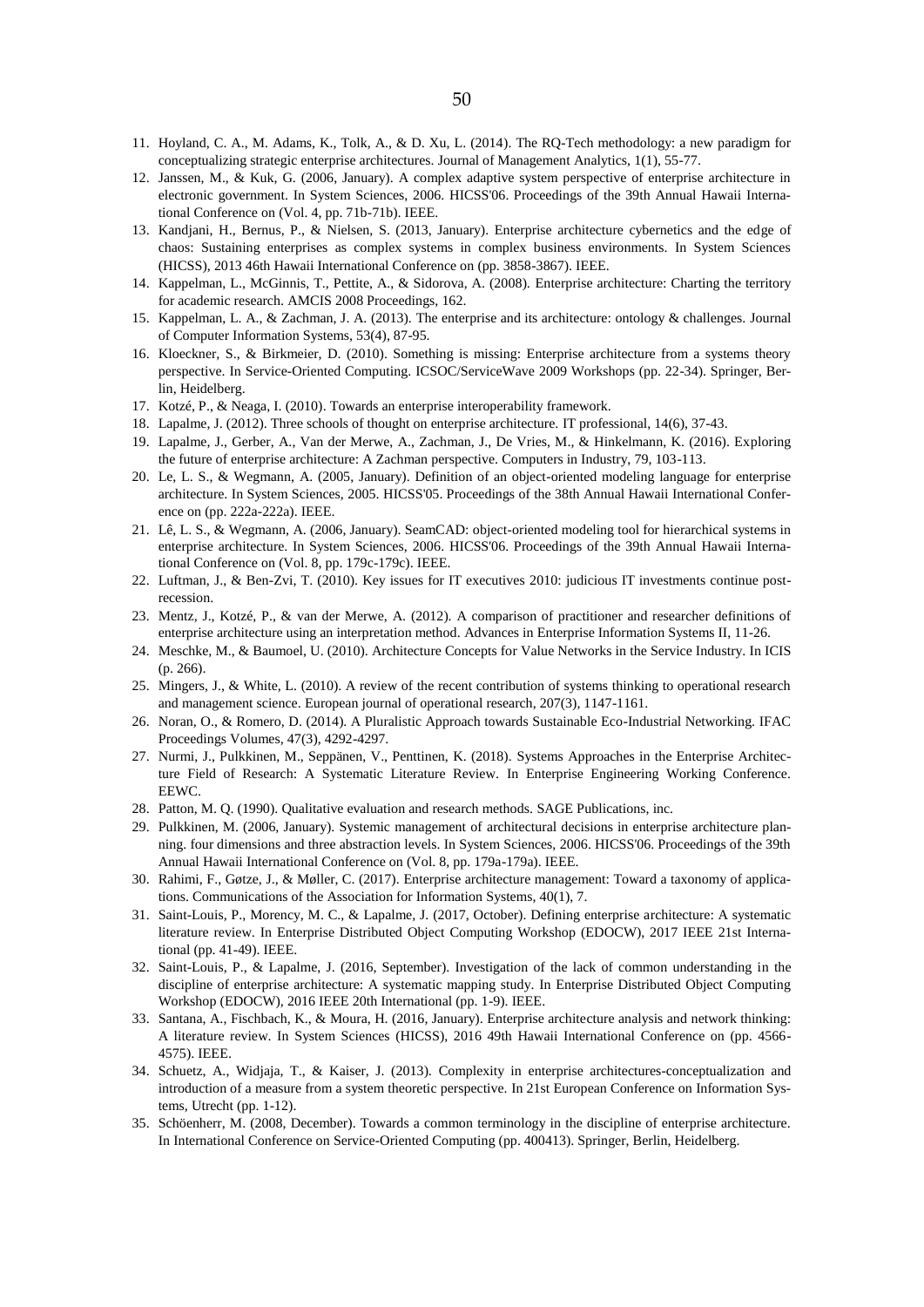- 36. Sousa, P., Lima, J., Sampaio, A., & Pereira, C. (2009). An approach for creating and managing enterprise blueprints: A case for IT blueprints. In Advances in enterprise engineering III (pp. 70-84). Springer, Berlin, Heidelberg.
- 37. Syynimaa, N. (2013). Theoretical perspectives of enterprise architecture.
- 38. Syynimaa, N. (2017). The Quest for Underpinning Theory of Enterprise Architecture: General Systems Theory. In ICEIS 2017: Proceedings of the 19th International Conference on Enterprise Information Systems. Volume 3, ISBN 978-989-758-249-3. SCITEPRESS.
- 39. Tamm, T., Seddon, P. B., Shanks, G. G., & Reynolds, P. (2011). How does enterprise architecture add value to organisations?. CAIS, 28, 10.
- 40. Templier, M., & Paré, G. (2015). A Framework for Guiding and Evaluating Literature Reviews. Communications of the Association for Information Systems, 37.
- 41. Wan, H., & Carlsson, S. (2012, September). Towards an understanding of enterprise architecture analysis activities. In European Conference on Information Management and Evaluation (p. 334). Academic Conferences International Limited.
- 42. Wang, S., Li, L., Wang, K., & Jones, J. D. (2012). e-Business systems integration: a systems perspective. Information Technology and Management, 13(4), 233-249.
- 43. Wang, S., Xu, L., Li, L., Wang, K., & Choi, J. (2011, October). Features of enterprise information systems integration: A systemic analysis. In Systems, Man, and Cybernetics (SMC), 2011 IEEE International Conference on (pp. 333-339). IEEE.
- 44. Wegmann, A. (2002). The systemic enterprise architecture methodology (SEAM). Business and IT alignment for competitiveness (No. LAMS-REPORT-2002-009).
- 45. Wegmann, A., & Preiss, O. (2003, September). MDA in enterprise architecture? The living system theory to the rescue. In Enterprise Distributed Object Computing Conference, 2003. Proceedings. Seventh IEEE International (pp. 2-13). IEEE.
- 46. Wegmann, A., Regev, G., Rychkova, I., Lê, L. S., & Julia, P. (2007, October). Business and IT alignment with SEAM for enterprise architecture. In Enterprise Distributed Object Computing Conference, 2007. EDOC 2007. 11th IEEE International (pp. 111-111). IEEE.
- 47. Winter, R., & Fischer, R. (2006, October). Essential layers, artifacts, and dependencies of enterprise architecture. In Enterprise Distributed Object Computing Conference Workshops, 2006. EDOCW'06. 10th IEEE International (pp. 30-30). IEEE.
- 48. Zadeh, M. E., Millar, G., & Lewis, E. (2012a). Reinterpreting the TOGAF® enterprise architecture principles using a cybernetic lens. Journal of Enterprise Architecture, 8(2), 9-17.
- 49. Zadeh, M. E., Millar, G., & Lewis, E. (2012b, January). Mapping the enterprise architecture principles in TO-GAF to the cybernetic concepts--An exploratory study. In System Science (HICSS), 2012 45th Hawaii International Conference on (pp. 4270-4276). IEEE.
- 50. Zadeh, M. E., Lewis, E., Millar, G., Yang, Y., & Thorne, C. (2014, October). The use of Viable System Model to develop guidelines for generating Enterprise Architecture Principles. In Systems, Man and Cybernetics (SMC), 2014 IEEE International Conference on (pp. 1020-1026). IEEE.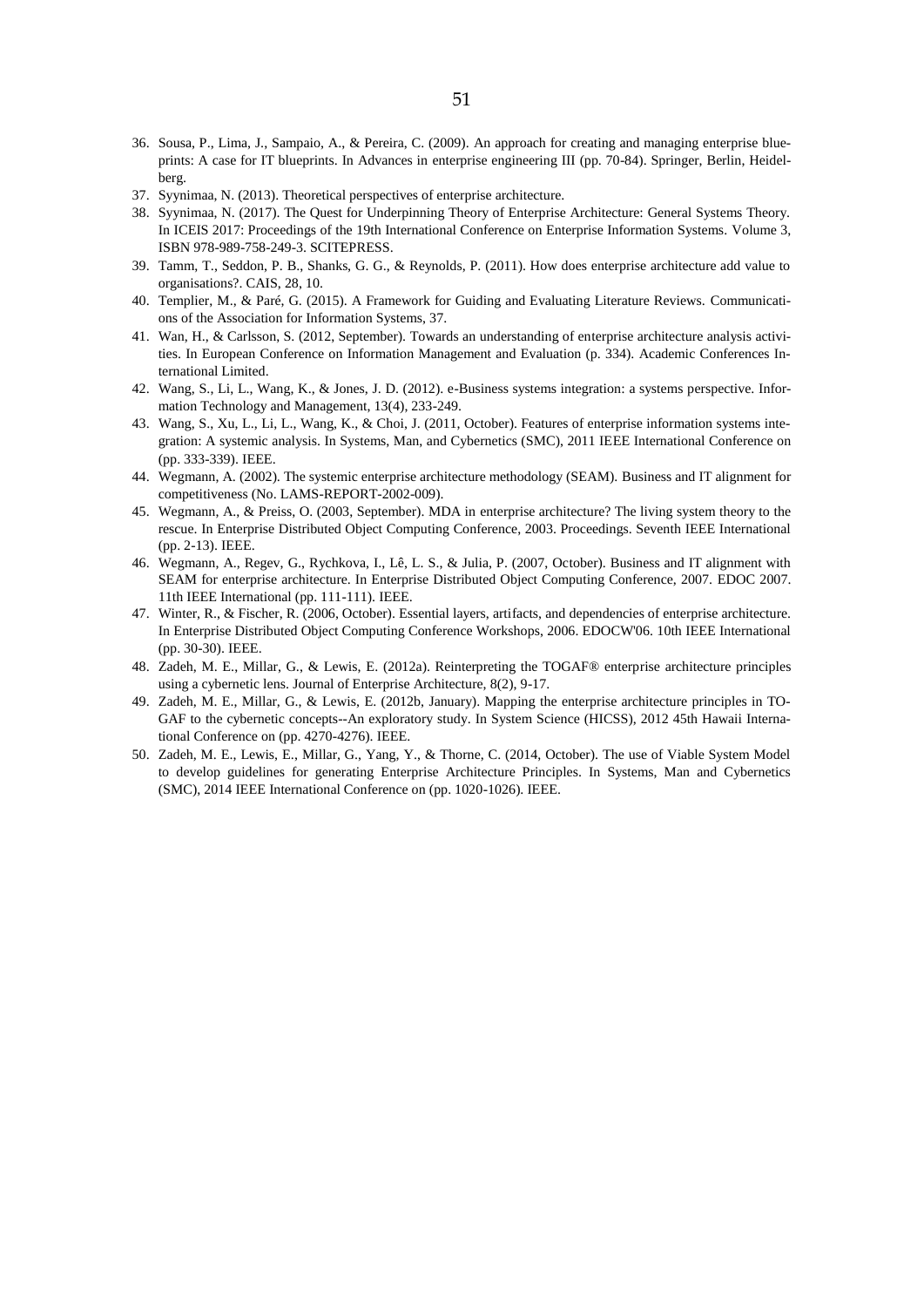**II**

# **EXAMINING ENTERPRISE ARCHITECTURE DEFINI-TIONS – IMPLICATIONS FROM THEORY AND PRACTICE**

by

Jarkko Nurmi, Mirja Pulkkinen, Ville Seppänen & Katja Penttinen, 2018 Enterprise Engineering Working Conference 2018.

Reproduced with kind permission by Springer.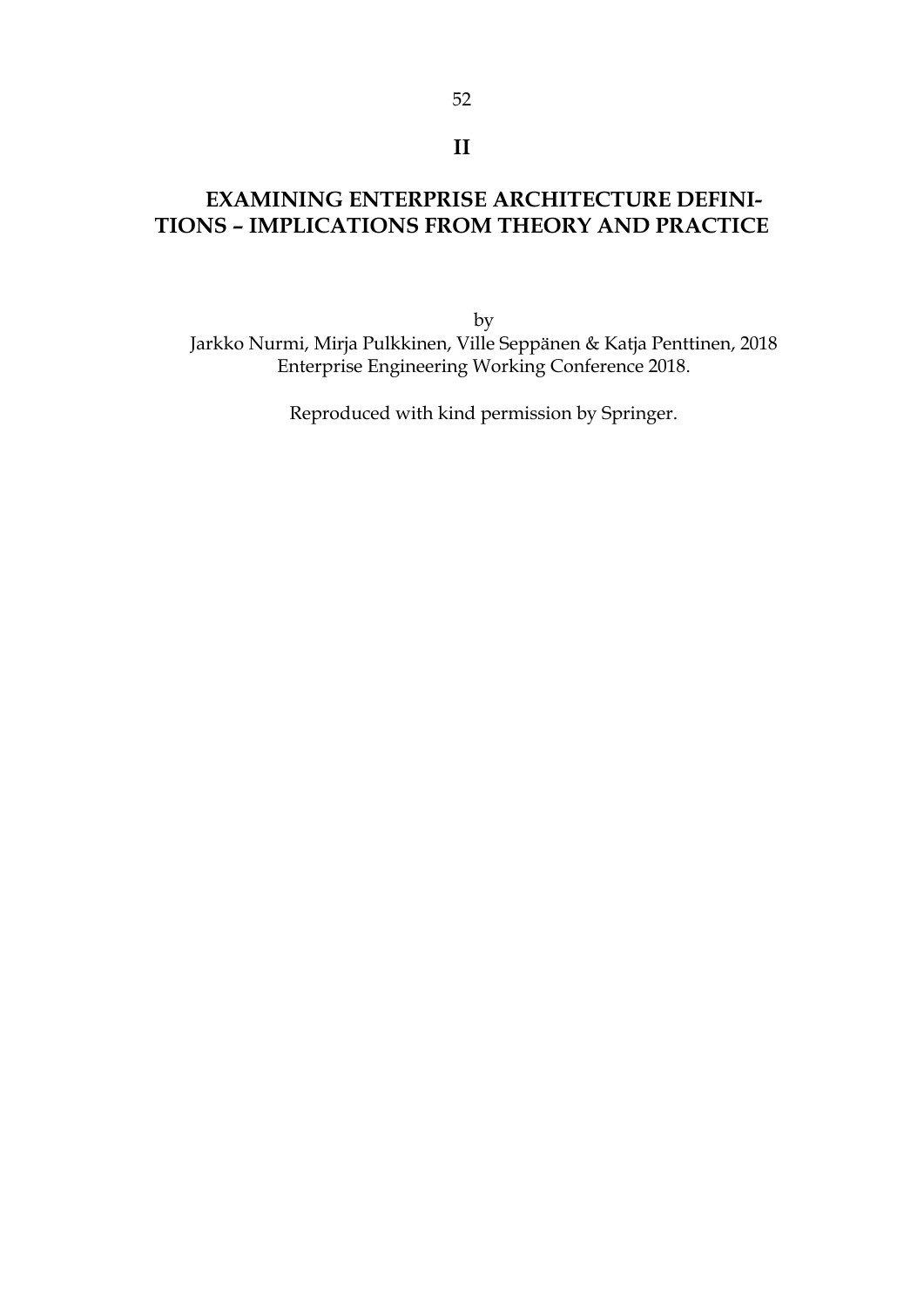### 53

# **Systems Approaches in the Enterprise Architecture Field of Research: A Systematic Literature Review**

Jarkko Nurmi, Mirja Pulkkinen $\mathbb{R}$ , Ville Seppänen and Katja Penttinen University of Jyvaskyla, Faculty of Information Technology P.O. Box 35, FI-40014 University of Jyvaskyla, Finland [firstname.lastname@jyu.fi](mailto:firstname.lastname@jyu.fi)

Abstract. This study explores the use of the systems approaches (systems thinking and systems theories) as the theoretical underpinnings for Enterprise Architecture (EA) research. Both the academic and the practitioner communities have maintained an interest in EA due to its potential benefits, promising for the recent technological and business advances. EA as a research area is, however, characterized by diversified views depicted in different definitions of the concept, and no acknowledged common theoretical foundation. A number of prior studies have noticed this gap in the EA field of research and called for a strengthening of the theory of EA. Variegated systems approaches have been suggested as a theory base. The aim of this study is to examine if, and to what extent the systems approaches could provide a common theoretical foundation. We contribute with a systematic literature review on the state-of-art of systems approaches in EA research. We find that the systems approaches are, indeed, frequently referred to in the EA studies. However, as of yet, the application of these theories appears to be fragmented, and the approaches are rarely systematically used in empirical studies. We discuss the findings, reflecting to the types of theory and the use of theory in our area of research.

**Keywords:** Enterprise Architecture, Systems Thinking, Systems Theory, Systems Approaches, Literature Review.

#### **1 Introduction**

Enterprise architecture (EA) appears to maintain some interest in research. This might be due to the potential solutions it offers to some of the present problems organizations face with the current emerging technologies and growing complexity [\[36\]](#page-64-0). EA presents a tool for alignment between business and IT, an issue still judged as one of the top three management concerns [\[37\]](#page-64-1). Further, some evidence of business benefits attained with this approach have been brought up recently [\[52\]](#page-65-0).

Definition of enterprise architecture varies by its use [\[35,](#page-64-2) [42,](#page-65-1) [58\]](#page-65-2). However, we start out by defining EA loosely as an approach to manage, plan and develop enterprises and their IT. As a unit of analysis, enterprises or organizations, that, even if networked or federated and thus depending on their environments, have some decision-making authority over their own resources and their goal setting (See e.g. [\[23\]](#page-64-3); Definition 2.7). The need for an architectural approach to the management of the business-IT alignment emerged with the diffusion of IT and the emergence of networking technologies already decades ago. Technology developments today keep driving the need, giving new emphasis to the vision: "enterprise analysis tools that are growing in importance and are likely to become mandatory for any business that continues to grow and evolve" [\[65\]](#page-65-3). This outlines the need for an approach to apply to at least medium or large size organizations. The need appears in the context of the use of IT in organizations. The term 'enterprise architecture', was coined later, and its focus has been enlarging to cover also the strategic planning [\[29,](#page-64-4) [45\]](#page-65-4), to support the business and IT alignment [\[47\]](#page-65-5).

Various systems approaches are applied in EA research, and the idea of viewing enterprises as systems finds support in the related research areas. In management science, the research of management and organizations, systems theory used to have a strong resonance, summarized in a related special issue of the Academy of Management Journal [\[1\]](#page-63-0), however, the interest appearing to fade over time [\[3\]](#page-63-1).

For EA, an early example of systems theory use is the Systemic EA Method (SEAM) [\[62\]](#page-65-6). Recently, Santana et al. [\[49\]](#page-65-7) conducted a literature review and a description of EA network analysis that sees enterprises as complex networks. Fu et al. [\[17\]](#page-64-5) discussed complexity cybernetics in relation to EA, and, based on an analysis of 33 papers, concluded that despite growing interest, neither EA cybernetics, nor other systems approaches have been yet established as a theoretical foundation for studies in this field. Lapalme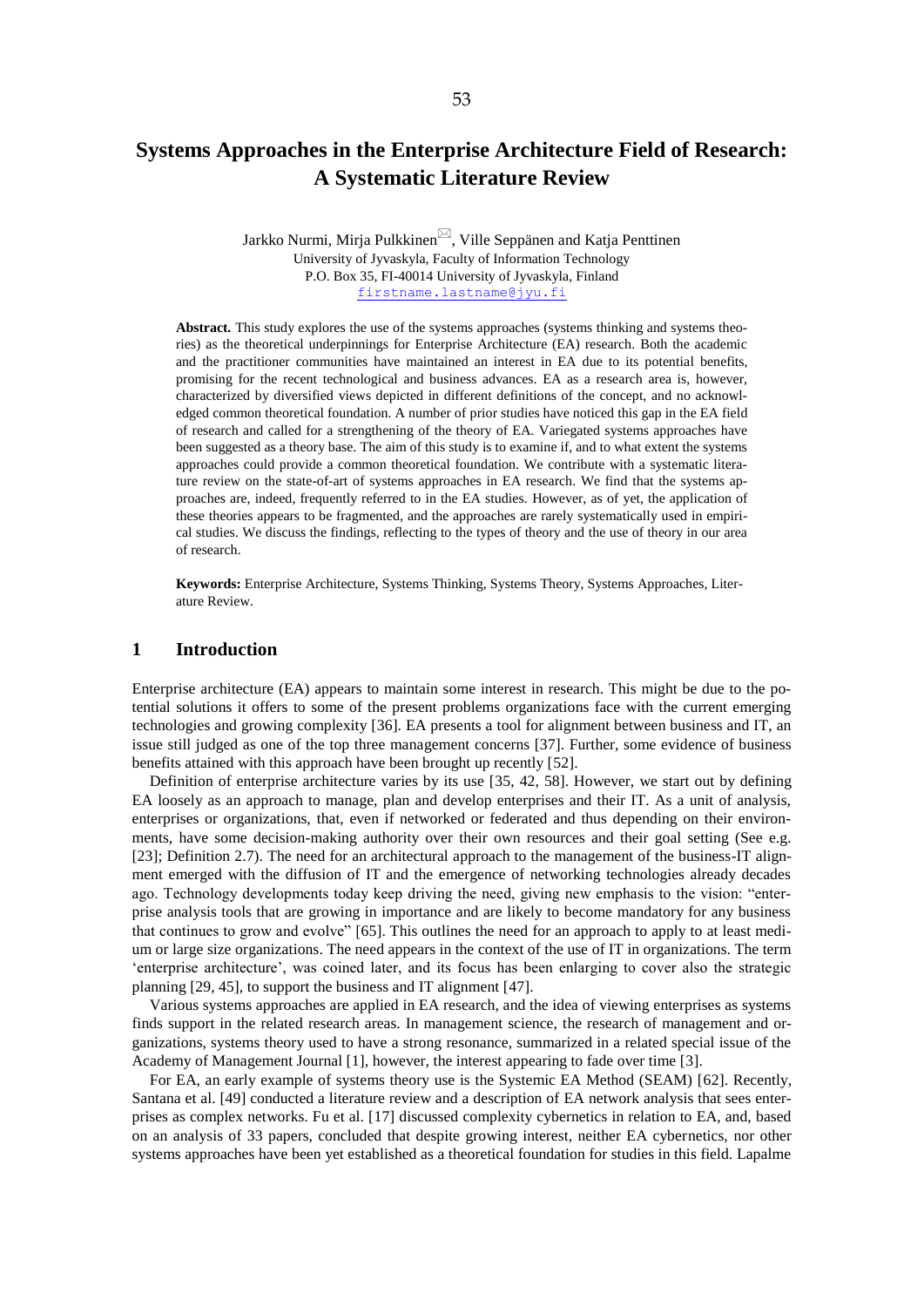[\[35\]](#page-64-2) encourages taking on the systems thinking and system-in-environment paradigms for the evolving EA approach.

The need for an acknowledged theoretical foundation for EA has been noted by previous research [e.g. [26,](#page-64-6) [27,](#page-64-7) [7\]](#page-63-2). Several other studies [e.g. [20,](#page-64-8) [22\]](#page-64-9) have discussed the systems nature of an enterprise, and researchers have noted a need to strengthen the theoretical roots of enterprise architecture as well as to study its relations to other fields, such as systems thinking [\[5,](#page-63-3) [36\]](#page-64-0). For example, Kappelman and Zachman [\[30\]](#page-64-10) point that "[...] the EA trend of applying holistic systems thinking, shared language, and engineering concepts, albeit in the early stages of their application, is here to stay". Furthermore, [\[45\]](#page-65-4) state the "importance of systems thinking and, especially, of adopting the open systems principle, for managing EA design and evolution".

The aim of this study is to find indications, if, and to what extent, the systems approaches could provide a common theoretical foundation for EA. We conduct a systematic literature review to answer the research questions:

RQ1: To what extent different systems approaches are already in use in EA research?

RQ2: What aspects of theory do the systems approaches cover in earlier studies?

The remainder of this paper is structured as follows: First, the concept of enterprise architecture is presented in Section 2. Next, Section 3 presents and briefly discusses the systems approaches, and the elements shared across the different approaches. Additionally, we take a look into the significance of theory for a research area. In Section 4, the research method of this study, the systematic literature review (SLR) protocol is presented. Section 5 and 6, respectively, present the analysis and discussion of the SLR results. Finally, we conclude with some remarks on the state-of-art account of the systems approaches to the field of EA, and questions opening for future research.

### **2 Enterprise Architecture as an Evolving Research Area**

Some work regarding the various definitions of EA already exists. For example, Schönherr [\[51\]](#page-65-8) discusses a total of 126 references from 1987 to 2008 and concludes that majority of these do not define EA in a comprehensive way. Different language communities are discussed by Schelp and Winter [\[50\]](#page-65-9). Rahimi et al. [\[45\]](#page-65-4) and Saint-Louis et al. [\[48\]](#page-65-10) conducted comprehensive systematic literature reviews in order to find definitions of EA, and Kappelman et al. [\[31\]](#page-64-11) discuss the development of EA definition. Also, Korhonen et al. [\[34\]](#page-64-12) discuss the possible reconceptualization of EA. While these studies make valid contributions, the nature of the complex field of enterprise IT and systems is still not captured in a single definition for EA, even if the need is pointed to by several authors [e.g. [48\]](#page-65-10).

In the field of information systems (IS) research, the area to which IT in an organizational setting is foremost related to, the basic unit of analysis is traditionally an information system. EA, however, as an approach is suggested to cope with the planning and management of a number of systems within an enterprise. The unit of analysis thus is the enterprise, or organization, with numerous systems that is naturally leading to the idea of *a system of systems*. As a baseline theory, the systems thinking, and related theories thus seem to come close.

According to Romero and Vernadat [\[46\]](#page-65-11), EA, in the form of the EA frameworks, has historically been developed parallel in two different communities – the IS, and the industrial engineering community. Bernus et al. [\[5\]](#page-63-3) state that EA originates in the disciplines of management, IS and engineering. In IS and management science, the work of e.g. Zachman [\[66\]](#page-65-12), and Spewak and Hill [\[54\]](#page-65-13) have been seminal. Within the engineering community, the focus is to engineer the information and material flows of the whole enterprise – hence the term enterprise engineering (EE). Later, the scope of the engineering community extended to cover the whole enterprise and its business networks, including e.g. supply chain [\[46\]](#page-65-11) and to further rationalize and specify the focus on essential elements of EA [\[44\]](#page-65-14). Ambiguity concerning the definition of EA may be partly due to its origins, and Bernus et al. [\[5\]](#page-63-3) point, that there is a gap between originally intended scope and the present-day scope of EA. However, for the engineering communities (software, systems and enterprise engineering), the "system of systems" engineering (SoSE) the systems nature of the research area is self-evident [\[18\]](#page-64-13). We acknowledge this as a related area, but not included in our study.

In order to explore the literature in the EA area, an initial definition should be stated. We cite Lapalme et al. [\[36\]](#page-64-0), who build their definition upon the ISO/IEC/IEEE 42010 standard: "EA should be understood as being constituted of the essential elements of *a socio-technical organization*, their relationships to each other and to their changing environment as well as the principles of the organization's design and evolu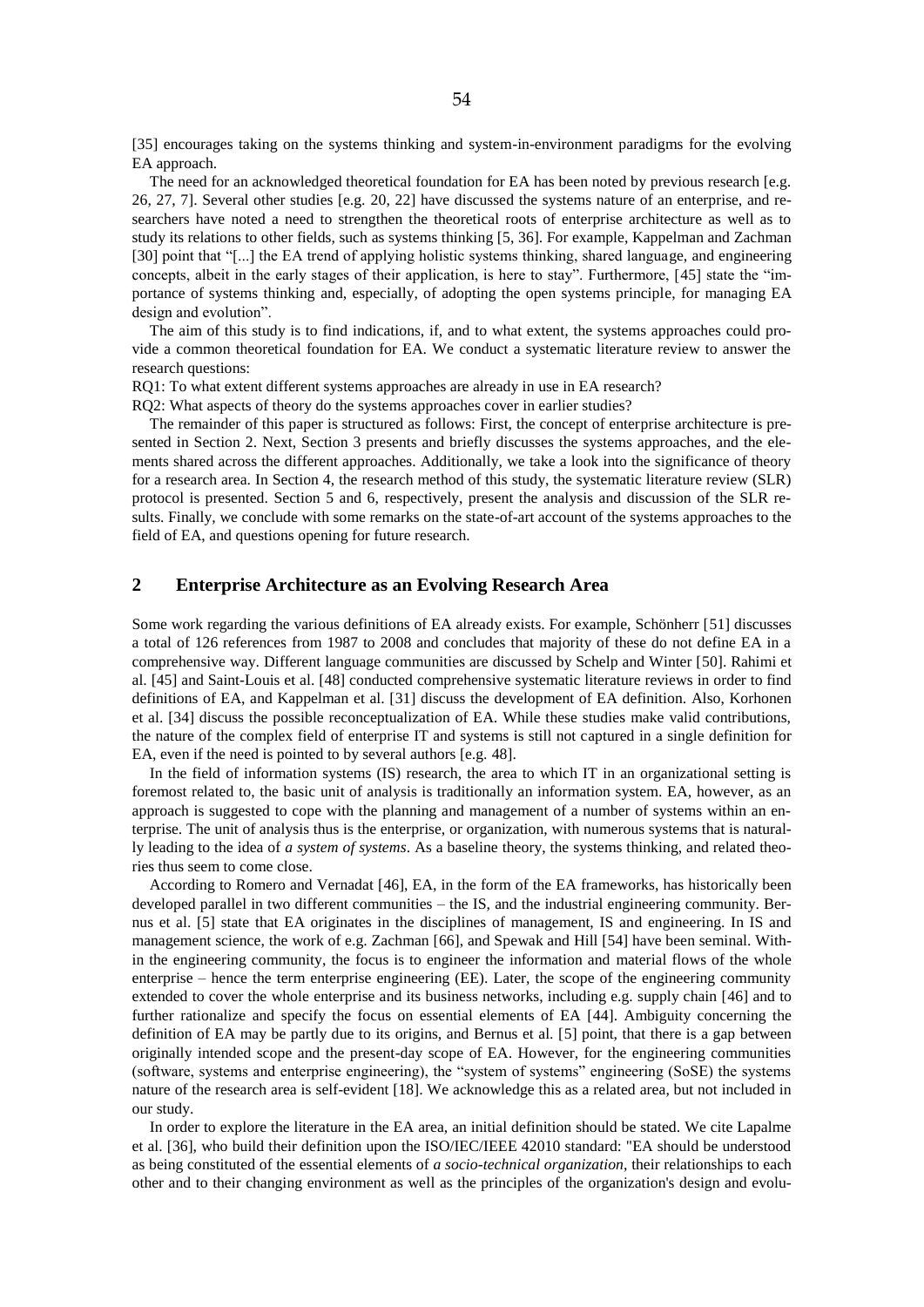tion. Enterprise architecture management is the continuous practice of describing and updating the EA in order to understand complexity and manage change."

### **3 Systems Approaches – a Theory for the EA Research Area?**

According to Mingers and White [\[40\]](#page-64-14), systems approaches emerged in early to mid-1900's, and were developed, among others, by von Bertalanffy [\[60\]](#page-65-15) in the form of Systems Theory, and further, by Wiener [\[64\]](#page-65-16) and Beer [\[4\]](#page-63-4), who discussed with these approaches among other things cybernetics. Arnold and Wade [\[2\]](#page-63-5) note that systems thinking was coined by Barry Richmond in the late 1980's, and define systems thinking consisting of elements, interconnections and a purpose. Probably the most applied General Systems Theory (GST) approach in the IS field of research is the nine-fold hierarchy of Boulding [\[9\]](#page-63-6) presented initially to the management field of science (see e.g. [\[1\]](#page-63-0)). It has found resonance in the study of ISrelated semiotics through the work of Stamper [\[55,](#page-65-17) [56\]](#page-65-18), that continues to impact as an underlying theory in foundational research on enterprise modeling [\[8\]](#page-63-7). Relying on Boulding, Daft and Weick [\[13\]](#page-64-15) lay out a theoretical baseline for organizational information and the management and processing of information in organizations, well-cited within the IS field.

As a practical application, Checkland [\[12\]](#page-64-16) developed the Soft Systems Methodology to support the systemic organizational design and change, and in order to serve these goals, to enhance the involvement of stakeholders at the implementation of technical systems. In the same vein, Senge's [\[53\]](#page-65-19) learning organization as a further application of systems idea to organizational development take on this approach to stress the interdependencies within the organizational subsystems, and the socio-technical system perspectives. Mingers and White [\[40\]](#page-64-14), use the generic term *systems approaches* to cover systems related lines of research ("theory" or "thinking"). They discover the following common elements, reflected here for the setting of EA.

- Systems consists of wholes comprising of parts, or sub-systems.
- Systems exist in the midst of their environment and are defined by their boundaries.
- A system can be described as a static entity (system structure), or through its dynamics, i.e. the processes, or transformations in the system.
- Systems change (evolve) over time.
- Systems (and subsystems) appear as hierarchical, and there is a hierarchy of levels of complexity.
- Within the system and at its boundaries, there are feedback loops (positive and negative) between the structural elements, potentially influencing the system dynamics.
- Systems entail information processing, regarding both the system and in exchange with its environment.
- System and subsystems are normally "open", i.e. they are taking inputs from and sending outputs to the environment, and possible adjacent (sub-)systems. (This influences the analysis of a system, its components and their evolution.)
- System thinking is a holistic approach, i.e. taking into consideration the whole also in the examination of parts of the system.
- Systems approaches afford for an observer, i.e. a point of view, or a position taking a holistic perspective to the system.

For the EA-related EE research area, we find a thorough elaboration on enterprise engineering *theories*  [\[15\]](#page-64-17). Further, some questions on the role and the nature of theories in the field of IS have been elaborated [\[19\]](#page-64-18). In accordance, to find a theory or theories for a research focus area, the following points or basic questions are involved:

- *Establishing the domain*. What are the characteristics of the domain of interest? What phenomena are in the focus of the study, and what problems are to solve? [\[19\]](#page-64-18) The outlining of the disciplinary boundaries is done by applying a standard definition of organization for enterprise. Further delineation are the problems related to the IT in the organizations in questions going *beyond one information system*. Single information systems (with their entire life cycles) are dealt with in various research areas within the IS field of study.
- The *ontological* theories [\[15\]](#page-64-17), or the structural or *ontological* questions [\[19\]](#page-64-18). Although theory for EA is claimed missing, it appears that the research has indeed brought forth several suggested ontologies, the Zachman [\[66\]](#page-65-12) Framework as the most prominent one. Suggested struc-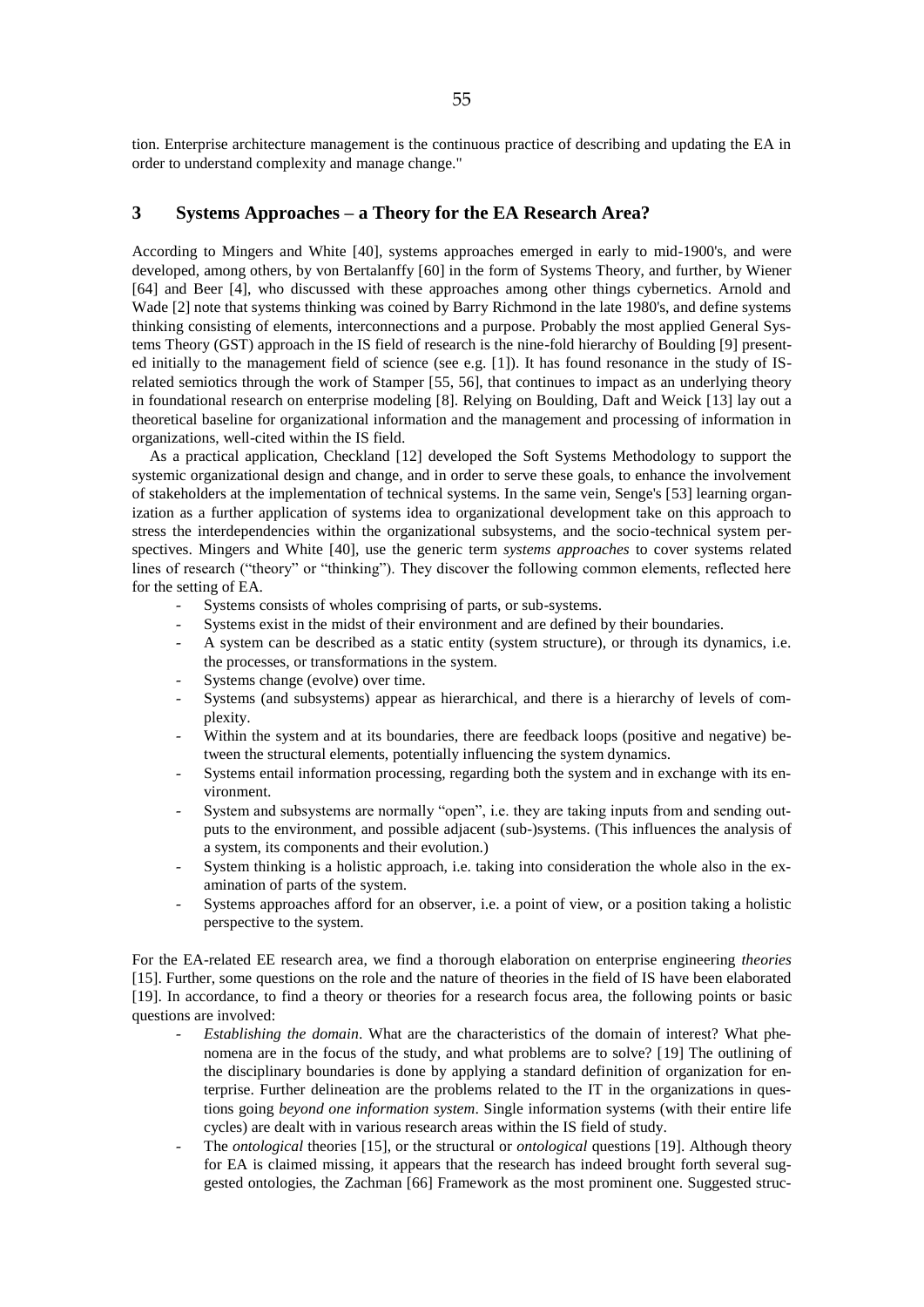tures ("contributions to knowledge", or expressions of theory [\[19\]](#page-64-18)) for the area are abundant, but none commonly accepted. Neither are patterns for research questions or the resulting claims [\[19\]](#page-64-18).

- The *epistemological* questions relate to the nature of knowledge in the research area [\[19\]](#page-64-18). This raises questions of how to capture, and by which methods to validate and verify knowledge. Dietz et al. [\[15\]](#page-64-17) thus join with epistemology also logics, mathematics and phenomenology. With the complexity of the research target, this apparently presents challenges to both the research, and to the question of the theoretical base. With different viewpoints to EA, different epistemological foundations and research methods not only apply but are fundamental.
- Gregor [\[19\]](#page-64-18) points also to the broader environment, where the research is undertaken: The influential socio-political questions, seen by Dietz et al. [\[15\]](#page-64-17) as a category of *ideological theories*. The related questions remind of the role of diverse stakeholders within and outside of the research area, and further, the complexity of social behaviors, and the challenges of objectivity in research.
- Further, Dietz et al. [\[15\]](#page-64-17) see the *technological theories* as a distinct category in their theory framework. This seems to map to the theory for "design and action" [\[19\]](#page-64-18): to know how to accomplish something in reality.

For EE, Dietz et al. [\[15\]](#page-64-17) propose eight specific kinds of theory for the different aspects of enterprise and the diverse systems belonging to enterprises. Systems approaches, or their applications [e.g. [60,](#page-65-15) [10,](#page-63-8) [12\]](#page-64-16) are pointed at as the basis of several of these theory classes, emphasizing the relevance to the enterprise systems area. In our exploration on theories in the area of study, it is of interest what the theory offers for the research, and to what extent it is indeed applied. The five functions of theory listed in [\[19\]](#page-64-18) give a starting point:

- 1. *Analysis*: 'what is', i.e. the ontology and structure of the focus area. At this level, the theory remains descriptive, showing elements and relationships, but not making inferences to causality, or making predictions.
- 2. *Explanation* extends analysis with explanations, also attempting to answer the questions how, why, when, and where. However, this does not imply prediction or hypotheses.
- 3. *Prediction* the theory allows for developing predictions and hypothetical propositions but does not explain causalities.
- 4. *Explanation and prediction* the theory answers the questions what is, how, why, when, where, what will be. It allows for developing testable hypotheses, predicts the future states, and provides causal explanations.
- 5. *Design and Action* an applicable theory, that *prescribes* how to do or achieve something, meaning the development of articulate instructions (as e.g., methods, techniques, principles of form and function) for constructing an artifact.

We seek to find out, how the systems approaches are reflected in the EA research and in the use of theories in it presently and discuss if a potential could be detected for a common theoretical foundation.

### **4 Method of Study: Literature Review Protocol**

According to Templier and Paré [\[59\]](#page-65-20), leading researchers, e.g. Webster and Watson [\[61\]](#page-65-21), have noted the relevance of publishing quality standalone literature reviews. In an attempt to strengthen the theoretical foundations of EA, we conducted a comprehensive systematic literature review. We followed the guidelines proposed by [\[59\]](#page-65-20), hence our work included the following phases: (1) formulating the problem, (2) searching the literature, (3) screening for inclusion (3) assessing quality, (4) extracting data, and (5) analyzing and synthesizing data.

To ensure a comprehensive look into the contributions of systems paradigms on EA we chose to look for relevant literature from three databases: Google Scholar, Scopus and IEEE Xplore Digital Library. We used the following search phrases appearing anywhere in either the title of the article, in abstracts or in keywords: "enterprise architecture" AND ("system thinking" OR "systems thinking" OR "system theory" OR "systems theory"). The search was conducted in February 2018.

Initially, a total of 3457 results was found, 3380 of these from Google Scholar, 71 from Scopus and 6 from IEEE Xplore Digital Library. The amount of initial results was extensive, mainly due to Google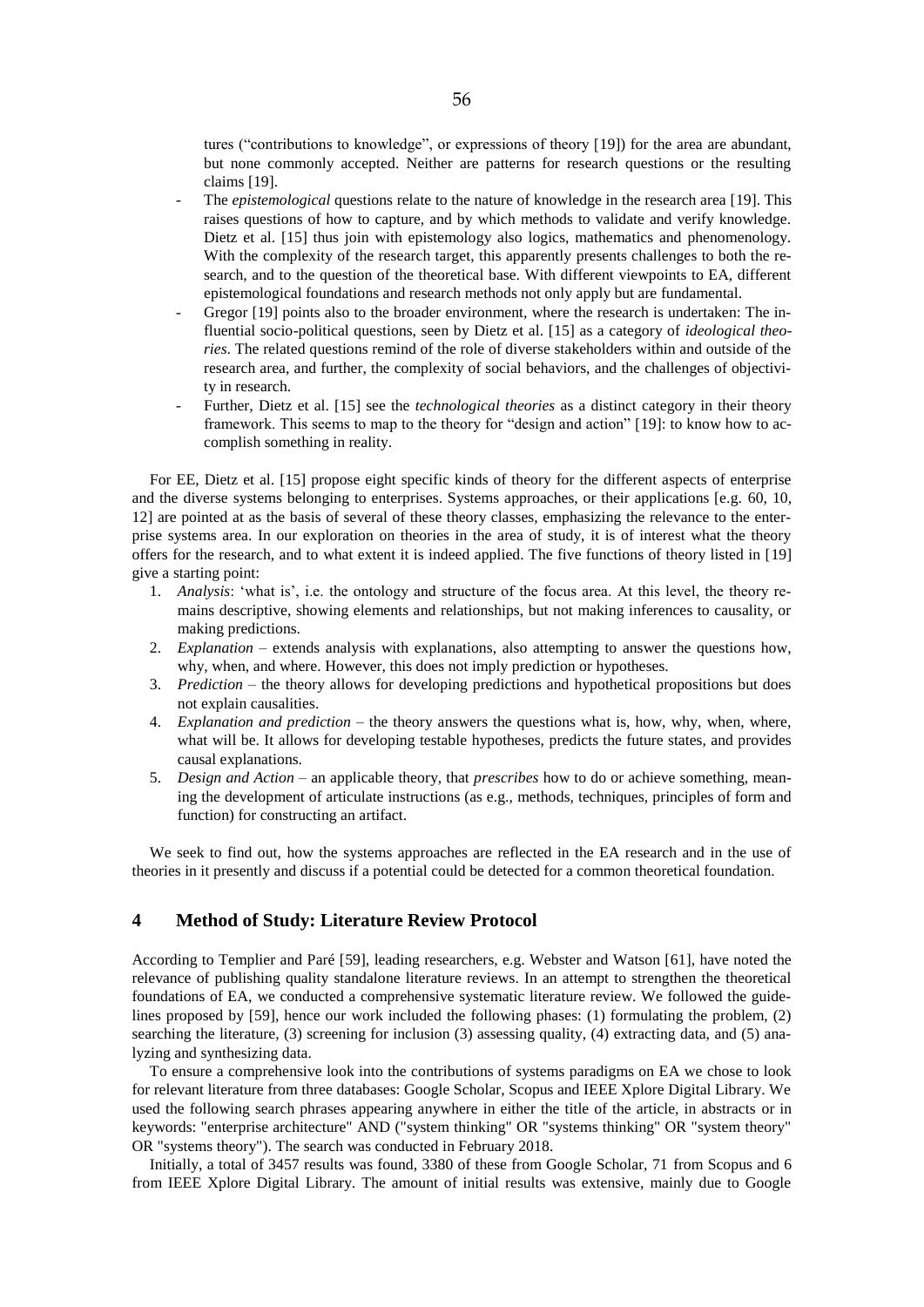Scholar's search algorithms and limited options in filtering the search results. Google Scholar's "Advanced search" allows search terms to appear either in the title of the article, or anywhere in the article. To find all the relevant articles, the search terms were allowed to appear anywhere in the article. In terms of literature coverage, we aimed to conclude the search and selection process when the research material was saturated [\[59,](#page-65-20) [61\]](#page-65-21). In order to gather all relevant literature, the first 960 papers from Google Scholar and all papers from Scopus and IEEE were screened. At this stage, we read the titles, abstracts and keywords of the articles, and included those that mentioned EA and referenced "systems thinking" or some systems theory. We included journal and conference articles as well as books. We excluded articles that were not written in English as well obviously those that were inaccessible. 156 articles and books were chosen for a more thorough inspection. Also, 18 articles found with forward search were included. After crossing out the doubles and excluding articles that did not contribute to the research question, we ended up with a total of 47 publications (see Appendix).

### **5 Results and Analysis**

The included studies were published in various journals and conferences, although the systems nature of enterprises has been mostly discussed at the Hawaii International Conference on System Science (7 items), IEEE International Conference on Systems, Man and Cybernetics, International IEEE EDOC Conference, and the Journal of Enterprise Architecture (5 each). In retrospective, a broad search covering also less well-known journals and conference proceedings was needed. Our sample shows varying quantity per annum. Eight articles were published 2012 (most publications), while only one article was published in 2008 and 2015, none in 2004. Although we did not have preconceived inclusion or exclusion criteria concerning the year of publication, all the included articles were published 2000 onwards.

Several systems theories, e.g. General Systems Theory [e.g. [22\]](#page-64-9), Living Systems Theory [e.g. [63\]](#page-65-22) and Complex Adaptive Systems [e.g. [25\]](#page-64-19) are taken as underlying theory. Further, Viable System Model [e.g. [68\]](#page-65-23), simply System of Systems [e.g. [57\]](#page-65-24), and own coinages such as "complex adaptive living system" [[#27\]](#page-64-7), appear in EA studies. Most studies did not name a particular theory, but refer to Systems Thinking [e.g. [43\]](#page-65-25), (which however has been theorized as well [11]), or merely to "systems theory" [e.g. [39\]](#page-64-20), without specifying which approach the study relies on. Notably, not only several different approaches came up, but multiple studies mention more than one systems approach.

According to the analysis of the articles included, *enterprises* are perceived as a type of *system*. There are mentions of *a system of systems,* some kind of a *complex system*, such as a [*complex*] *socio-technical system,* or *complex network,* if not a *Complex Adaptive System*. GST, Systems Thinking and an unspecified "systems theory" are the most frequent theoretical starting points. Enterprise architecture is defined in a number of ways, most often as a comprehensive view of an interconnected and networked whole of an organization with multiple information systems, possibly in two different states: as-is and to-be.

• This reflects to the first fundamental question to develop theory: Establishing the research domain, in this case EA. We can conclude that the systems nature of the target domain is widely recognized.

For the question on ontology, systems elements have been suggested. E.g. Wegmann [#1] notes that "an enterprise is a system in which the components are the enterprise's resources". Schuetz et al. [#32] see that "Following a system theoretical perspective we consider EA as a system, consisting of components (or 'things') and relations", also making a very clear relation between the two and reflecting the basic concepts of systems approaches. Santana et al. [#44], reflecting the ideas of the theory of Complex Adaptive Systems, define EA as a "complex network" and elaborate it as an "interwoven system of strategic goals, business processes, applications and infrastructure components", which "is subject to a variety of relationships and dependencies among its several components."

Table 1 classifies the 47 articles based on the dominant systems approach referenced in each study. We classify the studies according to the purpose of the theory (first column) following roughly the aristotelian classification [19], see above. We also distinguish, whether the article presents only conceptual or theoretical ideas, or if the study is based on, or supported by, evidence from empirical work (second column).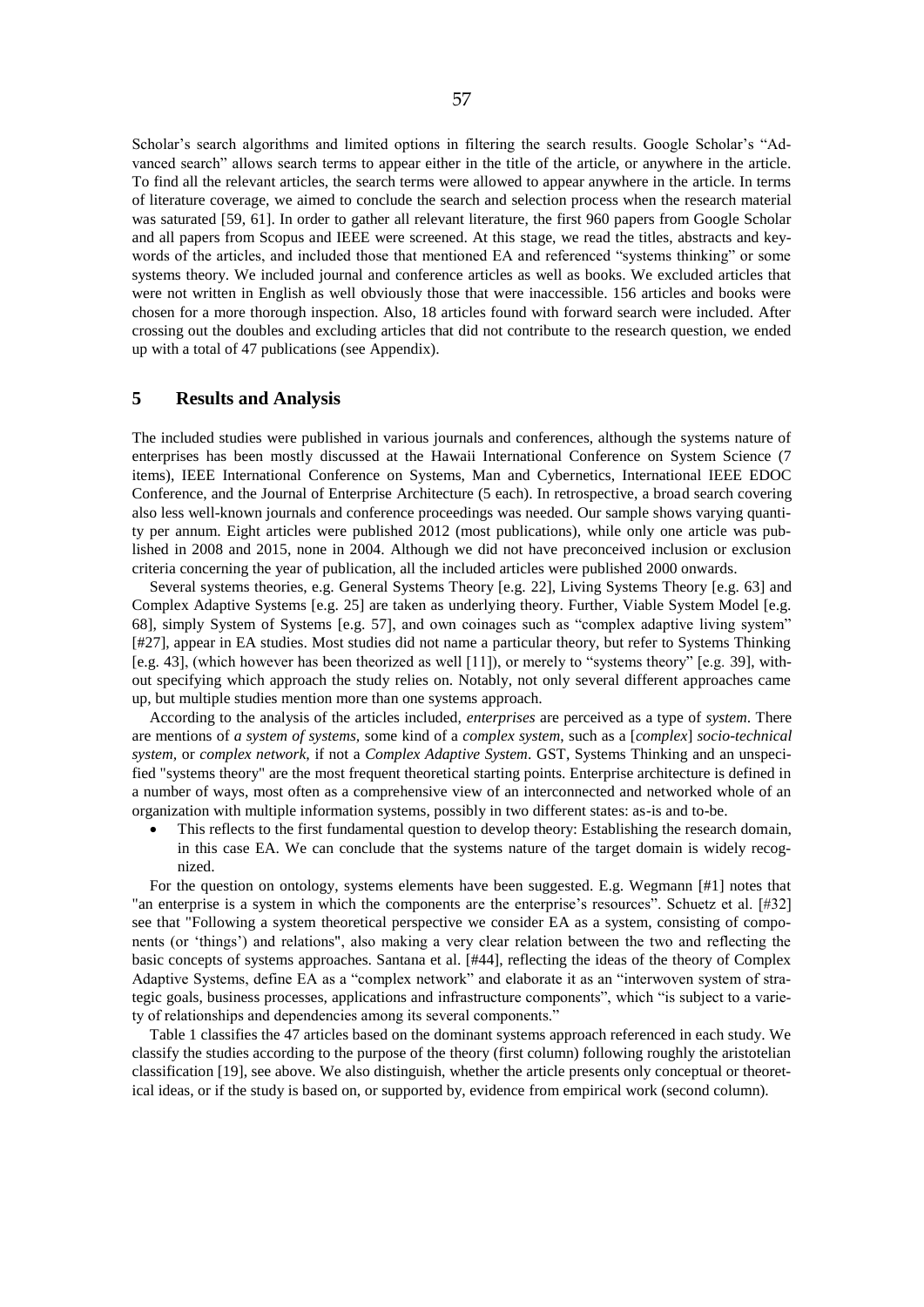| For the ad-<br>vancement of | Argumentation                                  | Systems approach (n):<br>Paper ID#                                                                                                                   | Total          |    |
|-----------------------------|------------------------------------------------|------------------------------------------------------------------------------------------------------------------------------------------------------|----------------|----|
| 1. Theory or<br>discipline  | Conceptual or theoret-<br>ical                 | STH (9): #14; #20; #23; #24; #31;<br>#37; #41; #42; #43<br>CYB (3): #11; #29; #36<br>GST(2): #39; #47<br>VSM(1): #21<br>CAS (1): #44<br>ORT (1): #38 | 17             | 19 |
|                             | Based on or supported<br>by empirical evidence | STH (1): #34<br>MHS (1): #28                                                                                                                         | $\overline{c}$ |    |
| 2. Ontologies<br>and frame- | Conceptual or theoret-<br>ical                 | STH $(3)$ : #3; #15; #16                                                                                                                             | 3              |    |
| works                       | Based on or supported<br>by empirical evidence | GST(1): #10<br>SM(1): #13<br>MHS (1): #8                                                                                                             | 3              | 6  |
| 3. Methods<br>and modelling | Conceptual or theoret-<br>ical                 | STH (8): #1; #17; #25; #30; #33;<br>#35; #45; #46<br>VSM(2): #26; #27<br>GST(1): #19<br>CYB(1): #22<br>LST(1): #2                                    | 13             | 20 |
|                             | Based on or supported<br>by empirical evidence | STH $(2)$ : #9; #32<br>GST(2): #12; #18<br>VSM(1): #40<br>CAS (1): #5<br>LST(1): #7                                                                  | 7              |    |
| 4. Software<br>tools        | Conceptual or theoret-<br>ical                 | LST $(2)$ : #4; #6                                                                                                                                   | 2              | 2  |
|                             | Based on or supported<br>by empirical evidence |                                                                                                                                                      | $\mathbf{0}$   |    |

**Table 1.** Classification based on systems approach and type of article

Legend: CAS = Complex Adaptive Systems (2), CYB = Cybernetics (4), GST = General Systems Theory (6), LST = Living Systems Theory (4), MHS = Theory of Multilevel Hierarchical Systems (2), ORT = Orientor Theory (1), STH = 'Systems Theory', 'Systems Thinking' etc. (23), VSM = Viable Systems Model (5)

Comparing to the theory functions (p. 6), the results show that to a good portion, 'systems' idea is seen as an analytical expedient of the research domain, i.e. analytical tool for managing enterprises and their IT. Missing the theories for explanation and prediction is likely due to the research methodologies used, and further, the complicated nature of the research target. To pinpoint causalities and develop predictions would require simplified views, loosing from sight the holistic systemic nature of the research target. However, with a more established theoretical outline, the reduction needed to study causal relationships could become possible.

Most often, systems approaches appear in the studies of methods and modeling, i.e. the practicable knowledge "for design and action", for which, empirically founded studies are more frequent. Even if frameworks used to be often on the fore in discussions on EA, the systems approaches appear less often as a basis for explicit ontological structuring for EA study, and only half of the studies for this purpose rely on empirics.

• A commonly acknowledged, consistent systems theoretical ontology for EA remains to be established.

To summarize, despite of keen interest on the systems approaches, they seem still more rarely contribute to empirical efforts. Different systems approaches, and some specific models are used in the studies. In the following, we present and discuss the individual systems approaches found in this study.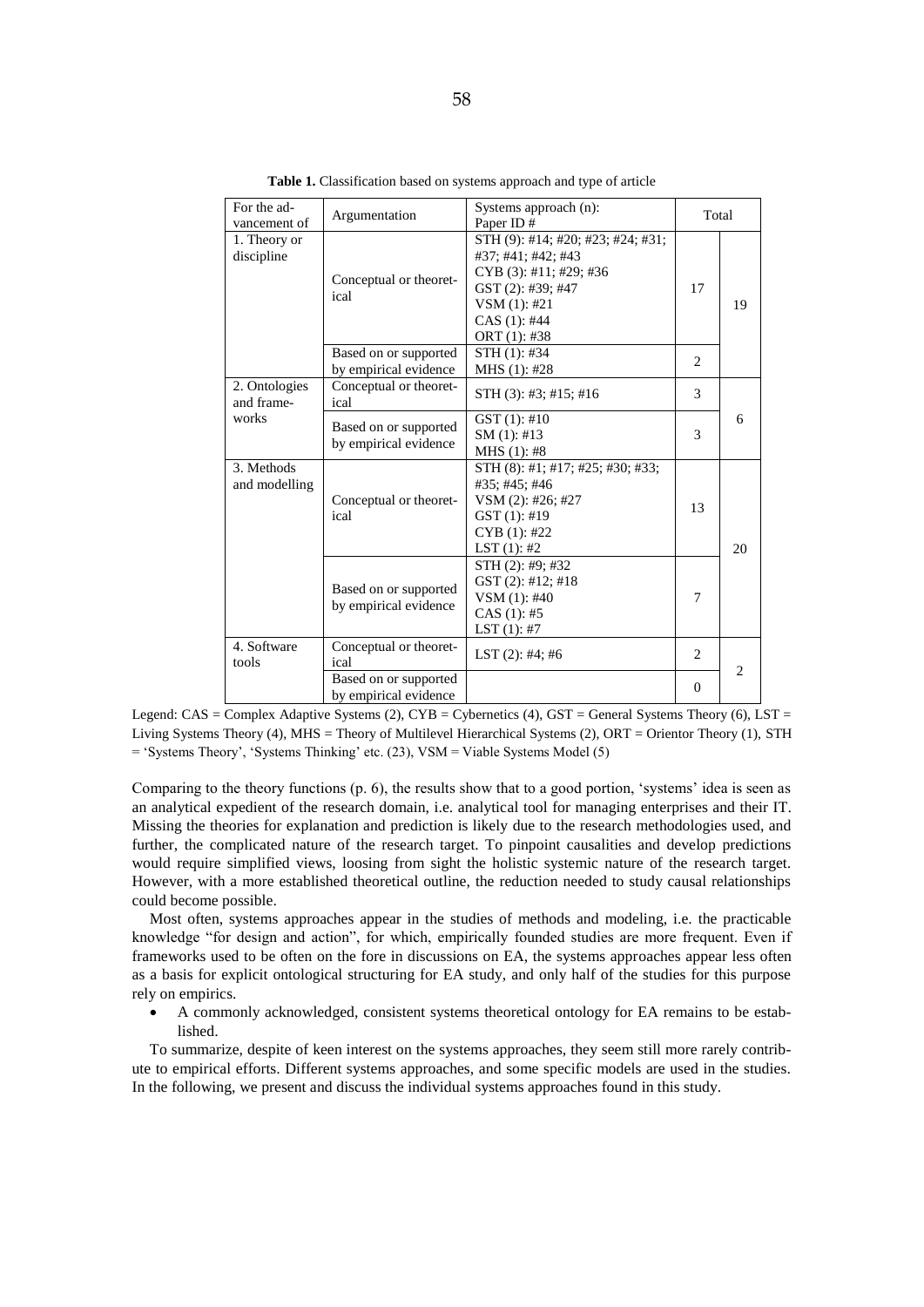#### **6 Discussion**

It appears plausible to anchor EA in the field of system sciences, a discipline providing the necessary theoretical foundations to design, model and manage socio-technical systems. The literature review results show maybe a more fragmented theory base than could be expected. The specified systems approaches that appear in the included papers have, however, each contributed to an understanding of the problem field of EA. We attempt to summarize with a brief characterization of each theory or model in the following paragraphs.

**GST** – As an early systems approach, especially in the studies of organization and management, the General Systems Theory suggests hierarchically layered systems at nine distinct levels, with growing autonomy and increasing complexity towards the top levels [\[9\]](#page-63-6). Human deliberation enters at level 7, leading to less predictable actions and introducing complexity. Enterprises as such at level 8 of the GST hierarchy, as social (or rather socio-technical) systems, consist of several, both more and less complicated and complex (sub)systems. EA elements, such as the technical systems on one, and the human activity systems on the other hand, can be described, and their behaviors to an extent also explained through GST. Openness (cf. Open Systems, [\[60\]](#page-65-15)) is assumed, meaning interactions with the environment and across system boundaries, as no enterprise exists in isolation, but within an environment with which it is in multiple relationships. The purpose of GST is to be "a body of systematic theoretical constructs which will discuss the general relationships of the empirical world" [\[9\]](#page-63-6), and it has found application in empirical EA work both on ontologies or frameworks [#10], and methods or modelling [#12] [#18].

**LST** - In addition to an eight-level hierarchy, building on the GST, the Living Systems Theory [\[41\]](#page-64-21) purports a division of labor between the system components. In LST, processing and transmission of information is in focus, making it apt to the study of IS and IT in organizations. The parts of a living system are classified to those processing either matter and energy, or information, or both [\[32\]](#page-64-22). In addition to this division, more refined roles are specified, e.g. for enabling managed interactions with the system environment at its boundaries. Openness is naturally also an attribute of an LST. System states and event cycles, as well as the 'in-, out- and throughput' concepts are a root for the current understanding of enterprises as a set of (business) processes, transforming inputs to outputs. The LST has been seminal in early EA research, especially in the extensive, well known work on the SEAM methodology [#1], [#2], [#4], [#6], [#10], leaning on the LST, but also supported by GST. Following SEAM, with LST as a theoretical base, a process meta-model for EA management has been presented in an empirical study investigating the partitioning of the complex whole to manageable parts in EA ("EA domains") [#7]. In alignment with the systems approach, feedback loops in this model ensure informed decisions by the upper levels in the systems hierarchy. The LST is conceptually rich, and has found application both in organization and management, and e.g. in industry automation, where it is the basis for Multilevel Hierarchical Systems **MHS**, [\[38\]](#page-64-23). MHS has been tapped on also directly in an EA study [#28] included in our SLR.

**VSM** - The Viable Systems Model proposes a simplified view for formal modelling to a system "capable of independent existence". A viable system, however, in also exchange with its environment (which may be another viable system, as implied by the recursion principle). The challenge of a VS is to cope with 'variety', and it is deploying 'intrinsic control' as means to sustain its viability. Cybernetics (CYB) as such complements the theory, rather than being an independent systems theoretical approach. Cybernetics is presented as an aspect of information processing and diffusion within the VSM.

From a Viable System Model perspective, [#13] analyzes EA management functions, proposes a method framework for EAM, and describes the results from a case study. Here, VSM provides a framework through which complex management systems can be described from a systemic perspective, and with five subsystems – operation, coordination, control, planning and identity. In the context of EA, operation is formed via EA projects, by the enterprise-level management functions, whereas the communication function of EAM forms systems two – coordination  $[#13]$ . Control systems forms the reactive function of EAM, establishing higher level control over the coordination system function, i.e. ensuring stability in the enterprise-level management process interaction. Furthermore, the authors argue that EAM encompasses a proactive function (planning), which anticipates and addresses environmental changes. Lastly, identity system concerns EAM governance – the scope and reach of EAM. [#11] is another paper deploying the VSM. Similarities between EA and the Viable System Model, as well as with Cybernetics have been found in other studies as well [#26, #27].

An adaptation of **Cybernetics** is applied in [#21] that the authors call Enterprise Architecture Cybernetics as the research framework for their study, to formulate methods to calculate and reduce the struc-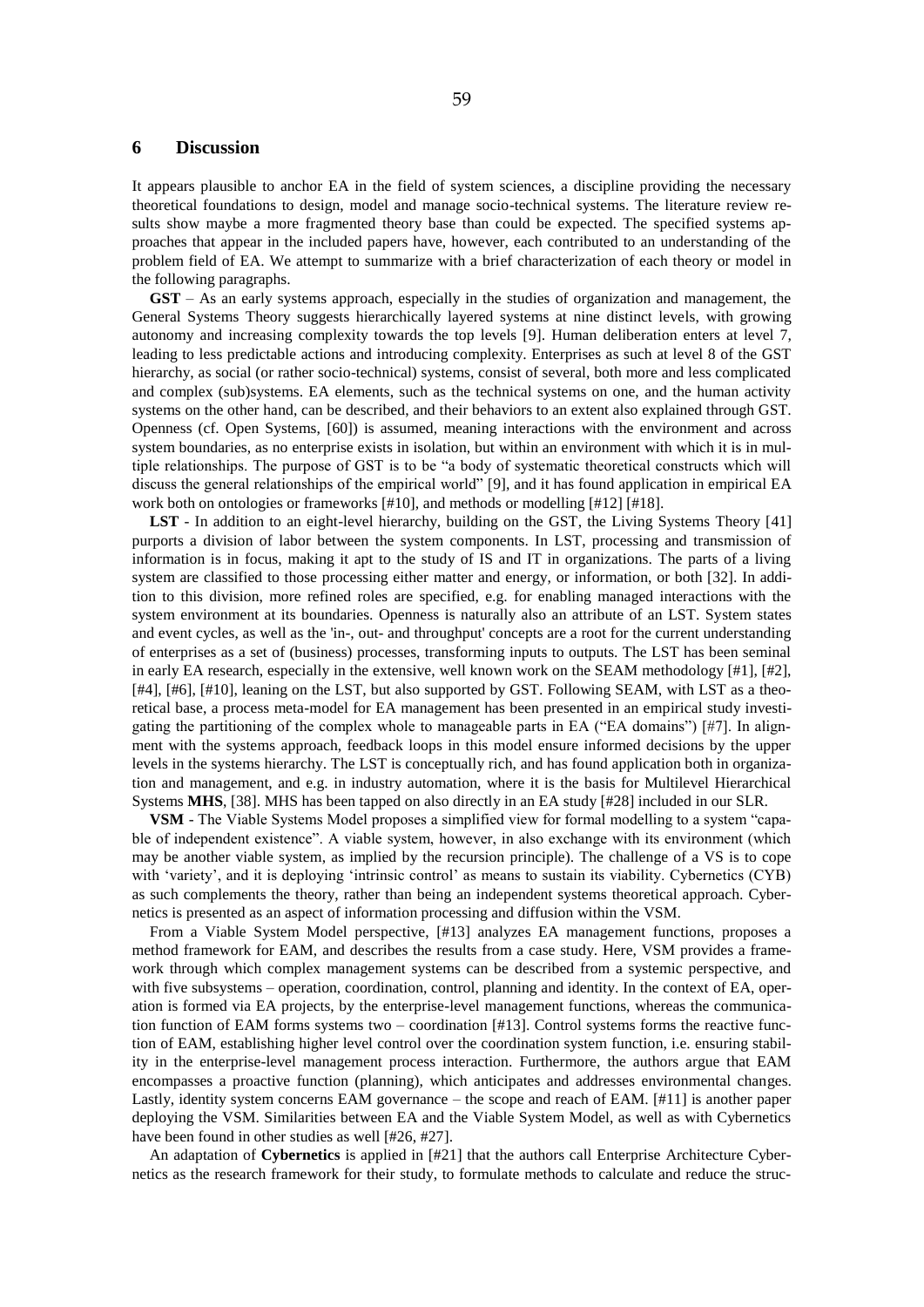tural complexity of collaborative networks. Furthermore, they use the extension of Axiomatic Design Theory as an approach to treat complex systems whose operation cannot be fully predicted. The decisions regarding such systems are based on incomplete information, and therefore the ability to estimate and control their complexity can yield better guided decisions. The paper provides an interesting example of the use of systems approaches to propose an applicable method as a solution to a problem that stems from a high structural complexity of the domain.

**CAS** – Complex Adaptive Systems has raised interest more recently, likely following the technological developments with non-human agents interacting alongside of humans within networks. [\[21\]](#page-64-24). The main emphasis is in the system adaptive behavior conditional to the signals received from the environment and explained through the common characteristics of evolution, aggregate behavior (parts or subsystems contributing to the overall system behavior), and anticipation, where the system aims at adapting in anticipation to the changes of the environment. [#5]

The Orientor Theory (**ORT**) complements the views to system with the orientors defining the overall desired system outcomes (or system states). As pointed out by [#38], in the case of EA, the orientors can be seen the desired EA principles to follow in design and development activities.

The highest number of studies fall into the category Systems Thinking that may or may not be explained in the individual studies in more detail. The high occurrence of the Systems Thinking or unspecified systems theory may indicate that the field of research does rely on some generic system related truths, as maybe a common 'mental model' [53] that potentially supports the research community in learning on the subject. As pointed out for organization and management [3], maybe in the EA field of research there are also "missed opportunities", for not more consistently relying on the systems approach. Rather than mere metaphorical use, a systems paradigm tuned for EA could support the description, explanation and even prediction of the enterprise and its information systems phenomena. We assume that this is a call for unifying the view of this paradigm in the EA field of research. The common features presented in this paper (based on [\[40\]](#page-64-14), cf. Section 3) is an attempt in this vein. As a summary (Table 2), where the EA research stands, with examples we suggest how the common systems features reflect to well-known EA concepts in use in the EA studies. Further, we consider with these concepts, what challenges could be ahead for the systems related EA research.

| Common Features of                     | EA Concepts and Challenges                         |
|----------------------------------------|----------------------------------------------------|
| <b>Systems Approaches</b>              |                                                    |
| Systems consists of wholes compris-    | View of 'organizations' or 'enterprises', the      |
| ing of parts, or sub-systems.          | unit of analysis in EA studies, as systems /       |
|                                        | systems of systems (with different characteri-     |
|                                        | zations).                                          |
| Systems exist in the midst of their    | EA as a tool for managing enterprise IT and        |
|                                        | information resources, a tool corporate and        |
| environment and are defined by their   |                                                    |
| boundaries.                            | business strategy within these limits.             |
|                                        |                                                    |
|                                        | Challenge: EAM for the extended, federated         |
|                                        | enterprises, networks and ecosystems.              |
|                                        |                                                    |
| A system can be described as a static  | EA modelling, EA descriptions; Business            |
| entity (system structure), or through  | architecture descriptions; E.g. business pro-      |
| its dynamics, i.e. the processes, or   | cesses as an element ("layer").                    |
| transformations in the system.         |                                                    |
|                                        | <i>Challenge:</i> Modelling of the evolving / con- |
|                                        |                                                    |
|                                        | stantly changing enterprise.                       |
| Systems change (evolve) over time.     | EA current and future stage ("as-is", "to-be")     |
|                                        | <i>Challenge:</i> The synchronized evolution of    |
|                                        |                                                    |
|                                        | related enterprise<br>subsystems<br>and<br>sub-    |
|                                        | subsystems                                         |
| Systems (and subsystems) appear as     | Enterprise and enterprise<br>segments ("do-        |
| hierarchical, and there is a hierarchy | mains"), EA describing systems-of-systems          |
| of levels of complexity.               |                                                    |
|                                        | <i>Challenge:</i> EA Management for systems con-   |
|                                        | sisting of complex systems, where also the sub-    |
|                                        | systems change independently.                      |
|                                        |                                                    |

**Table 2.** Common Systems Features vs. EA Concepts, and EA Research Challenges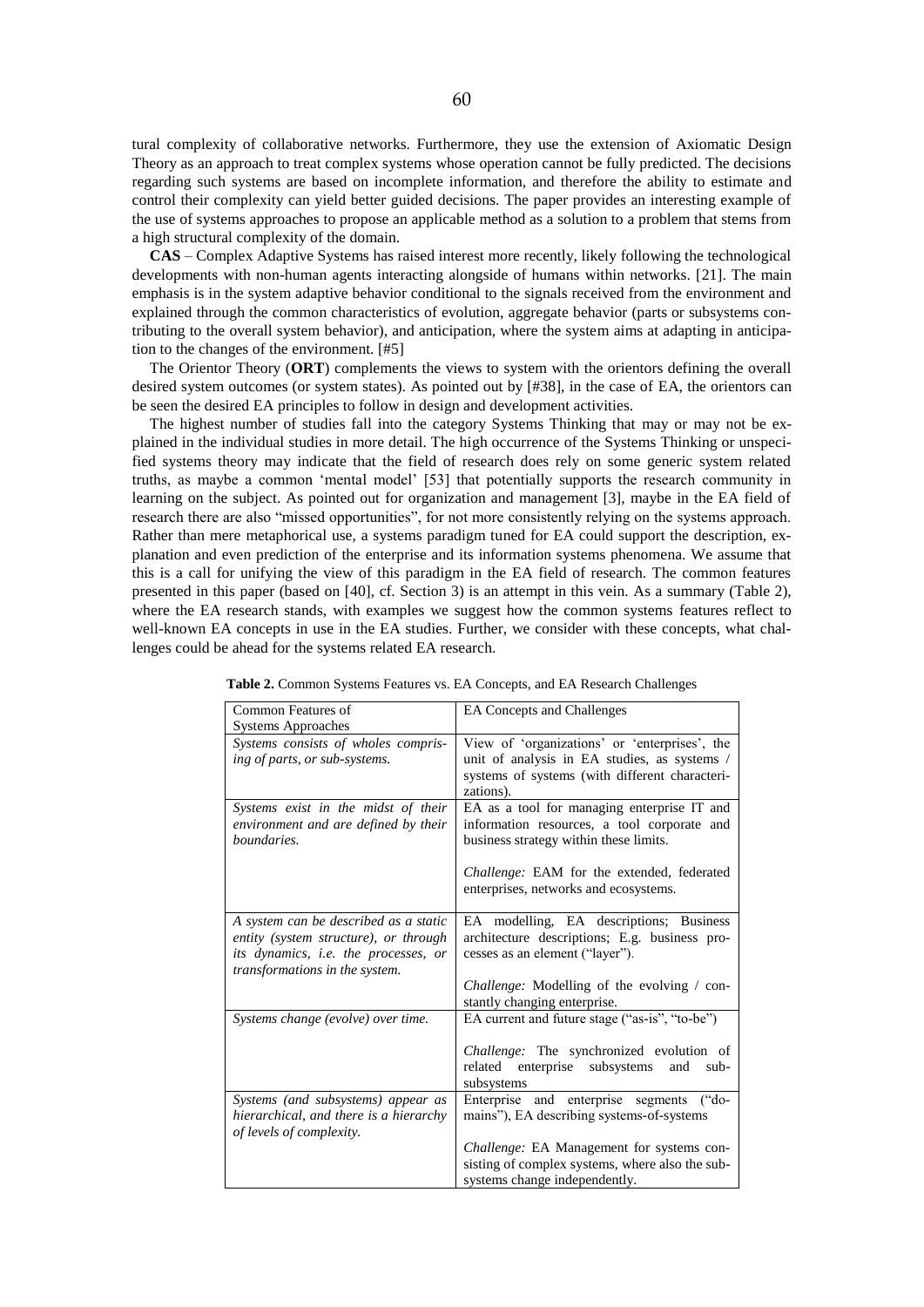| Within the system and at its bounda-    | The EA Process / The EAM Process                    |
|-----------------------------------------|-----------------------------------------------------|
|                                         |                                                     |
| ries, there are feedback loops (posi-   |                                                     |
| tive and negative) between the struc-   | <i>Challenge:</i> Understanding and supporting the  |
| tural elements, potentially influencing | nature of feedback as signals from (sub)system      |
| the system dynamics.                    | to system within the enterprise.                    |
| information<br>Systems entail<br>$pro-$ | <b>Information Architecture Dimension</b>           |
| cessing, regarding both the system      | of EA                                               |
| and in exchange with its environment.   |                                                     |
|                                         | <i>Challenge:</i> Inclusion of Information and Data |
|                                         | Architectures and their management as an            |
|                                         | integral part of EA and EAM.                        |
| System and subsystems are normally      | EA acknowledges the enterprise environment          |
| "open", i.e. they are taking inputs     | as source of diverse influences for enterprise      |
| from and sending outputs to the envi-   | behavior.                                           |
| ronment, and possible adjacent (sub-    |                                                     |
| )systems.                               | <i>Challenge:</i> EAM for the open systems-of-      |
|                                         |                                                     |
|                                         | systems emerging with the evolution of tech-        |
|                                         | nologies (e.g. Industrial Internet of Things) and   |
|                                         | digitalization; with federated, loosely-coupled     |
|                                         | and independently managed systems collabora-        |
|                                         | tion                                                |
| System thinking is a holistic ap-       | The essence of EA, the strength of EA meth-         |
| proach, i.e. taking into consideration  | odology.                                            |
| the whole also in the examination of    |                                                     |
| parts of the system.                    | Challenge: With the above mentioned chal-           |
|                                         | lenges, how well are the current EA methods         |
|                                         | equipped for this, especially with the new          |
|                                         | technology developments?                            |
| Systems approaches afford for an        | The 'Enterprise Architect'                          |
| observer, i.e. a point of view, or a    |                                                     |
| position taking a holistic perspective  | Challenge: In large enterprise and networked        |
| to the system.                          | settings, the task is too broad for any one role;   |
|                                         | but requires coordinated, collaborative activity,   |
|                                         | presenting a challenge to methodology.              |
|                                         |                                                     |

### **7 Conclusions**

The purpose of this study was to discuss firstly, to what extent the systems approaches are already in use in EA research (RQ1). Secondly, we wanted to examine the specific aspects of theory in this regard. This means, we look into the basic theory types or basic questions on theory, and further, the functions of theory (analytical, predictive, causal or "technological", i.e. for design and action), and aimed to find out if the EA research already deploys the systems approaches for these purposes (RQ2). In order to account for the contribution of the systems approaches in the field of EA, we look into the use of the theories in the studies we examine and take account where empirical work supports the theory development in these studies. Further, we count the occurrence of the different systems theories and models and discuss their contribution to this field of inquiry.

The common elements of systems theories that are discussed with reflections to existing concepts in the EA studies could be seen as signifying a systems theoretical starting point for EA, with the various theories and models providing further support for specific cases of inquiry. With this summarizing view also, some further challenges are presented, that in our view are emerging for EA with the evolving technology landscapes.

More consistent use of the systems paradigm could move the research closer to being on the same page. To an extent, testing and validation of the theories in empirical efforts is taking place, but a common account of general systems ontology as the EA core is yet to develop. Beyond analysis and explanation, the use of systems paradigm for design and action seems to be taking place: There are already numerous empirical examples for methodologies and modelling, where also the strengths of EA as an approach lie for the enterprise information and systems management and development.

Systems paradigm is promising also from the point of view of the combination of formal, semi-formal and non-formal approaches. As noted in prior research [\[5\]](#page-63-3): "EA must encompass both soft and hard systems problems, model complex systems behavior through self-design, and add the human interpretive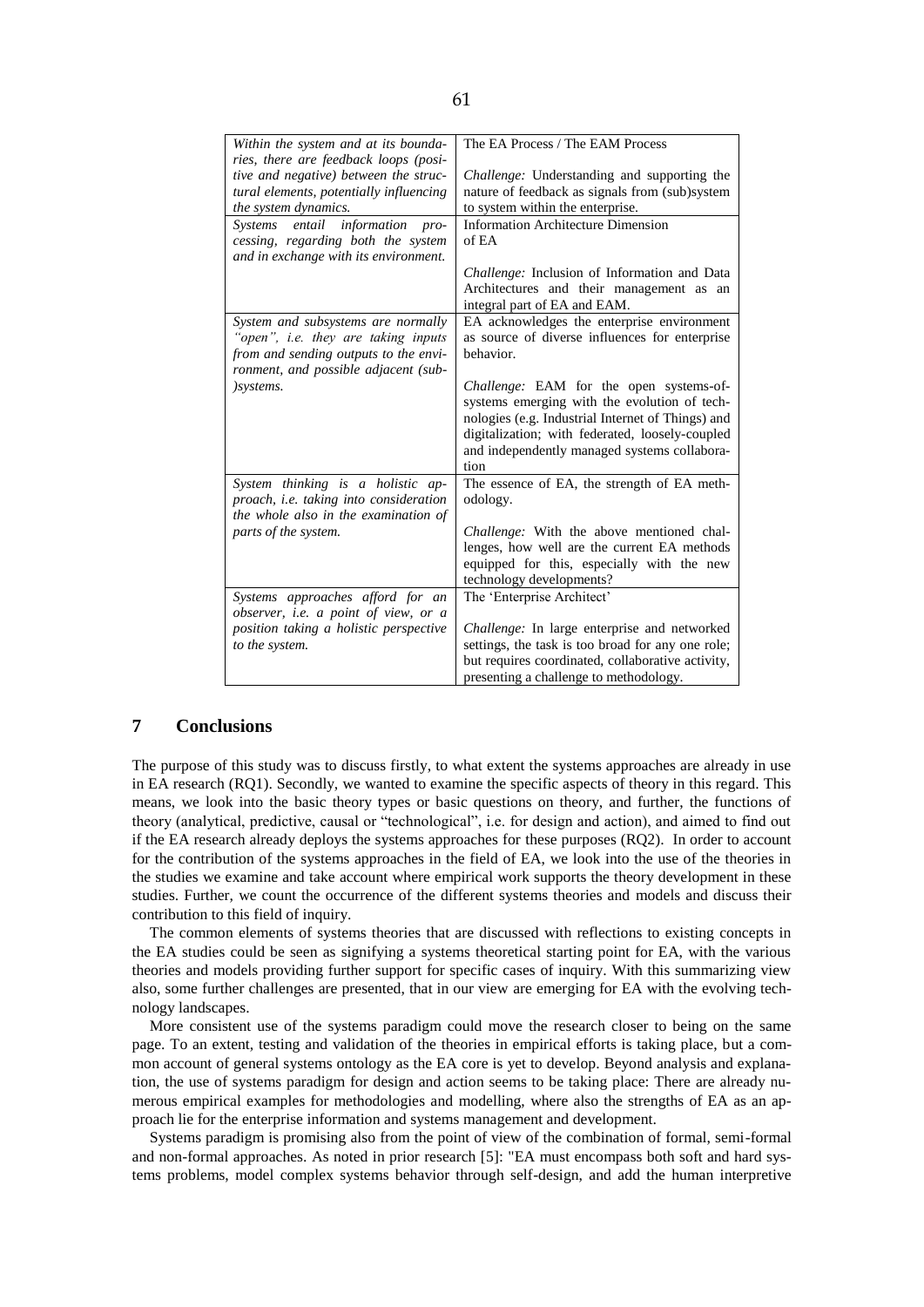behavior and cognition to organizations as living systems." Systems theories are feasible candidates for extending and enriching EA research in order to achieve exactly that effect. Systems models are used for formal modelling, and this aspect indeed is successfully made use of. However, the paradigm can also be a starting point for exploratory approaches. A comprehensive paradigm depicted already in the GST, from mechanistic, simple systems to highly complex social systems, further explicated with the diverse constant roles and sub-system relationships as the strength of the LST approach, seems to be fitting for EA.

The question is, however, not which systems approach to take, but how the specific approaches complement the overall systems approach for EA. The more recently introduced CAS paradigm that emphasizes the independent decision making within systems – and their subsystems, a facet not so much emphasized! – as well as the autonomous (re-)orientation of systems, illustrates in our view very well the challenges of EA management. In engineering, the mindset can be to manage systems, or even systems of systems, where the decision making can remain with the systems engineer, or manager. In EA, or especially EAM, relating to management and organization, the task is to manage the complexity of influences within the enterprise(s) and their segments (subsystems and sub-subsystems), that have decision making power over their own resources and strategy setting.

According to the soft systems methodology, there is a distinction between problems faced by soft systems and hard systems. While hard systems discuss types of problems that can be seen as engineering problems, soft systems deal with problems related to e.g. organizational or social problems [\[5\]](#page-63-3) - both of which can thus be seen as dealing with problems also considered in EA. Furthermore, Bernus et al. [\[5\]](#page-63-3) note that Cybernetics can provide a theoretical backbone for analysis of relationships between social and psychological systems – for example organizations and individuals. From the early, basic systems theories (GST and LST) emphasizing the composition of the systems and hierarchical levels of complexity, indeed the shift of focus seems to be towards the dynamic features of the systems in models like VSM and Cybernetics, as well as CAS. For EA, and its management, both the structural and the dynamical views will be needed. The diverse theories and models can be seen as complementary – for the management, also the analytical views to the structures and dynamics in EA are, however, still needed.

There is an extensive volume of prior work discussing the systems nature of enterprises, as well as the systems approaches, as a means of solving various problems also considered in the field of EA. A limitation of our study is that prior work spread out to various fields, such as cybernetics [\[17\]](#page-64-5) and EA network analysis [\[49\]](#page-65-7), and not covered in detail here. Further, comparisons with the work in SoSE [18] as another promising line of research, is out of the scope of this study. In terms of literature coverage, we could have used additional search phrases, concerning for example enterprise architecture and various specified systems theories, enterprise engineering, and system-of-systems related keywords. Still, as stated by [\[59\]](#page-65-20), a developmental literature review strives to include a sample of articles covering important aspects of concerned topic. We believe that this sample enables us to answer the research questions at an adequate level. Beyond the list of all included ones (Appendix 1), the authors retain the list of papers excluded (see Section 4 for the exclusion criteria) at different phases of the search process for future referral.

We strive to contribute to the discussion on EA to solidify the theoretical foundations. We hope that this study elucidates the current knowledge and academic endeavors concerning Systems Thinking, Systems Theories and Enterprise Architecture. Further research is obviously necessary, as well as probing by practitioners, in order to establish EA as a field of study within the broader systems research area. It could learn from insights in related fields, e.g. Systems of Systems Engineering, Enterprise Engineering and Organization Design.

### **Appendix**

| Included articles                                                                                  | ID |
|----------------------------------------------------------------------------------------------------|----|
| Wegmann, A. (2002). The systemic enterprise architecture methodology (SEAM). Business and IT       | #1 |
| alignment for competitiveness (No. LAMS-REPORT-2002-009).                                          |    |
| Wegmann, A., & Preiss, O. (2003, September). MDA in enterprise architecture? The living system     | #2 |
| theory to the rescue. In Enterprise Distributed Object Computing Conference, 2003. Proceedings.    |    |
| Seventh IEEE International (pp. 2-13). IEEE.                                                       |    |
| Harmon, K. (2005, October). The "systems" nature of enterprise architecture. In Systems, Man and   | #3 |
| Cybernetics, 2005 IEEE International Conference on (Vol. 1, pp. 78-85). IEEE.                      |    |
| Le, L. S., & Wegmann, A. (2005, January). Definition of an object-oriented modeling language for   | #4 |
| enterprise architecture. In System Sciences, 2005. HICSS'05. Proceedings of the 38th Annual        |    |
| Hawaii International Conference on (pp. 222a-222a). IEEE.                                          |    |
| Janssen, M., & Kuk, G. (2006, January). A complex adaptive system perspective of enterprise        | #5 |
| architecture in electronic government. In System Sciences, 2006. HICSS'06. Proceedings of the 39th |    |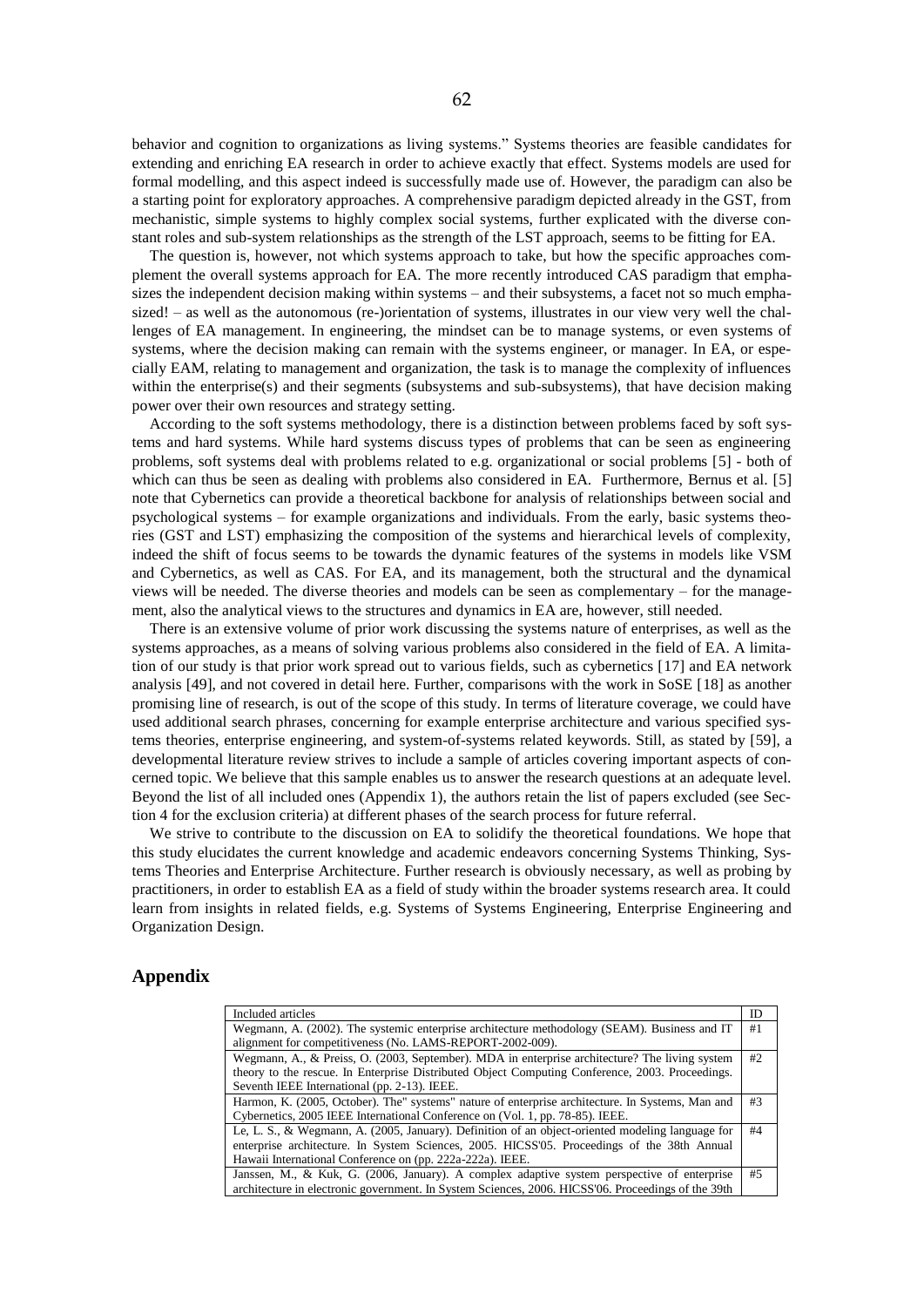| Annual Hawaii International Conference on (Vol. 4, pp. 71b-71b). IEEE.                                  |     |
|---------------------------------------------------------------------------------------------------------|-----|
| Lê, L. S., & Wegmann, A. (2006, January). SeamCAD: object-oriented modeling tool for hierar-            | #6  |
| chical systems in enterprise architecture. In System Sciences, 2006. HICSS'06. Proceedings of the       |     |
| 39th Annual Hawaii International Conference on (Vol. 8, pp. 179c-179c). IEEE.                           |     |
| Pulkkinen, M. (2006, January). Systemic management of architectural decisions in enterprise archi-      | #7  |
| tecture planning. four dimensions and three abstraction levels. In System Sciences, 2006. HICSS'06.     |     |
| Proceedings of the 39th Annual Hawaii International Conference on (Vol. 8, pp. 179a-179a). IEEE.        |     |
| Winter, R., & Fischer, R. (2006, October). Essential layers, artifacts, and dependencies of enterprise  | #8  |
| architecture. In Enterprise Distributed Object Computing Conference Workshops, 2006.                    |     |
|                                                                                                         |     |
| EDOCW'06. 10th IEEE International (pp. 30-30). IEEE.                                                    |     |
| Wegmann, A., Regev, G., Rychkova, I., Lê, L. S., & Julia, P. (2007, October). Business and IT           | #9  |
| alignment with SEAM for enterprise architecture. In Enterprise Distributed Object Computing             |     |
| Conference, 2007. EDOC 2007. 11th IEEE International (pp. 111-111). IEEE.                               |     |
| Wegmann, A., Kotsalainen, A., Matthey, L., Regev, G., & Giannattasio, A. (2008, September).             | #10 |
| Augmenting the Zachman enterprise architecture framework with a systemic conceptualization. In          |     |
| Enterprise Distributed Object Computing Conference, 2008. EDOC'08. 12th International IEEE (pp.         |     |
| 3-13). IEEE.                                                                                            |     |
| Buckl, S., Matthes, F., & Schweda, C. M. (2009, October). A viable system perspective on enter-         | #11 |
| prise architecture management. In Systems, Man and Cybernetics, 2009. SMC 2009. IEEE Interna-           |     |
| tional Conference on (pp. 1483-1488). IEEE.                                                             |     |
| Sousa, P., Lima, J., Sampaio, A., & Pereira, C. (2009). An approach for creating and managing           | #12 |
| enterprise blueprints: A case for IT blueprints. In Advances in enterprise engineering III (pp. 70-84). |     |
| Springer, Berlin, Heidelberg.                                                                           |     |
| Buckl, S., Matthes, F., & Schweda, C. M. (2010). Towards a method framework for enterprise              | #13 |
| architecture management-a literature analysis from a viable system perspective. In 5th International    |     |
| Workshop on Business/IT Alignment and Interoperability (BUSITAL 2010) (pp. 46-60).                      |     |
|                                                                                                         |     |
| Kloeckner, S., & Birkmeier, D. (2010). Something is missing: Enterprise architecture from a sys-        | #14 |
| tems theory perspective. In Service-Oriented Computing. ICSOC/ServiceWave 2009 Workshops                |     |
| (pp. 22-34). Springer, Berlin, Heidelberg.                                                              |     |
| Kotzé, P., & Neaga, I. (2010). Towards an enterprise interoperability framework.                        | #15 |
| Meschke, M., & Baumoel, U. (2010). Architecture Concepts for Value Networks in the Service              | #16 |
| Industry. In ICIS (p. 266).                                                                             |     |
| Bider, I., Bellinger, G., & Perjons, E. (2011, November). Modeling an agile enterprise: reconciling     | #17 |
| systems and process thinking. In IFIP Working Conference on The Practice of Enterprise Modeling         |     |
| (pp. 238-252). Springer, Berlin, Heidelberg.                                                            |     |
| Dietz, J. L., & Hoogervorst, J. A. (2011, May). A critical investigation of TOGAF-based on the          | #18 |
| enterprise engineering theory and practice. In Enterprise Engineering Working Conference (pp. 76-       |     |
| 90). Springer, Berlin, Heidelberg.                                                                      |     |
| Hoyland, C. A. (2011, October). An analysis of enterprise architectures using general systems           | #19 |
| theory. In Systems, Man, and Cybernetics (SMC), 2011 IEEE International Conference on (pp. 340-         |     |
|                                                                                                         |     |
| 344). IEEE.                                                                                             |     |
| Wang, S., Xu, L., Li, L., Wang, K., & Choi, J. (2011, October). Features of enterprise information      | #20 |
| systems integration: A systemic analysis. In Systems, Man, and Cybernetics (SMC), 2011 IEEE             |     |
| International Conference on (pp. 333-339). IEEE.                                                        |     |
| Kandjani, H., & Bernus, P. (2012, June). The enterprise architecture body of knowledge as an            | #21 |
| evolving discipline. In International Conference on Enterprise Information Systems (pp. 452-470).       |     |
| Springer, Berlin, Heidelberg.                                                                           |     |
| Kandjani, H., Wen, L., & Bernus, P. (2012). Enterprise Architecture Cybernetics for Collaborative       | #22 |
| Networks: Reducing the Structural Complexity and Transaction Cost via Virtual Brokerage. IFAC           |     |
| Proceedings Volumes, 45(6), 1233-1239.                                                                  |     |
| Lapalme, J. (2012). Three schools of thought on enterprise architecture. IT professional, 14(6), 37-    | #23 |
| 43.                                                                                                     |     |
| Wan, H., & Carlsson, S. (2012, September). Towards an understanding of enterprise architecture          | #24 |
| analysis activities. In European Conference on Information Management and Evaluation (p. 334).          |     |
| Academic Conferences International Limited.                                                             |     |
| Wang, S., Li, L., Wang, K., & Jones, J. D. (2012). e-Business systems integration: a systems per-       | #25 |
| spective. Information Technology and Management, 13(4), 233-249.                                        |     |
| Zadeh, M. E., Millar, G., & Lewis, E. (2012a). Reinterpreting the TOGAF® enterprise architecture        |     |
|                                                                                                         | #26 |
| principles using a cybernetic lens. Journal of Enterprise Architecture, 8(2), 9-17.                     |     |
| Zadeh, M. E., Millar, G., & Lewis, E. (2012b, January). Mapping the enterprise architecture princi-     | #27 |
| ples in TOGAF to the cybernetic concepts--An exploratory study. In System Science (HICSS), 2012         |     |
| 45th Hawaii International Conference on (pp. 4270-4276). IEEE.                                          |     |
| Abraham, R., Tribolet, J., & Winter, R. (2013, May). Transformation of multi-level systems-             | #28 |
| theoretical grounding and consequences for enterprise architecture management. In Enterprise            |     |
| Engineering Working Conference (pp. 73-87). Springer, Berlin, Heidelberg.                               |     |
| Kandjani, H., Bernus, P., & Nielsen, S. (2013, January). Enterprise architecture cybernetics and the    | #29 |
| edge of chaos: Sustaining enterprises as complex systems in complex business environments. In           |     |
| System Sciences (HICSS), 2013 46th Hawaii International Conference on (pp. 3858-3867). IEEE.            |     |
| Kappelman, L. A., & Zachman, J. A. (2013). The enterprise and its architecture: ontology & chal-        | #30 |
| lenges. Journal of Computer Information Systems, 53(4), 87-95.                                          |     |
| Korhonen, J. J., & Poutanen, J. (2013). Tripartite approach to enterprise architecture. Journal of      | #31 |
| Enterprise Architecture, 9(1), 28-38.                                                                   |     |
|                                                                                                         |     |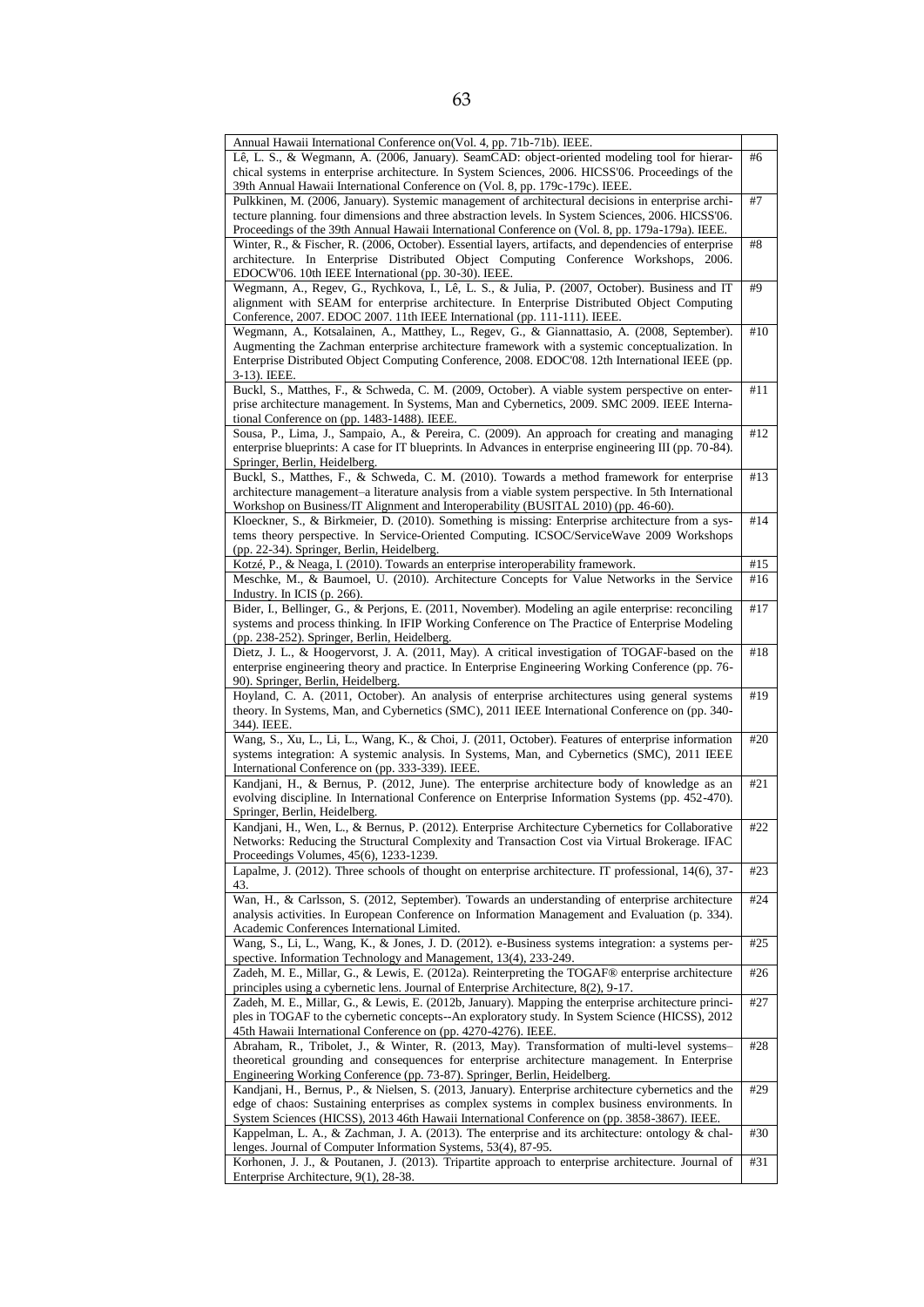| Schuetz, A., Widjaja, T., & Kaiser, J. (2013). Complexity in enterprise architectures-<br>conceptualization and introduction of a measure from a system theoretic perspective. In 21st Euro-<br>pean Conference on Information Systems, Utrecht (pp. 1-12).                            | #32 |
|----------------------------------------------------------------------------------------------------------------------------------------------------------------------------------------------------------------------------------------------------------------------------------------|-----|
| Bernus, P., Noran, O., & Molina, A. (2014). Enterprise architecture: twenty years of the GERAM<br>framework. IFAC Proceedings Volumes, 47(3), 3300-3308.                                                                                                                               | #33 |
| du Preez, J., van der Merwe, A., & Matthee, M. (2014, September). Enterprise architecture schools<br>of thought: An exploratory study. In Enterprise Distributed Object Computing Conference Work-<br>shops and Demonstrations (EDOCW), 2014 IEEE 18th International (pp. 3-12). IEEE. | #34 |
| Hoyland, C. A., M. Adams, K., Tolk, A., & D. Xu, L. (2014). The RQ-Tech methodology: a new<br>paradigm for conceptualizing strategic enterprise architectures. Journal of Management Analytics,<br>$1(1), 55-77.$                                                                      | #35 |
| Kandjani, H., Tavana, M., Bernus, P., & Nielsen, S. (2014). Co-Evolution Path Model (CePM):<br>Sustaining Enterprises as Complex Systems on the Edge of Chaos. Cybernetics and Systems, 45(7),<br>547-567.                                                                             | #36 |
| Noran, O., & Romero, D. (2014). A Pluralistic Approach towards Sustainable Eco-Industrial Net-<br>working. IFAC Proceedings Volumes, 47(3), 4292-4297.                                                                                                                                 | #37 |
| Schneider, A. W., & Matthes, F. (2014). Using Orientor Theory for Coherent Decision Making for<br>Application Landscape Design. In CSDM (Posters)(pp. 161-172).                                                                                                                        | #38 |
| Syynimaa, N. (2013). Theoretical perspectives of enterprise architecture.                                                                                                                                                                                                              | #39 |
| Zadeh, M. E., Lewis, E., Millar, G., Yang, Y., & Thorne, C. (2014, October). The use of Viable                                                                                                                                                                                         | #40 |
| System Model to develop guidelines for generating Enterprise Architecture Principles. In Systems,<br>Man and Cybernetics (SMC), 2014 IEEE International Conference on (pp. 1020-1026). IEEE.                                                                                           |     |
| Bernus, P., Goranson, T., Gøtze, J., Jensen-Waud, A., Kandjani, H., Molina, A.,  & Turner, P.<br>(2016). Enterprise engineering and management at the crossroads. Computers in Industry, 79, 87-<br>102.                                                                               | #41 |
| Korhonen, J. J., Lapalme, J., McDavid, D., & Gill, A. Q. (2016, August). Adaptive enterprise archi-<br>tecture for the future: Towards a reconceptualization of EA. In Business Informatics (CBI), 2016<br>IEEE 18th Conference on (Vol. 1, pp. 272-281). IEEE.                        | #42 |
| Lapalme, J., Gerber, A., Van der Merwe, A., Zachman, J., De Vries, M., & Hinkelmann, K. (2016).<br>Exploring the future of enterprise architecture: A Zachman perspective. Computers in Industry, 79,<br>103-113.                                                                      | #43 |
| Santana, A., Fischbach, K., & Moura, H. (2016, January). Enterprise architecture analysis and<br>network thinking: A literature review. In System Sciences (HICSS), 2016 49th Hawaii International<br>Conference on (pp. 4566-4575). IEEE.                                             | #44 |
| da Silva, N. M. C., & da Silva, M. L. B. M. (2017a, July). Modelling the evolution of enterprise<br>architectures using ontologies. In Business Informatics (CBI), 2017 IEEE 19th Conference on (Vol.<br>1, pp. 79-88). IEEE.                                                          | #45 |
| da Silva, N. M. C., Da Silva, M. L. B. M., & De Sousa, P. M. V. A. (2017b, October). A Viewpoint<br>for Analyzing Enterprise Architecture Evolution. In Enterprise Distributed Object Computing<br>Conference (EDOC), 2017 IEEE 21st International (pp. 20-29). IEEE.                  | #46 |
| Syynimaa, N. (2017). The Quest for Underpinning Theory of Enterprise Architecture: General<br>Systems Theory. In ICEIS 2017: Proceedings of the 19th International Conference on Enterprise<br>Information Systems. Volume 3, ISBN 978-989-758-249-3. SCITEPRESS.                      | #47 |

### **References**

- <span id="page-63-0"></span>1. Academy of Management Review (1972) Theme Issue: General Systems Theory. Academy of Management Review, vol. 15, issue 4 (1972)
- <span id="page-63-5"></span>2. Arnold, R. D., & Wade, J. P. (2015). A definition of systems thinking: a systems approach. Procedia Computer Science, 44, 669-678.
- <span id="page-63-1"></span>3. Ashmos, D. P., & Huber, G. P. (1987). The systems paradigm in organization theory: Correcting the record and suggesting the future. Academy of Management Review, 12(4), 607-621.
- <span id="page-63-4"></span>4. Beer, S. (1959). What has Cybernetics to do with Operational Research? Journal of the Operational Research Society, 10(1), 1-21.
- <span id="page-63-3"></span>5. Bernus, P., Goranson, T., Gøtze, J., Jensen-Waud, A., Kandjani, H., Molina, A., & Turner, P. (2016). Enterprise engineering and management at the crossroads. Computers in Industry, 79, 87-102.
- 6. Bernus, P., Nemes, L., & Schmidt, G. (Eds.). (2012). Handbook on enterprise architecture. Springer Science & Business Media.
- <span id="page-63-2"></span>7. Bernus, P., Noran, O., & Molina, A. (2015). Enterprise architecture: Twenty years of the GERAM framework. Annual Reviews in Control, 39, 83-93.
- <span id="page-63-7"></span>8. Bjeković, M., Proper, H. A., & Sottet, J. S. (2014, October). Embracing pragmatics. In International Conference on Conceptual Modeling (pp. 431-444). Springer, Cham.
- <span id="page-63-6"></span>9. Boulding, K. E. (1956). General systems theory—the skeleton of science. Management science, 2(3), 197- 208.
- <span id="page-63-8"></span>10. Bunge, M. (1997). Mechanism and explanation. Philosophy of the Social Sciences, (27)4.
- 11. Cabrera, D., Colosi, L., & Lobdell, C. (2008). Systems thinking. Evaluation and program planning, 31(3), 299-310.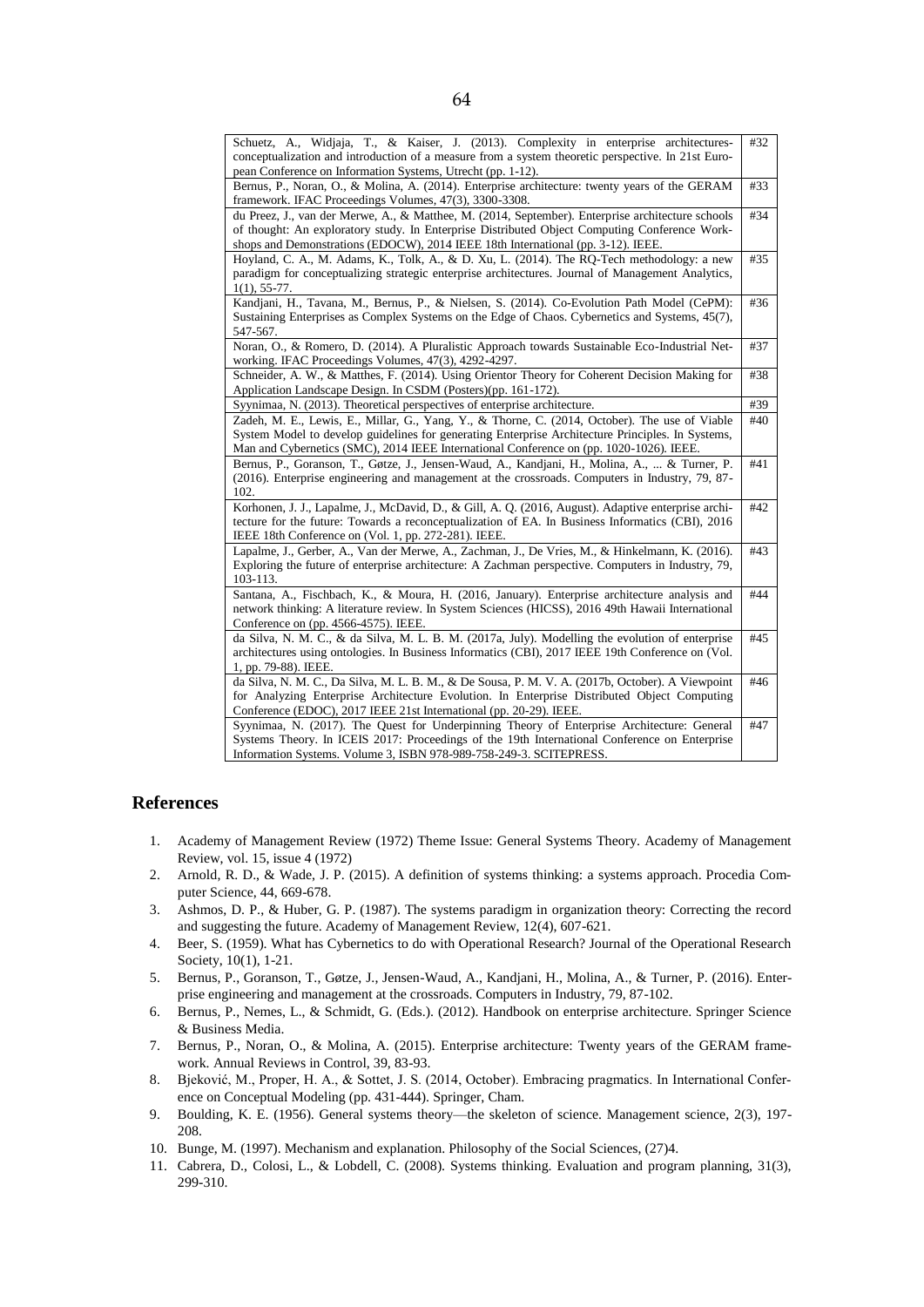- <span id="page-64-24"></span><span id="page-64-23"></span><span id="page-64-22"></span><span id="page-64-21"></span><span id="page-64-20"></span><span id="page-64-19"></span><span id="page-64-18"></span><span id="page-64-17"></span><span id="page-64-16"></span><span id="page-64-15"></span><span id="page-64-14"></span><span id="page-64-13"></span><span id="page-64-12"></span><span id="page-64-11"></span><span id="page-64-10"></span><span id="page-64-9"></span><span id="page-64-8"></span><span id="page-64-7"></span><span id="page-64-6"></span><span id="page-64-5"></span><span id="page-64-4"></span><span id="page-64-3"></span><span id="page-64-2"></span><span id="page-64-1"></span><span id="page-64-0"></span>12. Checkland, P. B. (1989). Soft systems methodology. Human systems management, 8(4), 273-289.
	- 13. Daft, R. L., & Weick, K. E. (1984). Toward a model of organizations as interpretation systems. Academy of management review, 9(2), 284-295.
	- 14. Da Silva, N. M. C., Da Silva, M. L. B. M., & De Sousa, P. M. V. A. (2017, October). A Viewpoint for Analyzing Enterprise Architecture Evolution. In Enterprise Distributed Object Computing Conference (EDOC), 2017 IEEE 21st International (pp. 20-29). IEEE.
	- 15. Dietz, J. L., Hoogervorst, J. A., Albani, A., Aveiro, D., Babkin, E., Barjis, J., ... & Mulder, H. (2013). The discipline of enterprise engineering. International Journal of Organisational Design and Engineering, 3(1), 86-114.
	- 16. Forrester, J. W. (1994). System dynamics, systems thinking, and soft OR. System dynamics review, 10(2‐3), 245-256.
	- 17. Fu, J., Luo, A., Luo, X., & Liu, J. (2016, June). Charting the landscape of enterprise architecture complexity cybernetics: A systematic literature analysis. In Intelligent Control and Automation (WCICA), 2016 12th World Congress on (pp. 1393-1397). IEEE.
	- 18. Gorod, A., Sauser, B., & Boardman, J. (2008). System-of-systems
	- 19. Gregor, S. (2006) The Nature of Theory in Information Systems. MIS Quarterly, Vol. 30, No. 3 (Sep., 2006), pp. 611-642. University of Minnesota. http://www.jstor.org/stable/25148742
	- 20. Harmon, K. (2005, October). The" systems" nature of enterprise architecture. In Systems, Man and Cybernetics, 2005 IEEE International Conference on (Vol. 1, pp. 78-85). IEEE.
	- 21. Holland, J. H. (1992). Complex adaptive systems. Daedalus, 17-30.
	- 22. Hoyland, C. A. (2011, October). An analysis of enterprise architectures using general systems theory. In Systems, Man, and Cybernetics (SMC), 2011 IEEE International Conference on (pp. 340-344). IEEE.
	- 23. ISO/IEC 38500:2015(en) Information technology Governance of IT for the organization.
	- 24. Jackson, M. C. (2009). Fifty years of systems thinking for management. Journal of the Operational Research Society, 60(1), S24-S32.
	- 25. Janssen, M., & Kuk, G. (2006, January). A complex adaptive system perspective of enterprise architecture in electronic government. In System Sciences, 2006. HICSS'06. Proceedings of the 39th Annual Hawaii International Conference on (Vol. 4, pp. 71b-71b). IEEE.
	- 26. Kandjani, H., & Bernus, P. (2012, June). The enterprise architecture body of knowledge as an evolving discipline. In International Conference on Enterprise Information Systems (pp. 452-470). Springer, Berlin, Heidelberg.
	- 27. Kandjani, H., Bernus, P., & Nielsen, S. (2013, January). Enterprise architecture cybernetics and the edge of chaos: Sustaining enterprises as complex systems in complex business environments. In System Sciences (HICSS), 2013 46th Hawaii International Conference on (pp. 3858-3867). IEEE.
	- 28. Kandjani, H., Wen, L., & Bernus, P. (2012). Enterprise Architecture Cybernetics for Collaborative Networks: Reducing the Structural Complexity and Transaction Cost via Virtual Brokerage. IFAC Proceedings Volumes, 45(6), 1233-1239.
	- 29. Kalpic, B., Pandza, K., & Bernus, P. (2003). Strategy as a creation of corporate future. In Handbook on Enterprise Architecture (pp. 213-253). Springer, Berlin, Heidelberg.
	- 30. Kappelman, L. A., & Zachman, J. A. (2013). The enterprise and its architecture: ontology & challenges. Journal of Computer Information Systems, 53(4), 87-95.
	- 31. Kappelman, L., McGinnis, T., Pettite, A., & Sidorova, A. (2008). Enterprise architecture: Charting the territory for academic research. AMCIS 2008 Proceedings, 162.
	- 32. Katz, D., & Kahn, R. L. (1978). The social psychology of organizations (Vol. 2, p. 528). New York: Wiley.
	- 33. Kloeckner, S., & Birkmeier, D. (2010). Something is missing: Enterprise architecture from a systems theory perspective. In Service-Oriented Computing. ICSOC/ServiceWave 2009 Workshops (pp. 22-34). Springer, Berlin, Heidelberg.
	- 34. Korhonen, J. J., Lapalme, J., McDavid, D., & Gill, A. Q. (2016, August). Adaptive enterprise architecture for the future: Towards a reconceptualization of EA. In Business Informatics (CBI), 2016 IEEE 18th Conference on (Vol. 1, pp. 272-281). IEEE.
	- 35. Lapalme, J. (2012). Three schools of thought on enterprise architecture. IT professional, 14(6), 37-43.
	- 36. Lapalme, J., Gerber, A., Van der Merwe, A., Zachman, J., De Vries, M., & Hinkelmann, K. (2016). Exploring the future of enterprise architecture: A Zachman perspective. Computers in Industry, 79, 103-113.
	- 37. Luftman, J., & Ben-Zvi, T. (2010). Key issues for IT executives 2010: judicious IT investments continue post-recession. MIS Quarterly Executive, 9(4), 263-273.
	- 38. Mesarovic, M. D., Macko, D., & Takahara, Y. (2000). Theory of hierarchical, multilevel, systems (Vol. 68). Elsevier.
	- 39. Meschke, M., & Baumoel, U. (2010). Architecture Concepts for Value Networks in the Service Industry. In ICIS (p. 266).
	- 40. Mingers, J., & White, L. (2010). A review of the recent contribution of systems thinking to operational research and management science. European journal of operational research, 207(3), 1147-1161.
	- 41. Miller, J. G. (1978). Living systems.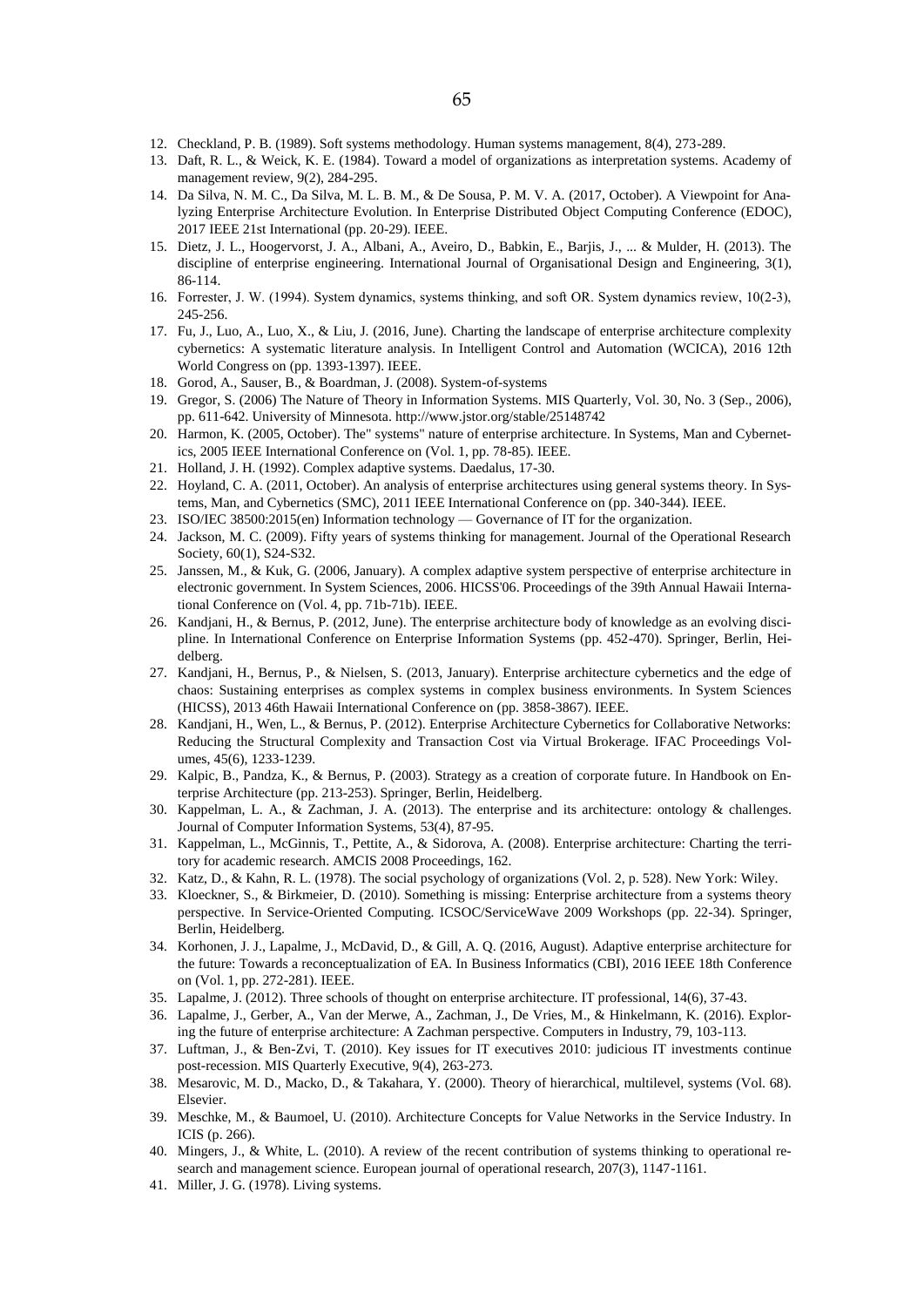- <span id="page-65-1"></span>42. Niemi, E., & Pekkola, S. (2017). Using enterprise architecture artefacts in an organisation. Enterprise Information Systems, 11(3), 313-338.
- <span id="page-65-25"></span>43. Noran, O., & Romero, D. (2014). A Pluralistic Approach towards Sustainable Eco-Industrial Networking. IFAC Proceedings Volumes, 47(3), 4292-4297.
- <span id="page-65-14"></span>44. Proper, H., & Lankhorst, M. M. (2014). Enterprise architecture – Towards essential sensemaking. Enterprise Modelling and Information Systems Architectures – International Journal of Conceptual Modeling, 9(1), p 5- 21.
- <span id="page-65-4"></span>45. Rahimi, F., Gøtze, J., & Møller, C. (2017). Enterprise architecture management: Toward a taxonomy of applications. Communications of the Association for Information Systems, 40(1), 7.
- <span id="page-65-11"></span>46. Romero, D., & Vernadat, F. (2016). Enterprise information systems state of the art: Past, present and future trends. Computers in Industry, 79, 3-13.
- <span id="page-65-5"></span>47. Ross, J. W., Weill, P., & Robertson, D. (2006). Enterprise architecture as strategy: Creating a foundation for business execution. Harvard Business Press.
- <span id="page-65-10"></span>48. Saint-Louis, P., Morency, M. C., & Lapalme, J. (2017, October). Defining enterprise architecture: A systematic literature review. In Enterprise Distributed Object Computing Workshop (EDOCW), 2017 IEEE 21st International (pp. 41-49). IEEE.
- <span id="page-65-7"></span>49. Santana, A., Fischbach, K., & Moura, H. (2016, January). Enterprise architecture analysis and network thinking: A literature review. In System Sciences (HICSS), 2016 49th Hawaii International Conference on (pp. 4566-4575). IEEE.
- <span id="page-65-9"></span>50. Schelp, J., & Winter, R. (2009, May). Language communities in enterprise architecture research. In Proceedings of the 4th International Conference on Design Science Research in Information Systems and Technology (p. 23). ACM.
- <span id="page-65-8"></span>51. Schönherr, M. (2008, December). Towards a common terminology in the discipline of enterprise architecture. In International Conference on Service-Oriented Computing (pp. 400-413). Springer, Berlin, Heidelberg.
- <span id="page-65-0"></span>52. Shanks, G., Gloet, M., Someh, I. A., Frampton, K., & Tamm, T. (2018). Achieving benefits with enterprise architecture. The Journal of Strategic Information Systems.
- <span id="page-65-19"></span>53. Senge, P. M. (1991). The fifth discipline, the art and practice of the learning organization. Performance Improvement, 30(5), 37-37.
- <span id="page-65-13"></span>54. Spewak, S. H., & Hill, S. C. (1993). Enterprise architecture planning: developing a blueprint for data, applications and technology. QED Information Sciences, Inc.
- <span id="page-65-17"></span>55. Stamper, R.K. (1976) Informatics without the Computer. Proceedings of the CAFRAD Conference, Algiers.
- <span id="page-65-18"></span>56. Stamper, R. K. (2001). Organizational semiotics: Informatics without the computer? In Information, organization and technology (pp. 115-171). Springer, Boston, MA.
- <span id="page-65-24"></span>57. Syynimaa, N. (2017). The Quest for Underpinning Theory of Enterprise Architecture: General Systems Theory. In ICEIS 2017: Proceedings of the 19th International Conference on Enterprise Information Systems. Volume 3, ISBN 978-989-758-249-3. SCITEPRESS.
- <span id="page-65-2"></span>58. Tamm, T., Seddon, P. B., Shanks, G. G., & Reynolds, P. (2011). How does enterprise architecture add value to organisations?. CAIS, 28, 10.
- <span id="page-65-20"></span>59. Templier, M., & Paré, G. (2015). A Framework for Guiding and Evaluating Literature Reviews. Communications of the Association for Information Systems, 37.
- <span id="page-65-15"></span>60. Von Bertalanffy, L. (1950). The History and Status of General Sytems Theory.
- <span id="page-65-21"></span>61. Webster, J., & Watson, R. T. (2002). Analyzing the past to prepare for the future: Writing a literature review. MIS quarterly, xiii-xxiii.
- <span id="page-65-6"></span>62. Wegmann, A. (2002). The systemic enterprise architecture methodology (SEAM). Business and IT alignment for competitiveness (No. LAMS-REPORT-2002-009).
- <span id="page-65-22"></span>63. Wegmann, A., & Preiss, O. (2003, September). MDA in enterprise architecture? The living system theory to the rescue. In Enterprise Distributed Object Computing Conference, 2003. Proceedings. Seventh IEEE International (pp. 2-13). IEEE.
- <span id="page-65-16"></span>64. Wiener, N. (1948). Cybernetics. Scientific American, 179(5), 14-19.
- <span id="page-65-3"></span>65. Zachman, J. A. (1982). Business systems planning and business information control study: a comparison. IBM Systems Journal, 21(1), 31-53.
- <span id="page-65-12"></span>66. Zachman, J. A. (1987). A framework for information systems architecture. IBM systems journal, 26(3), 276- 292.
- 67. Zadeh, M. E., Millar, G., & Lewis, E. (2012). Reinterpreting the TOGAF® enterprise architecture principles using a cybernetic lens. Journal of Enterprise Architecture, 8(2), 9-17.
- <span id="page-65-23"></span>68. Zadeh, M. E., Lewis, E., Millar, G., Yang, Y., & Thorne, C. (2014, October). The use of Viable System Model to develop guidelines for generating Enterprise Architecture Principles. In Systems, Man and Cybernetics (SMC), 2014 IEEE International Conference on (pp. 1020-1026). IEEE.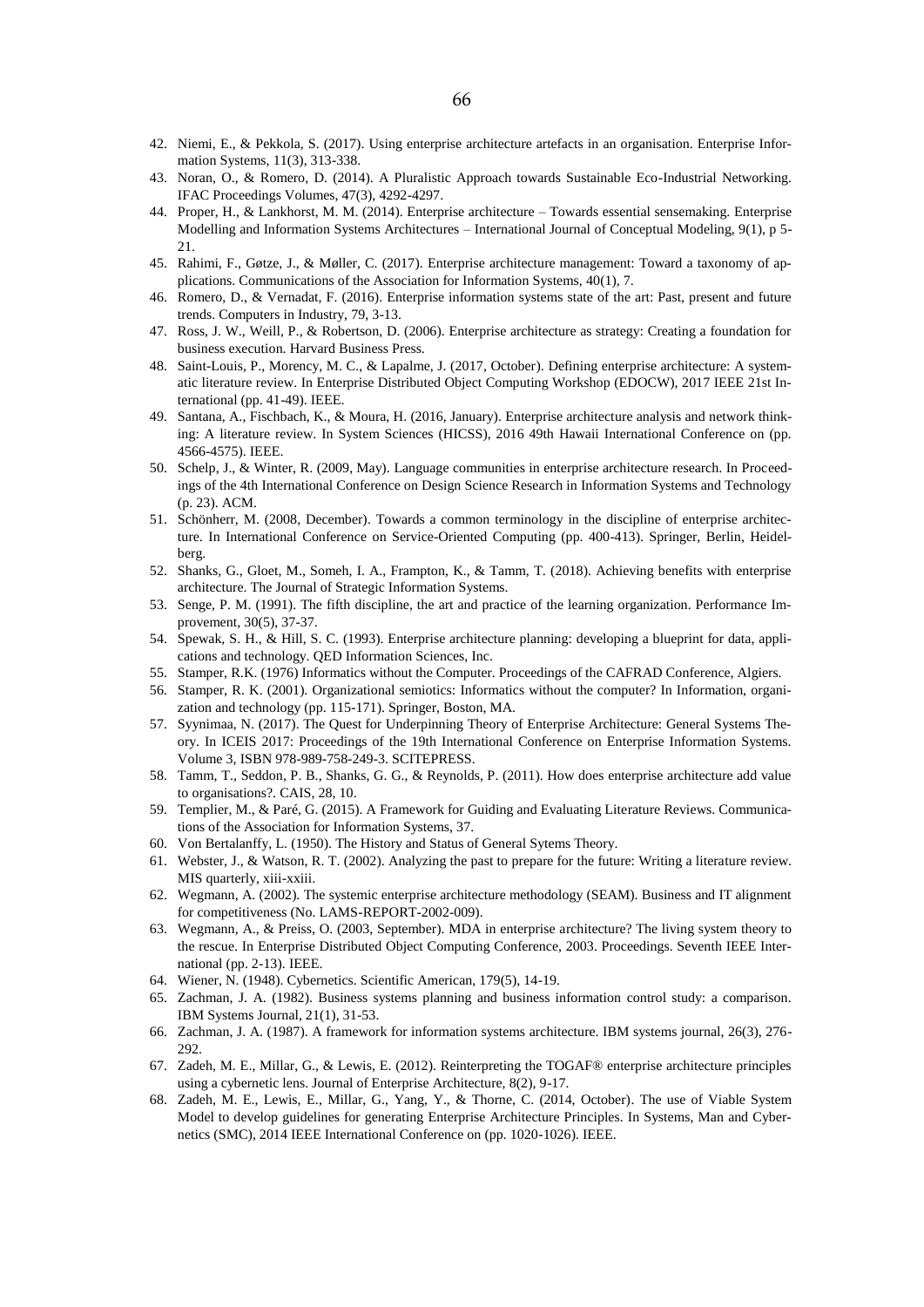## <span id="page-66-0"></span>**APPENDIX 1: EXAMPLE QUESTIONS**

The example questions from a public-sector interview are translated from Finnish to English.

- 1. Name?
- 2. Organization?
- 3. Job description?
- 4. How long have you been working in the EA field?
- 5. What kind of tasks have you managed?
- 6. To what kind of clients have you been working?
- 7. In what kind of tasks are you currently working with?
- 8. What is your viewpoint (client-organization, state administration, public administration) to EA?
- 9. What is your opinion about JHS 179 Enterprise architecture planning and development – recommendation?
- 10. Have you personally used JHS 179?
- 11. In the first-round interviews three main challenge in the public-sector EA were recognized: governance, the structure of the public administration and enhancing interoperability. Do you think that mentioned are also current challenges?
- 12. Do you think that EA has enabled new (public) services?
- 13. Do you think that EA has enhanced cross-administrative co-operation?
- 14. Has mandating EA had effect on the EA-work?
- 15. Is there a mutual understanding about the meaning of EA?
- 16. Are there currently any EA-related efforts in your client-organization?
- 17. What kind of strategic goals your client-organizations has for EA?
- 18. Do you think that EA is part of continuous development?
- 19. What kind of stakeholders EA-work has?
- 20. What things you have seen to be important in EA-work in the public administration?
- 21. Is there something that you have seen as unnecessary [in the public administration EA]?
- 22. What are the things that have been learned from prior EA-work?
- 23. How is EA-related issues communicated? Who is responsible about communication?
- 24. How does EA support the digitalization of public administration?
- 25. How does the EA-work continue in your client-organization?
- 26. How should JHS179 be developed?
- 27. Are there some new technologies that could change the operating models of public administration?
- 28. How information security should be noticed in forthcoming co-operation and public information systems?